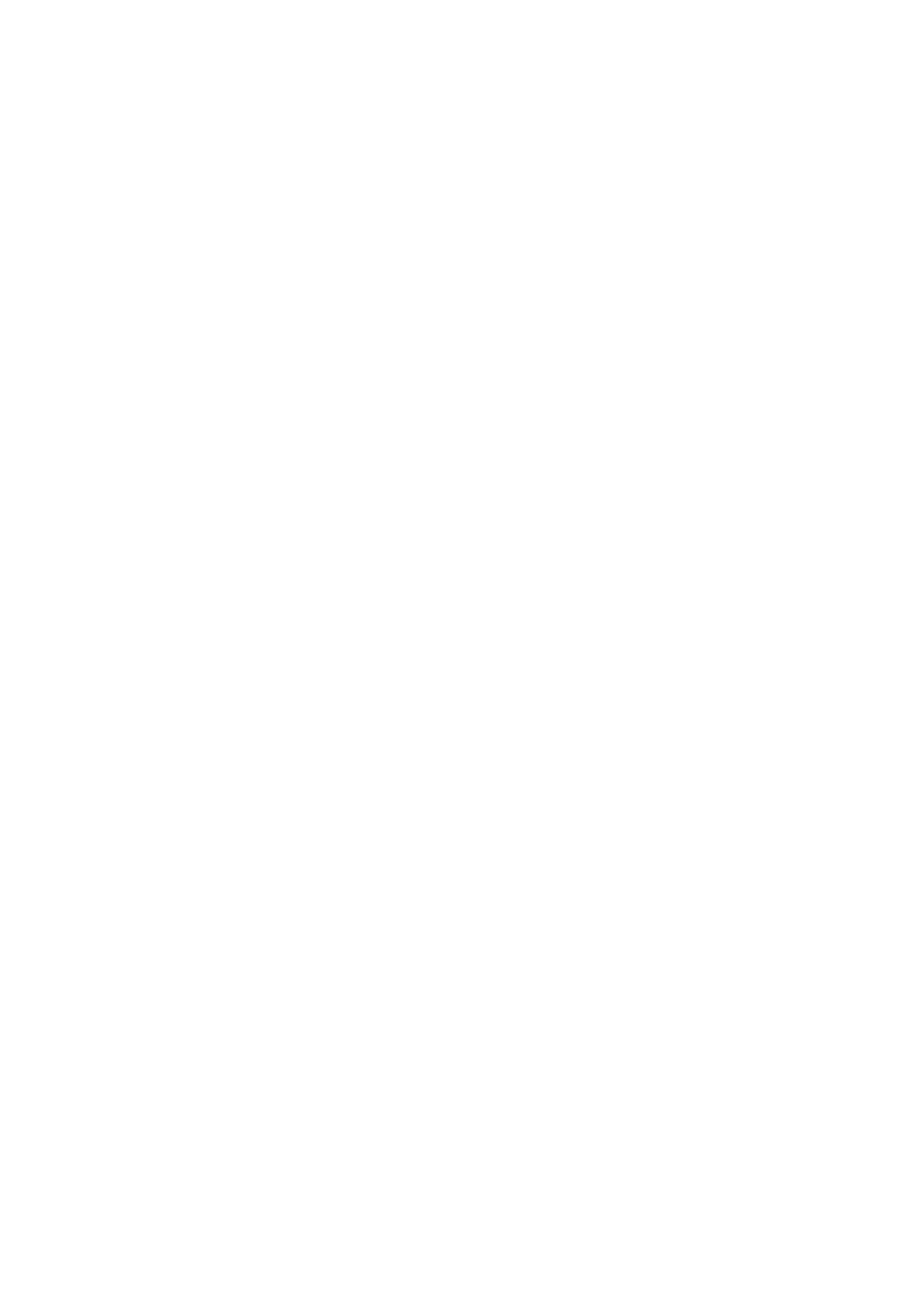## **In the case of Navalnyy and Yashin v. Russia,**

The European Court of Human Rights (First Section), sitting as a Chamber composed of:

Isabelle Berro-Lefèvre, *President,*

Elisabeth Steiner,

Paulo Pinto de Albuquerque,

Linos-Alexandre Sicilianos,

Erik Møse,

Ksenija Turković,

Dmitry Dedov, *judges,*

and Søren Nielsen, *Section Registrar,*

Having deliberated in private on 13 November 2014,

Delivers the following judgment, which was adopted on that date:

# **PROCEDURE**

1. The case originated in an application (no. 76204/11) against the Russian Federation lodged with the Court under Article 34 of the Convention for the Protection of Human Rights and Fundamental Freedoms ("the Convention") by two Russian nationals, Mr Aleksey Anatolyevich Navalnyy and Mr Ilya Valeryevich Yashin ("the applicants"), on 11 December 2011.

2. The applicants were represented respectively by Ms O. Mikhaylova and Mr V. Prokhorov, lawyers practising in Moscow. The Russian Government ("the Government") were represented by Mr G. Matyushkin, Representative of the Russian Federation at the European Court of Human Rights.

3. The applicants complained that their arrest at a demonstration and their subsequent detention had violated their right to peaceful assembly, freedom of expression and liberty. They alleged that the administrative proceedings before the domestic courts had fallen short of guarantees of a fair hearing. They also complained of appalling conditions at the detention facility, which they regarded as inhuman and degrading.

4. On 8 February 2012 the application was communicated to the Government.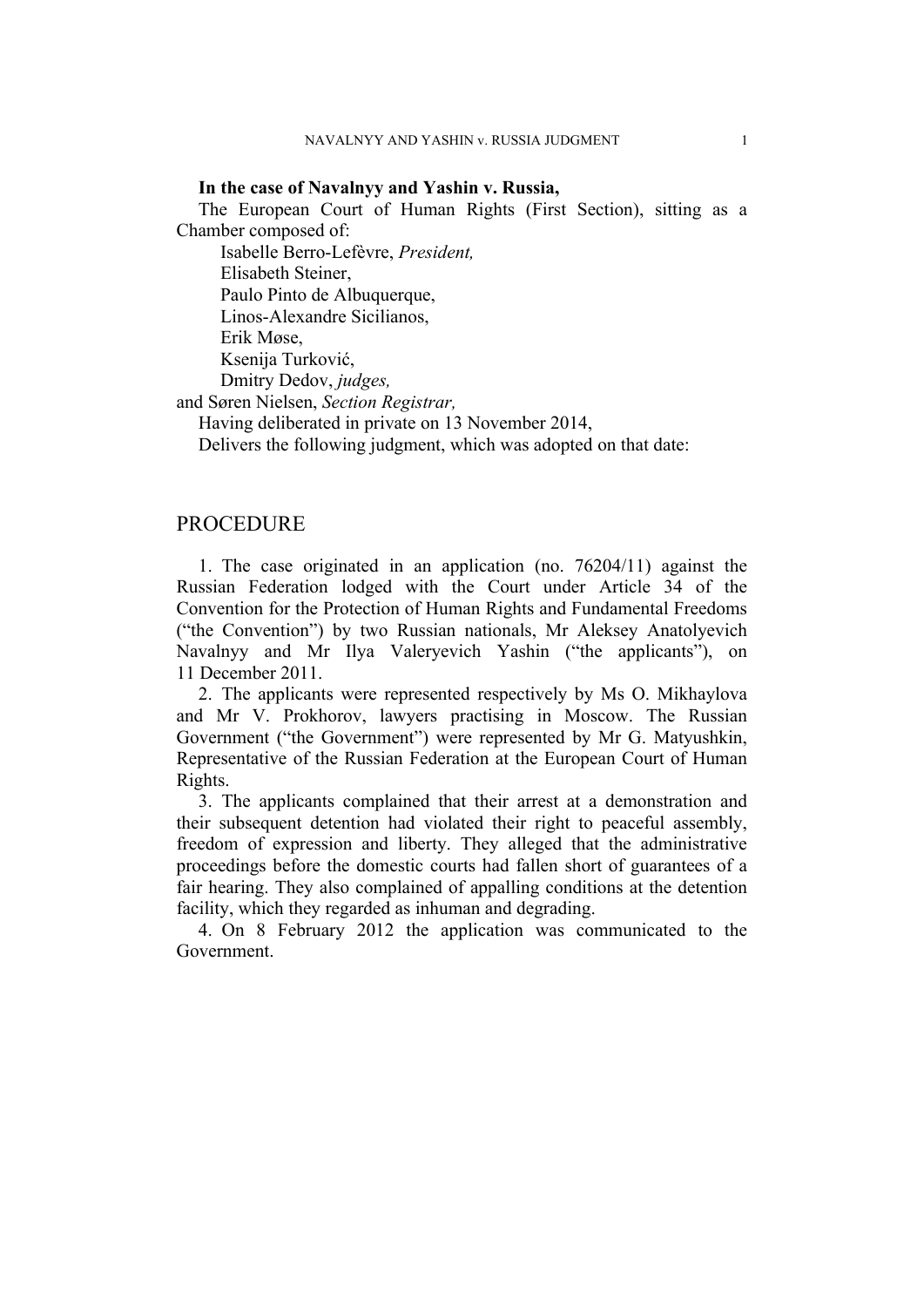# THE FACTS

## I. THE CIRCUMSTANCES OF THE CASE

5. The applicants were born in 1976 and 1983 respectively and live in Moscow. Both applicants are political activists and opposition leaders. The first applicant is also a well-known anti-corruption campaigner and a popular blogger. The second applicant is a leader of the political movement "Solidarnost".

# **A. Public demonstration on 5 December 2011 and the applicants' arrest**

6. On 4 December 2011 general elections of the State Duma took place in Russia.

7. On 5 December 2011 the applicants took part in a public demonstration (a meeting) at Chistyye Prudy, Moscow, to protest against the allegedly rigged elections. The demonstration had been duly authorised by the mayor of Moscow. The number of participants at the meeting was estimated between 5,000 and 10,000. During the meeting, conducted by the second applicant, the first applicant addressed the participants with a speech calling for fresh, fair elections and describing United Russia, the election frontrunner, as "a party of crooks and thieves".

8. After the demonstration the applicants were arrested. The parties disagreed as to the circumstance of their arrest, and their respective submissions are summarised below.

9. The applicants claimed that at the end of the meeting they had headed, with other people, towards the Kuznetskiy Most metro station, where the first applicant had left his car. They were walking along the pavement, leaving the road clear for traffic. Suddenly their way was blocked by the riot police (*сотрудники внутренних войск и OMOН*). Without any introduction or demand, the police surrounded a group of about one hundred protesters, including the applicants, pressing them against a building. The surrounded group chanted "One for all, and all for one!". The riot police then began to arrest the protesters. According to the applicants, no one put up any resistance. They obeyed the police and followed them to the police bus.

10. According to the Government, at the end of the meeting the second applicant called on the participants to march down Myasnitskaya Street onto Lubyanskaya Square and then to the office of the Central Electoral Commission. At 8.30. p.m. about sixty people, including the applicants, began walking down Chistoprudnyy Boulevard, Bolshaya Lubyanka Street and Rozhdestvenka Street. They walked along the road, obstructing the traffic and chanting slogans such as "This is our city!" and "Down with the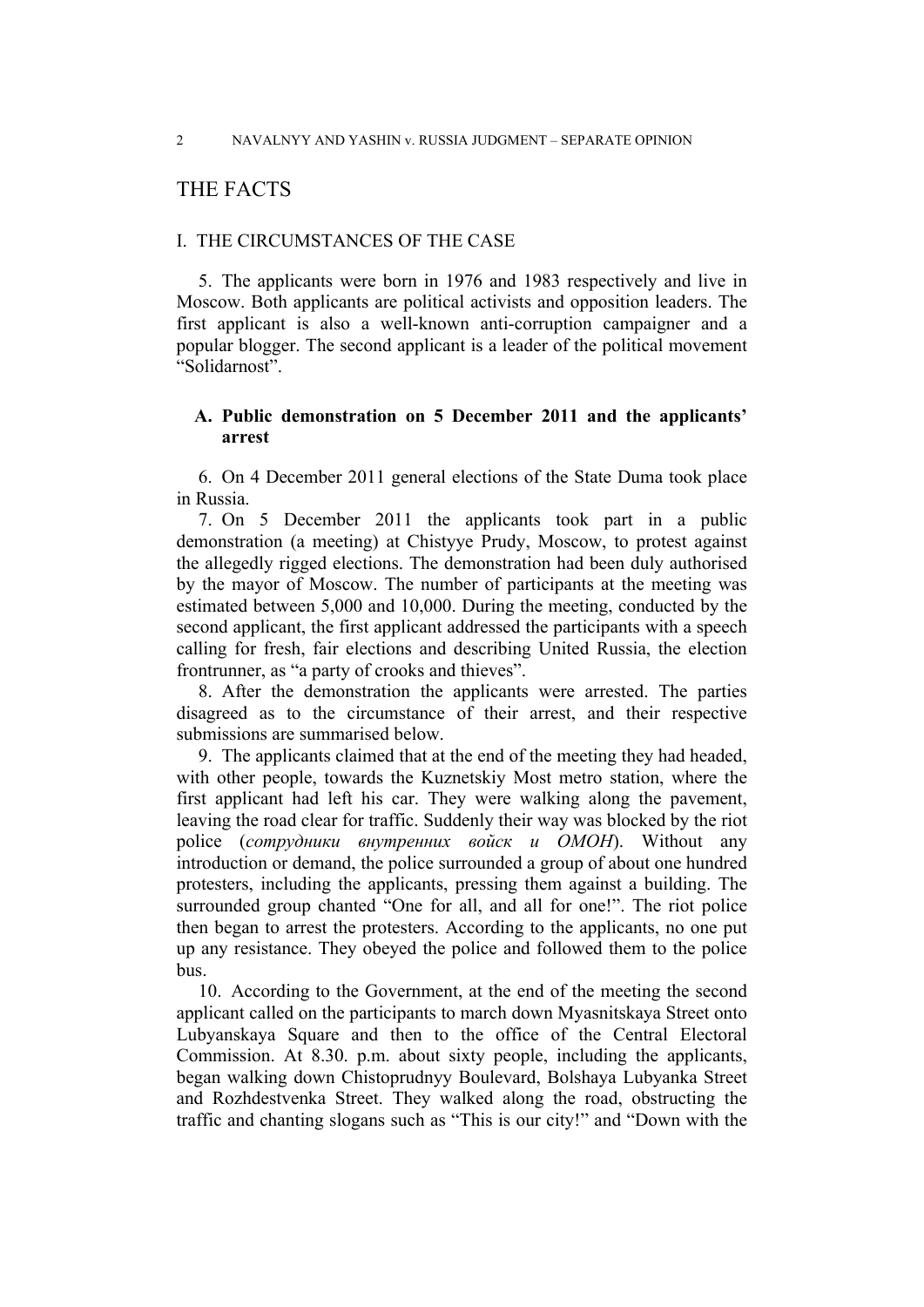police state!" At the crossroads of Pushechnaya and Rozhdestvenka Streets the police blocked the march and ordered the marchers to stop. They pushed thought the cordon and went on until they were stopped by the police again at 2 Teatralnyy Proyezd. They ignored the repeated demands of the police to stop and thereby prevented the police from carrying out their mission of securing public order. Confronted with this persistent behaviour, the police arrested the applicants.

11. Both applicants were arrested at about 8.45 p.m. and were taken to a police bus.

# **B. The applicants' transfer to police stations and their overnight detention**

12. At about 9.40 p.m. the applicants were taken to the Severnoye Izmaylovo District police station, Moscow. At 11.40 p.m. the first applicant was subjected to a body search, which lasted until 12.15 a.m. His personal affairs, including his mobile phone, barrister licence, watch, money, credit cards, driving licence and some items of clothing were seized. The second applicant was searched as well, and his mobile phone, belt, watch, whistle and a badge reading "Against the Party of Crooks and Thieves" were seized. The list of the seized objects was recorded in the search report. The applicants have been unable to retrieve them, although those objects were not attached to the case file.

13. The applicants requested that their lawyers, who had arrived at the police station and had presented their authority, be allowed to see them, but their request was refused. The applicants were not allowed to make a phone call to their families either.

14. Both applicants lodged complaints at the police station alleging that their rights had been violated during their arrest and detention.

15. At about 12.45 a.m. on 6 December 2011 the applicants were transferred from Severnoye Izmaylovo police station to the Vostochnyy District police station, Moscow, where they arrived at about 1.45 a.m. on the same day. They requested to see a lawyer and to make a phone call, but this was refused again. The first applicant lodged a complaint about the refusal.

16. At 2.30 a.m. on the same night, the applicants were transferred to the Kitay-Gorod District police station, where police reports were drawn up stating that the applicants had been escorted to the police station in accordance with Article 27.2 of the Code of Administrative Offences. At 2.40 a.m. further police reports were drawn up in which it was decided to remand the applicants in custody under Article 27.3 of the Code of Administrative Offences. The applicants were charged with an administrative offence for refusing to comply with a lawful order of the police, in breach of Article 19.3 of the Code of Administrative Offences.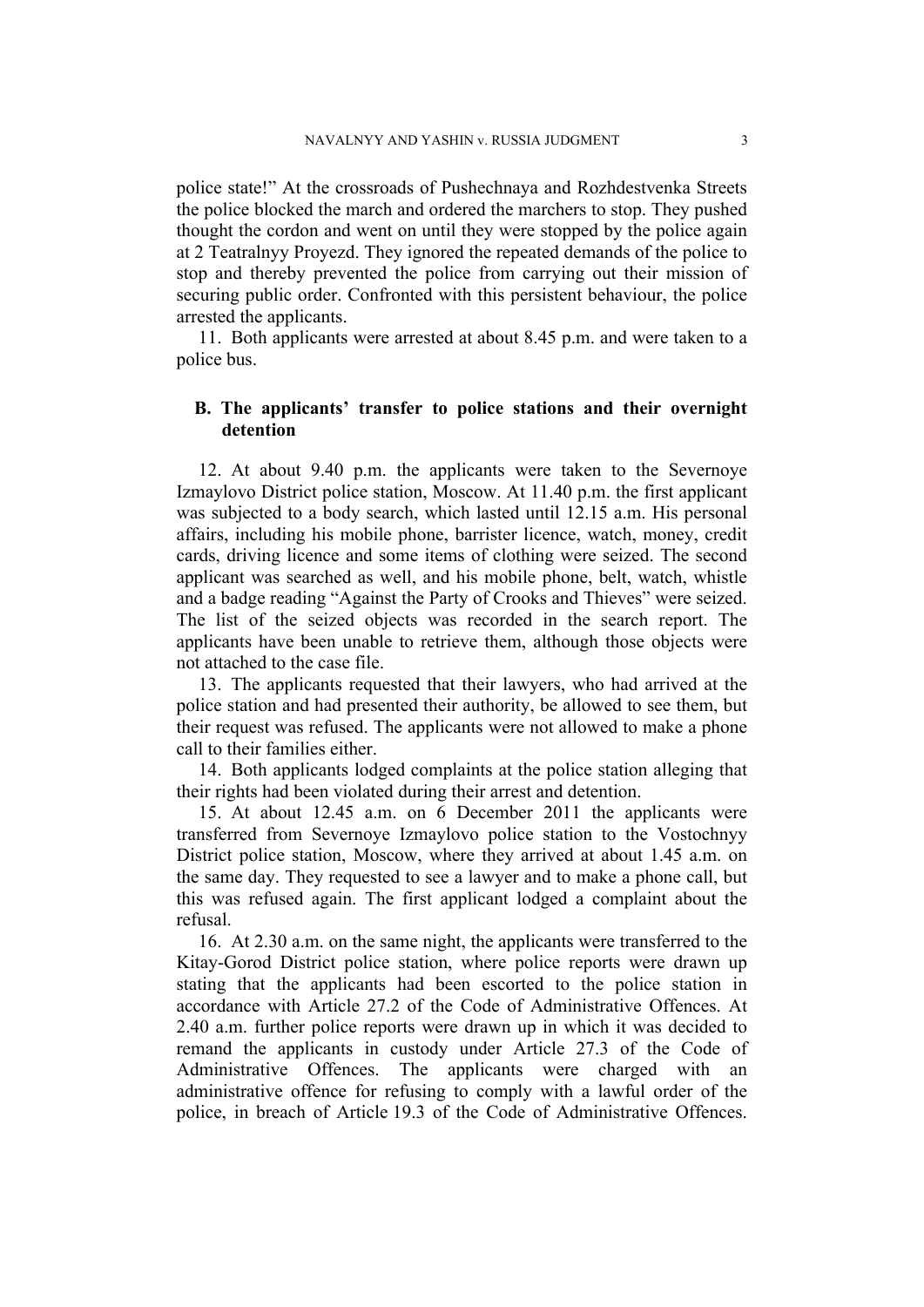The charges were based on the identical statements of two police officers, I. and F., who alleged that they had ordered the applicants to follow them to the police bus to give statements on the administrative offence but that the applicants had pushed them away and had therefore been arrested.

17. At the Kitay-Gorod police station the applicants requested permission to see their lawyers and to telephone their families, but their requests were refused.

18. The first applicant remained in custody at the police station until 3 p.m. on 6 December 2011, and the second applicant until 10 a.m. on that day.

19. The applicants claimed that the conditions of detention during their transfer between the police stations and in the cell at the Kitay-Gorod police station were inhuman and degrading. In particular, they claimed that they had spent six hours being driven to different police stations without being given any food or drinking water. At the Kitay-Gorod police station they were placed together in a cell measuring about 6 sq. m with concrete walls, a metal grill, a concrete floor, no windows and no furniture except for two narrow wooden benches. The cell was poorly lit and had no ventilation. There was no sanitary equipment, beds or bedding. The applicants did not receive any food or water until later on 6 December 2011 when they were allowed to receive a parcel from their families containing drinking water and crackers; no other food was allowed in the parcels.

20. The Government submitted that the applicants had spent about one hour in transit to the Vostochnyy District police station and then about forty-five minutes in transit to the Kitay-Gorod police station, which was not long enough to require the provision of meals. According to the Government, the applicants were detained at the Kitay-Gorod police station in an administrative-detention cell measuring 12.3 sq. m equipped with artificial lighting and mandatory ventilation. They claimed that the applicants had been provided with a sleeping place – a wooden bench – and bedding, which they had refused. They provided a photograph of the cell with a metal grill, a close-up photograph of the bench, showing with a measuring tape its width of 47 cm, and another photograph showing the same bench covered with a blanket and with a pillow placed on it. The Government further contended that the cells had to be cleaned and disinfected twice a day and that pest control had to be carried out once every three months, in accordance with the cleaning service agreement between the Ministry of the Interior and a private company. The Government provided a copy of the service agreement in support of that statement. They alleged that the applicants had not complained about the conditions of their detention. According to the Government, the applicants had been offered food at the Kitay-Gorod police station, but had refused to take it.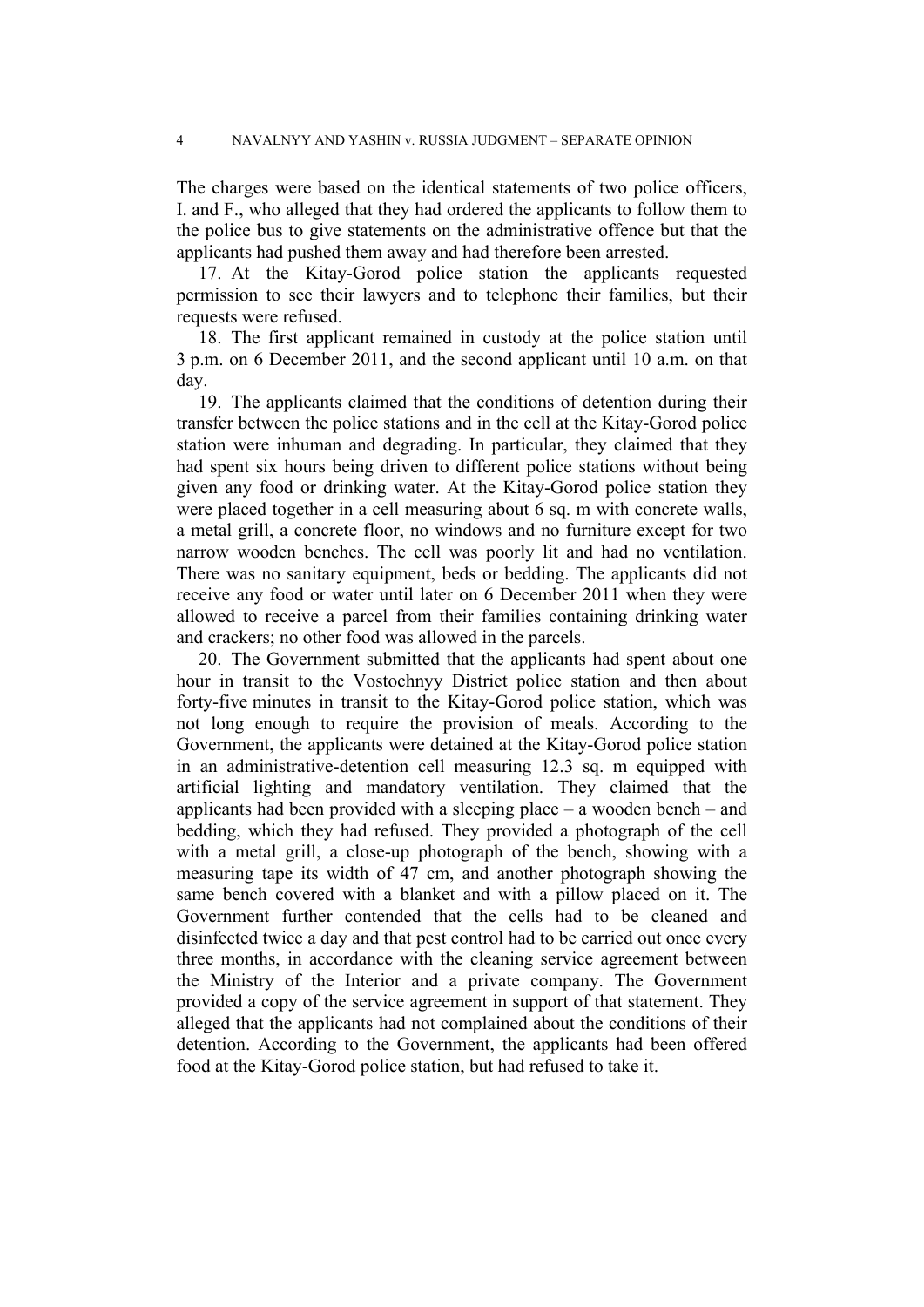## **C. Administrative proceedings**

21. On 6 December 2011 the applicants were brought before the Justice of the Peace to have their charges examined in administrative proceedings. They met their counsels for the first time shortly before the hearing. The case of the second applicant was examined first, and then the case of the first applicant.

#### *1. Hearing of the administrative case against Mr Yashin*

22. The administrative case was examined by the acting Justice of the Peace of Circuit no. 370 of the Tverskoy District of Moscow, Ms B. At the beginning of the hearing the second applicant challenged the judge on the grounds that she had previously found him guilty of an administrative offence and sentenced him to five days' administrative detention. After that conviction the second applicant had lodged numerous complaints about Ms B. and had campaigned against her in his online blogs. The Justice of the Peace dismissed the challenge against her.

23. The second applicant requested leave to call and examine five witnesses, including I. and F., the police officers who had drawn up the arrest reports; K., the on-duty police officer at the Kitay-Gorod police station; Mr B., a fellow activist; and the first applicant. The request was granted in respect of I., F. and B.

24. The second applicant complained of unlawful detention during the first six hours after his arrest, poor conditions of detention at the Kitay-Gorod police station and the acts and omissions of the officials at the Severnoye Izmaylovo police station. However, those complaints were not examined.

25. The Justice of the Peace questioned the witnesses. Police officers I. and F. stated that after the public meeting the second applicant had participated, together with some sixty people, in an unauthorised march from Chistoprudnyy Boulevard, through Bolshaya Lubyanka Street, Kuznetskiy Most Street and down Rozhdestvenka Street. The marchers had been obstructing the traffic, chanting slogans and ignoring police orders made on a loudspeaker to stop the march. They (I. and F.) had required the second applicant to follow them to the police bus in order to draw up a report on the administrative offence, but he had ignored them, so they had seized him by the arms; he had resisted, refusing to present his documents and calling out to the crowd.

26. The second applicant pleaded not guilty and contested the police officers' testimonies. He testified that he had been arrested at the indicated address while walking alongside other people returning from the authorised meeting. He insisted that he had been arrested without any warning or orders from the police.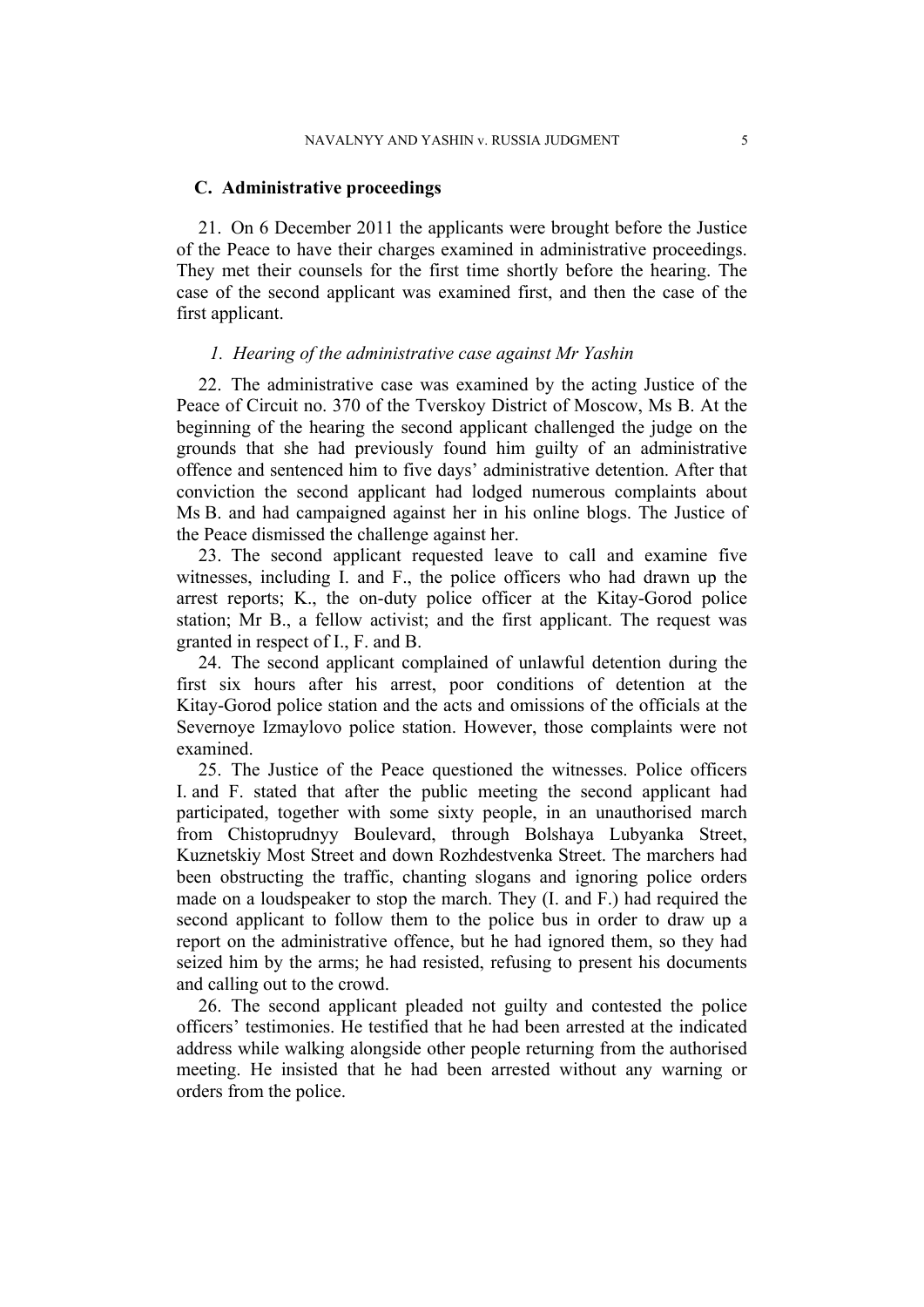27. Witness B. testified that he "had been present during Mr Yashin's arrest" and that "the policemen had not given Mr Yashin any orders before arresting him".

28. On the same day the Justice of the Peace found the second applicant guilty of having disobeyed a lawful order of the police. She based her findings on the witness statements of I. and F., their written reports and the report on the administrative arrest. She dismissed the testimonies given by the second applicant and B. on the grounds that they had contradicted the police officers' testimonies and reports. The second applicant was convicted under Article 19.3 of the Code of Administrative Offences and sentenced to fifteen days' administrative detention.

## *2. Hearing of the administrative case against Mr Navalnyy*

29. The first applicant's case was examined after the second applicant's trial by the same Justice of the Peace, Ms B. In the interval between the two hearings the first applicant's counsel was able briefly to access the case file of the second applicant and meet the first applicant for the first time.

30. According to the applicants, the proceedings in the first applicant's case began in the absence of members of the public, who were prevented from entering the hearing room. Many were barred from approaching the courthouse, which was cordoned off by the police. Later, during the proceedings, eight journalists were allowed in at the first applicant's insistent requests. The Government contended, on the contrary, that the proceedings in this case had been open to the public.

31. At the beginning of the trial the first applicant requested that the case be transferred, in accordance with the statutory rules, to a court at his place of residence; that the hearing be adjourned in order to give him time to prepare his defence; that the verbatim records of the hearing be kept open; that copies of the complaints that he had lodged at the police stations the previous night be made available to him; and that five eyewitnesses of his arrest, including the second applicant, be called and examined.

32. The Justice of the Peace dismissed all of the requests, except one: that T. and A. be called as witnesses. The first applicant then challenged the Justice of the Peace, unsuccessfully.

33. I. and F. gave testimonies identical to those they had given in the second applicant's case. The Justice of the Peace disallowed the following questions to I. and F put by the defence counsel: "What orders did you personally give to Mr Navalnyy?", "Who gave the order to arrest Mr Navalnyy?" and "Why were two policemen's reports identical?"

34. The first applicant pleaded not guilty and contested the police officers' testimonies. He testified that he had been returning from the authorised meeting, walking, together with other people, not marching or chanting any slogans. However, the police had repeatedly obstructed their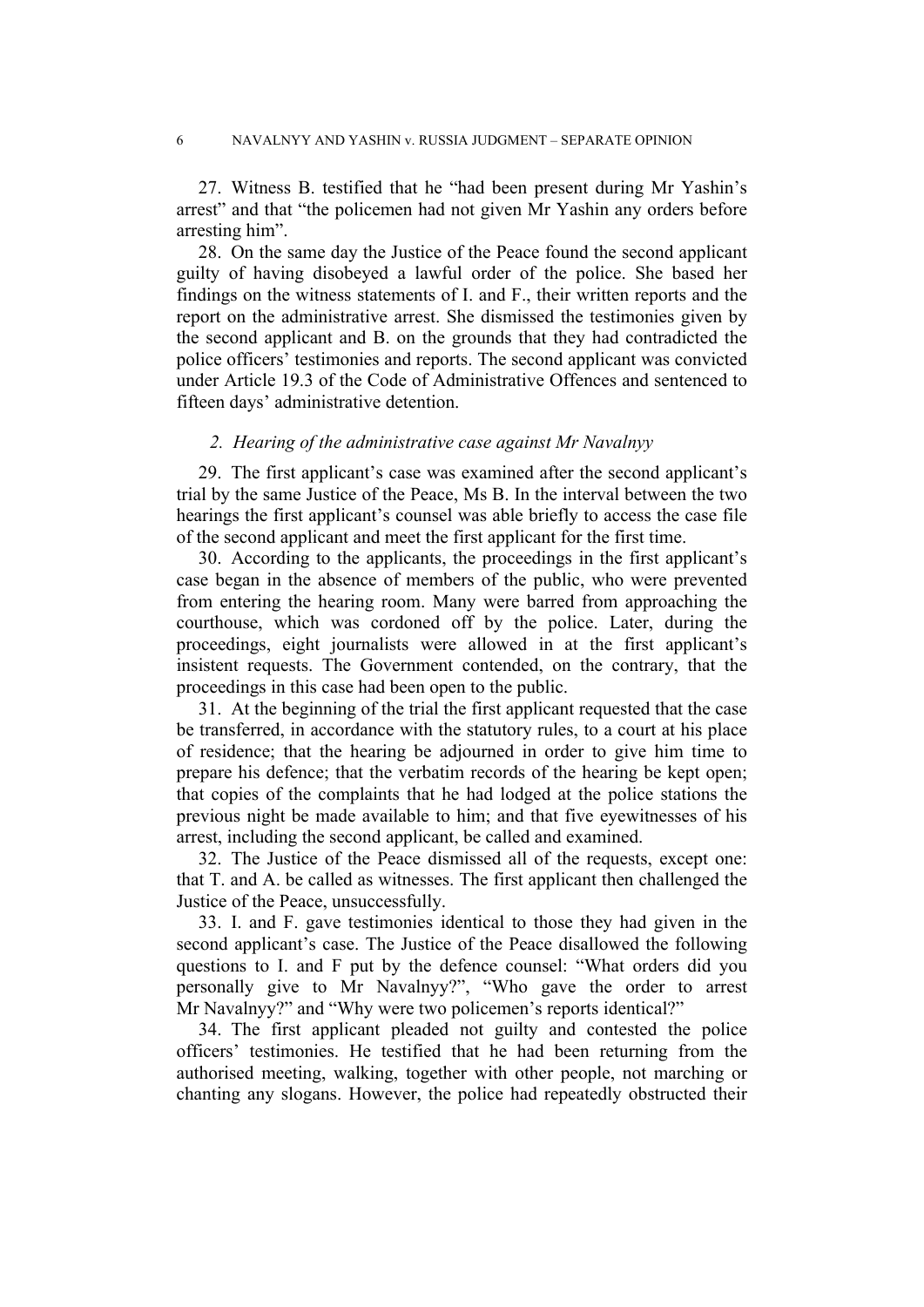way and had then arrested them. He insisted that he had not received any orders from the police and had not resisted the arrest.

35. Witness T. testified that he had seen the applicant's arrest. It had been noisy and he had not heard the police officers giving the first applicant any orders before arresting him. The police had announced through a loudspeaker "Your actions are unlawful" while surrounding a group of people, and had then begun arresting them. He had not seen the first applicant resisting the arrest. Witness A. testified that he had been walking down Teatralnyy Proyezd and had seen people in uniform arresting the first applicant on the pavement; during the arrest the police had announced through a loudspeaker "Your actions are unlawful"; witness A. had not seen the first applicant resisting the police during the arrest.

36. The first applicant requested that two video recordings of his arrest, shot by T. and A., be admitted as evidence. He also requested that the court obtain and examine the video footage which the police had at their disposal. Those requests were dismissed on the grounds that the court had no technical means of playing the recordings and that it would be unacceptable to use the devices provided by the defence. Those requests were not joined to the case file on the grounds that they had been submitted at the wrong stage of the proceedings.

37. According to the first applicant, most of the questions put by the defence to the witnesses were disallowed by the Justice of the Peace. She also refused to entertain his complaints concerning the lack of access to a lawyer, the refusal of a statutory phone call after the arrest, the allegedly unlawful detention during the first six hours after the arrest, the seizure of his possessions during the search, and the inhuman and degrading conditions of transfer and of detention at the Kitay-Gorod police station.

38. On the same day the Justice of the Peace found the first applicant guilty of having disobeyed the lawful order of the police. As in the second applicant's case, she based her findings on the witness statements of I. and F., their written reports and the report on the administrative arrest. She dismissed the testimonies of the applicant, A. and T. on the grounds that they had contradicted the police officers' testimonies and reports, and that no reasons for mistrusting the latter had been established. The first applicant was convicted under Article 19.3 of the Code of Administrative Offences and sentenced to fifteen days' administrative detention.

## *3. Appeal proceedings*

39. On 6 December 2011 both applicants lodged appeals, claiming that their arrest and conviction for the administrative offence had been in breach of domestic law and in violation of the Convention. They contested the findings of fact made by the first instance as regards the events following their departure from the authorised meeting. In addition, they complained about the manner in which the first-instance hearing had been conducted, in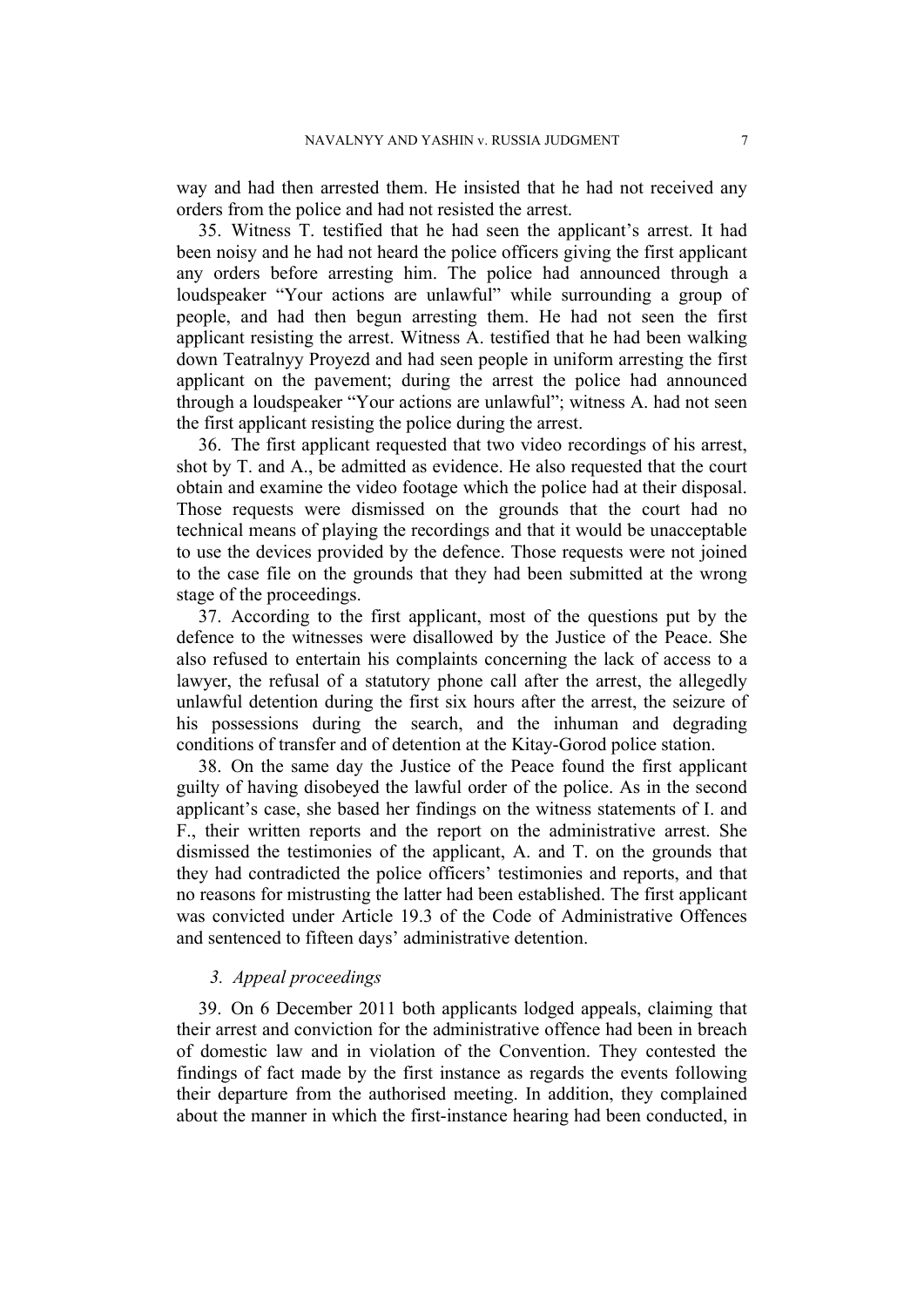particular, about the refusal of the Justice of the Peace to grant their requests, to admit the video materials as evidence and to call all the witnesses requested by the defence. They also challenged the grounds on which the court had dismissed the testimonies of the applicants and the defence witnesses. The applicants also complained of unlawful detention during the first six hours after their arrest, lack of access to a lawyer and the conditions in which they had been transferred between the police stations and remanded in custody at the Kitay-Gorod police station.

40. On 7 December 2011 the Tverskoy District Court of Moscow examined the applicants' appeals in separate proceedings. In both cases the court dismissed the complaints about the refusals to hear witnesses and to admit the evidence requested by the applicants. It also rejected the applicants' requests to have those witnesses called. It rejected the request to admit the video recordings in evidence because of their "unknown provenance", and it refused to keep a verbatim record of the hearing because it considered it unnecessary. It granted the request to join a photograph of the first applicant's arrest to the case file. On the same day the Tverskoy District Court dismissed the applicants' appeals and upheld the first-instance judgment in both cases, citing the same reasons.

41. In the first applicant's case the court held, in particular:

"The Justice of the Peace has correctly established that Mr Navalnyy had disobeyed a lawful order of a police officer ..., in particular: at 8.45 p.m. on 5 December 2011 at 2 Teatralnyy Proyezd, Moscow (near Metropol hotel), after an authorised public event (meeting), in a park of Chistoprudnyy Boulevard, he participated with a group of about 60 people in a march that had not been notified to the executive authorities, went out on the road and continued walking from Chistoprudnyy Boulevard, down the side streets to Bolshaya Lubyanka Street, Kuznetskiy Most Street, and Rozhdestvenka Street in the direction of Red Square; by doing so he obstructed the traffic and created a risk of accident while shouting out "Shame!", "This is our city!", "Russia without Putin!", "Down with the police state!". In order to intercept the march a [police] cordon was set up at the crossroads of Pushechnaya and Rozhdestvenka Streets. Repeated lawful orders to stop and end the march were given through a loudspeaker; despite that, Mr Navalnyy with a group of people pushed through the cordon and came out onto Teatralnyy Proyezd while continuing to chant slogans, and there they were met by the police cordon. [He] did not react to the repeated lawful orders to stop these acts and disperse, continued his unlawful acts drawing the attention of citizens and the press. During his arrest Mr Navalnyy, in reply to an invitation to proceed to the police bus for the issuing of an administrative offence report, began to push away [I.] and [F.], trying to cause panic among people, and by doing so [he] manifested his refusal to comply with the lawful orders of the police and prevented them from carrying out their duties, an offence under Article 19.3 of the Code of Administrative Offences.

...

Despite his denial, Mr Navalnyy's guilt is proven by the report on the administrative charges ..., the statements of the police officers [I.] and [F.] [and] their testimonies given to the Justice of the Peace at the court hearing.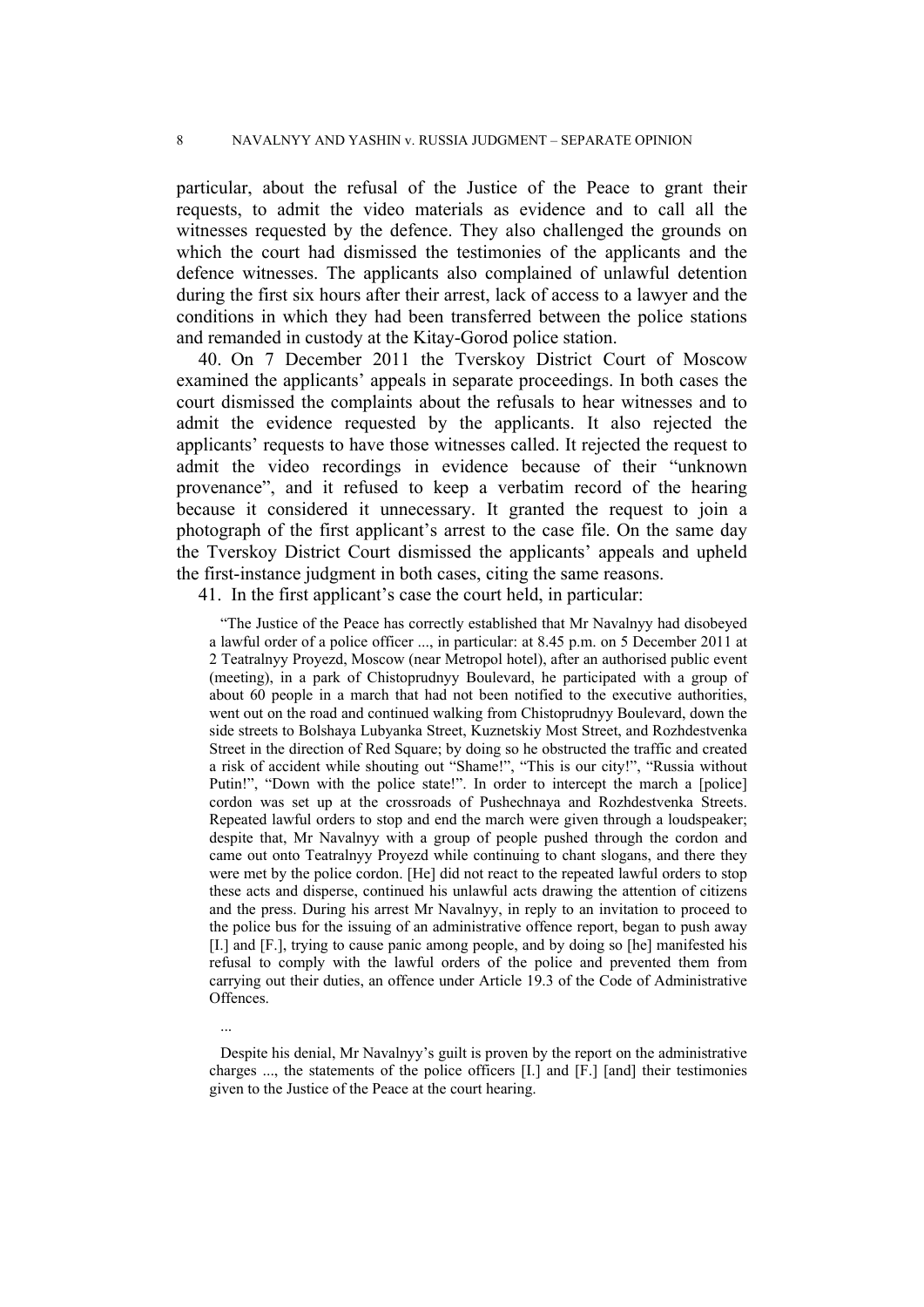The Justice of the Peace gave a correct and convincing assessment of this evidence, which led to the conclusion that Mr Navalnyy had deliberately refused to comply with the police officers' lawful order to stop his actions breaching public order, and continued them in defiance of [the police order].

This evidence, which is relevant, admissible and credible, is consistent. No bias on the part of the aforementioned witnesses or grounds for them to slander Mr Navalnyy have been established [by the court], including the appeal instance; therefore the explanations of Mr Navalnyy, as well and the witness testimonies of A. and T., have been duly rejected for want of reliable corroboration; the ruling of the Justice of the Peace is sufficiently reasoned in this respect.

... As follows from the [escorting report] and the [detention report], the [police] had sufficient grounds for arresting Mr Navalnyy and for escorting him to the Kitay-Gorod police station, Moscow, in particular, the impossibility of drawing up an administrative offence report on the spot. The reports comply with the requirements of the law, in substance and in form. At the same time the court dismisses the arguments of the defence concerning the unlawful deprivation of liberty during six hours as unsubstantiated. As follows from the case file, after his arrest at Teatralnyy Proyezd, at 2.30 a.m. on 6 December 2011 Mr Navalnyy was taken to the Kitay-Gorod police station, Moscow, where the administrative material against him was issued. On 6 December 2011 the administrative case was remitted to the Justice of the Peace. The police officers have complied with the terms of administrative detention provided for by Article 27.5 of the Code of Administrative Offences.

During the [appeal] hearing ... Mr Yashin was examined as a witness. He testified that at the time of Mr Navalnyy's arrest he had been with him at Teatralnaya Square. At the time of arrest [they] were on the pavement near the underpass, and did not commit any unlawful acts. About 100 people were blocked by the riot police. Then both Mr Navalnyy and Mr Yashin were arrested, virtually simultaneously. At this point the police officers did not give any orders, there was no disobedience on the part of [the applicants]. The police officers [I.] and [F.] did not take part in their arrest; their court testimonies were false.

Giving its assessment of the witness testimony of Mr Yashin, the court finds it unreliable and dismisses it because it contradicts the testimonies of [I.] and [F.], which are logical, consistent, concordant and objectively corroborated by the written evidence ..."

42. The judgment held in the second applicant's case was essentially the same, including the similar testimonies of the other applicant.

## II. RELEVANT DOMESTIC LAW

...

...

43. The Federal Law on Assemblies, Meetings, Demonstrations, Marches and Picketing (no. 54-FZ of 18 August 2004 – "the Law on Assemblies") provided, at the material time, that a public event could be stopped if (i) there was a real threat to life or the physical integrity of persons or property; (ii) the participants had acted unlawfully or the event organiser had knowingly breached the requirements of the Act as regards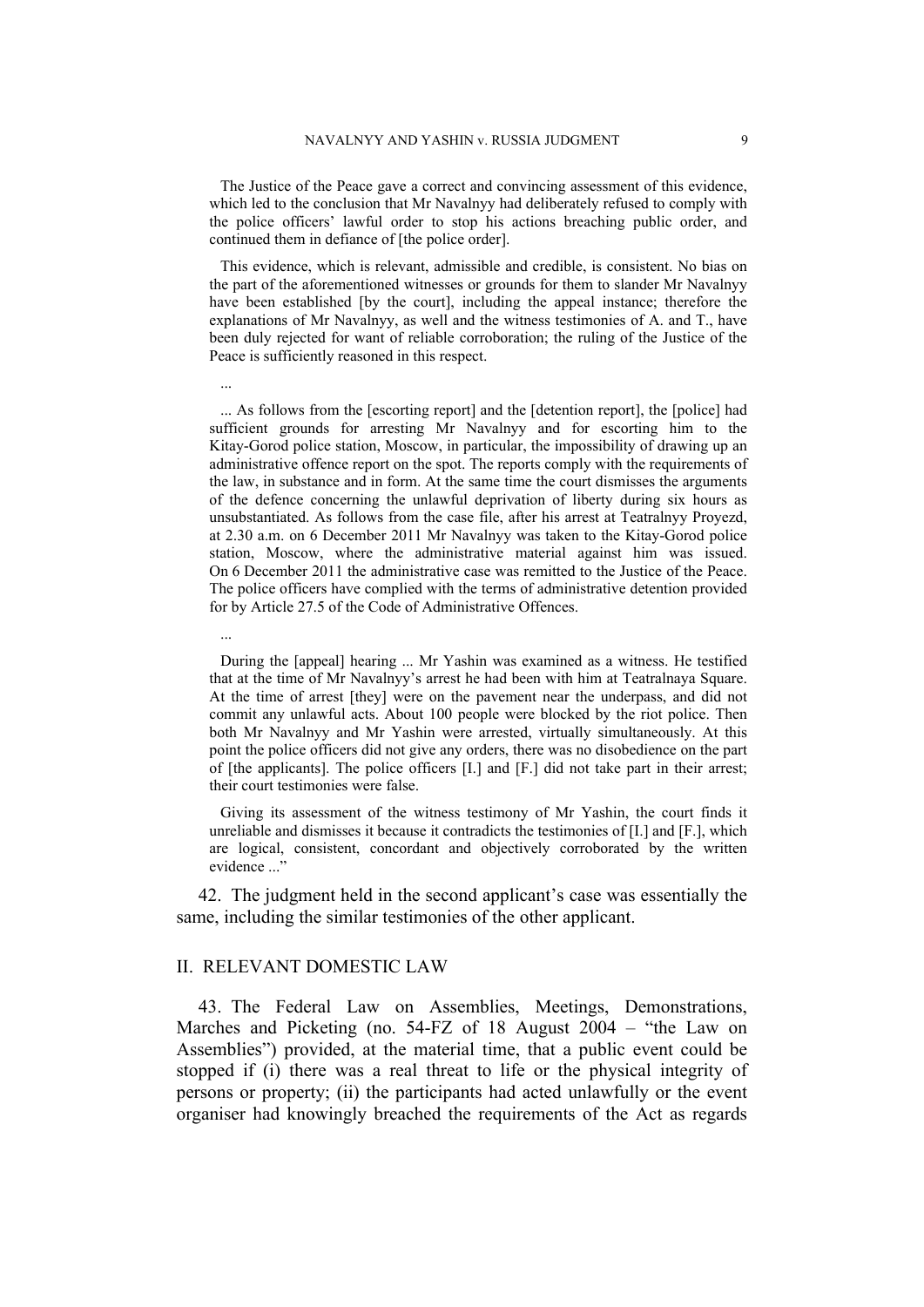the conduct of the event (section 16). In such circumstances, a representative of the public authority, who had to be present at the event, could order the event organiser to put an end to the event. The representative had to explain the reasons for such an order and provide time for compliance with it. If the organiser did not comply, the public official could issue the same order to the participants. If both failed to comply, the police were to take appropriate measures to stop the event (section 17).

44. The relevant provisions of the Code of Administrative Offences of 30 December 2001 at the material time read as follows:

#### **Article 19.3 Refusal to obey a lawful order of a police officer ...**

"Failure to obey a lawful order or demand of a police officer ... in connection with the performance of their official duties related to maintaining public order and security, or impeding the performance by them of their official duties, shall be punishable by a fine of between 500 and 1,000 Russian roubles (RUB) or by administrative detention of up to fifteen days."

#### **Article 20.2 Breaches of the established procedure for the organisation or conduct of public gatherings, meetings, demonstrations, marches or pickets**

"1. Breaches of the established procedure for the organisation of public gatherings, meetings, demonstrations, marches or pickets shall be punishable by an administrative fine of between ten and twenty times the minimum wage, payable by the organisers.

2. Breaches of the established procedure for the conduct of public gatherings, meetings, demonstrations, marches or pickets shall be punishable by an administrative fine of between RUB 1,000 and RUB 2,000 for the organisers, and between RUB 500 and RUB 1,000 for the participants."

#### **Article 27.2 Escorting of individuals**

"1. The escorting or the transfer by force of an individual for the purpose of drawing up an administrative offence report, if this cannot be done at the place where the offence was discovered and if the drawing up of a report is mandatory, shall be carried out:

(1) by the police ...

...

...

2. The escort operation shall be carried out as quickly as possible.

3. The escort operation shall be recorded in an escort operation report, an administrative offence report or an administrative detention report. The escorted person shall be given a copy of the escort operation report if he or she so requests."

#### **Article 27.3 Administrative detention**

"1. Administrative detention or short-term restriction of an individual's liberty may be applied in exceptional cases if this is necessary for the prompt and proper examination of the alleged administrative offence or to secure the enforcement of any penalty imposed by a judgment concerning an administrative offence. ...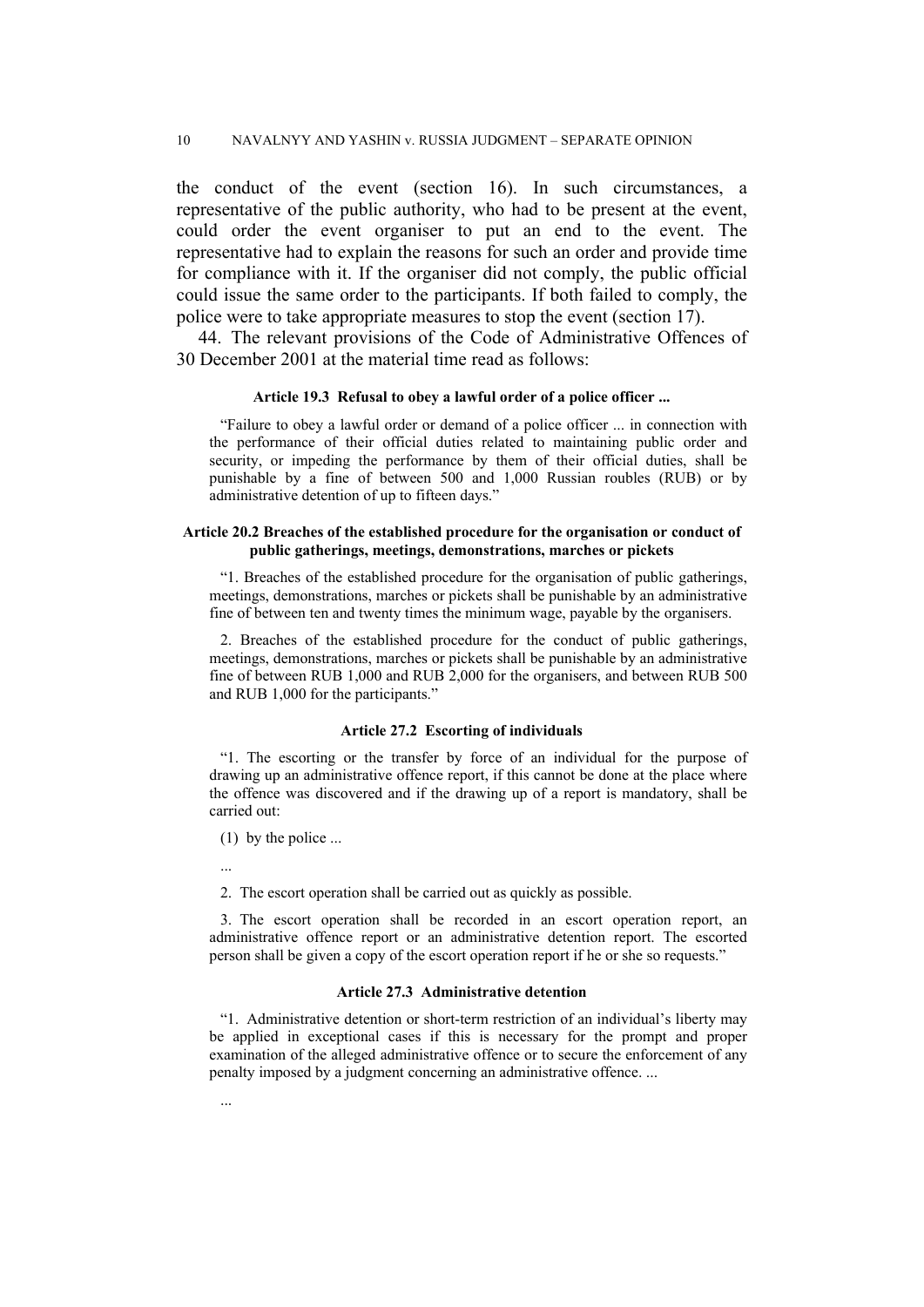3. Where the detained person so requests, his family, the administrative department at his place of work or study and his defence counsel shall be informed of his whereabouts.

5. The detained person shall have his rights and obligations under this Code explained to him, and the corresponding entry shall be made in the administrative arrest report."

#### **Article 27.4 Administrative detention report**

"1. Administrative detention shall be recorded in a report ...

2. ... If he or she so requests, the detained person shall be given a copy of the administrative detention report."

#### **Article 27.5 Duration of administrative detention**

"1. The duration of administrative detention shall not exceed three hours, except in the cases set out in paragraphs 2 and 3 of this Article.

2. Persons subject to administrative proceedings concerning offences involving unlawful crossing of the Russian border ... may be subject to administrative detention for up to 48 hours.

3. Persons subject to administrative proceedings concerning offences punishable, among other administrative sanctions, by administrative detention may be subject to administrative detention for up to 48 hours.

4. The term of the administrative detention is calculated from the time when [a person] escorted in accordance with Article 27.2 is taken [to the police station], and in respect of a person in a state of alcoholic intoxication, from the time of his sobering up."

# THE LAW

...

## I. ALLEGED VIOLATION OF ARTICLES 10 AND 11 OF THE **CONVENTION**

45. The applicants complained that their arrest and detention following a demonstration on 5 December 2011, as well as their conviction for an administrative offence, had violated their right to freedom of expression and to freedom of peaceful assembly guaranteed by Articles 10 and 11 of the Convention, which read as follows:

#### **Article 10 (freedom of expression)**

"1. Everyone has the right to freedom of expression. This right shall include freedom to hold opinions and to receive and impart information and ideas without interference by public authority and regardless of frontiers. This Article shall not prevent States from requiring the licensing of broadcasting, television or cinema enterprises.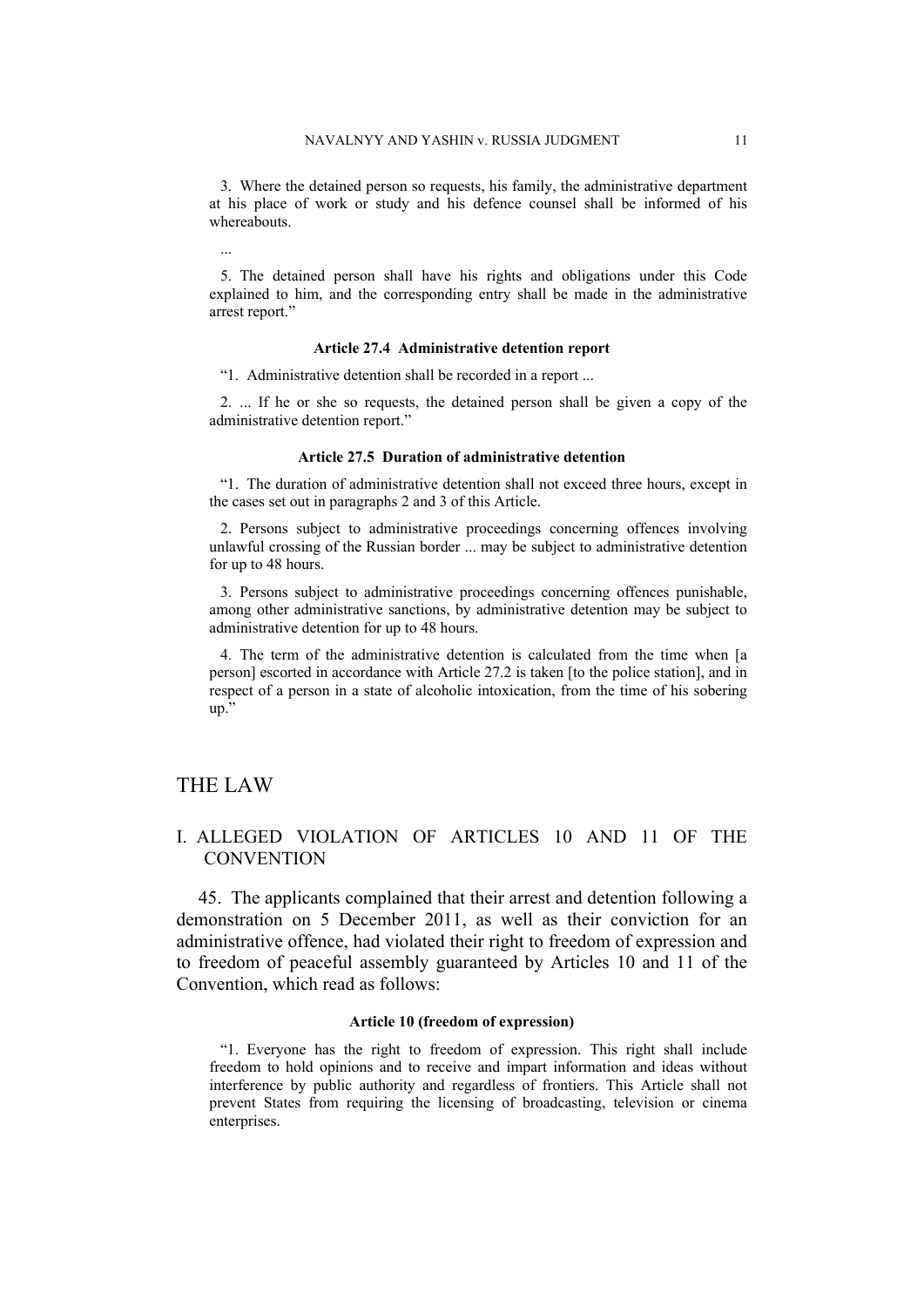2. The exercise of these freedoms, since it carries with it duties and responsibilities, may be subject to such formalities, conditions, restrictions or penalties as are prescribed by law and are necessary in a democratic society, in the interests of national security, territorial integrity or public safety, for the prevention of disorder or crime, for the protection of health or morals, for the protection of the reputation or rights of others, for preventing the disclosure of information received in confidence, or for maintaining the authority and impartiality of the judiciary."

#### **Article 11 (freedom of assembly and association)**

"1. Everyone has the right to freedom of peaceful assembly and to freedom of association with others, including the right to form and to join trade unions for the protection of his interests.

2. No restrictions shall be placed on the exercise of these rights other than such as are prescribed by law and are necessary in a democratic society in the interests of national security or public safety, for the prevention of disorder or crime, for the protection of health or morals or for the protection of the rights and freedoms of others. This Article shall not prevent the imposition of lawful restrictions on the exercise of these rights by members of the armed forces, of the police or of the administration of the State.'

#### **A. Admissibility**

46. The Court notes that this part of application is not manifestly ill-founded within the meaning of Article 35  $\S$  3 (a) of the Convention. It further notes that it is not inadmissible on any other grounds. It must therefore be declared admissible.

## **B. Merits**

### *1. The parties' submissions*

47. The applicants alleged that they had been arrested after having taken part in an authorised political rally, and had been placed in custody and subsequently convicted of an administrative offence as a reprisal for their active participation in the rally and for expressing the political views of the opposition. They both contended that they had not planned a march after the authorised meeting. They alleged that they had been walking towards the first applicant's car when the riot police had obstructed their way and arrested them without giving any warning or reason. Both applicants denied having received any orders from the police. They referred to the testimonies of the eyewitnesses before the Justice of the Peace, who had stated that the applicants had not contravened the police. They complained that the courts had discarded that evidence as irrelevant and biased.

48. The Government accepted that the applicants' arrest and their conviction for an administrative offence had constituted an interference with their freedom of expression and their freedom of assembly. However, they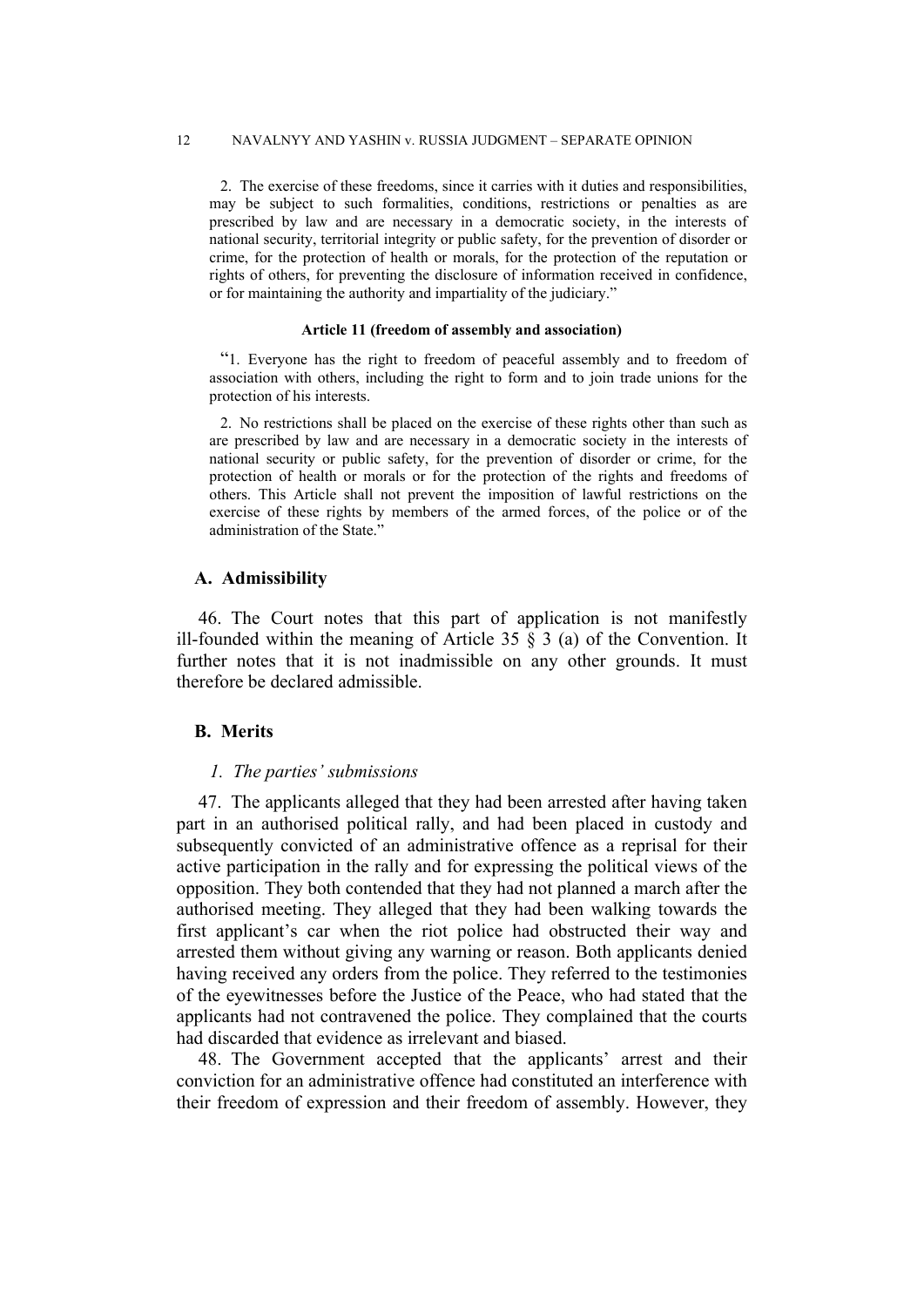maintained that those measures had been lawful, had pursued the legitimate aim of maintaining public order and had been proportionate to that aim, in compliance with Articles 10  $\S$  2 and 11  $\S$  2 of the Convention. They claimed that the applicants had attempted to conduct a spontaneous unauthorised public march in the centre of Moscow, that the police had lawfully demanded them to stop the march, but that they had persisted with their illegal conduct and had had to be dispersed and arrested.

#### *2. The Court's assessment*

#### **(a) The scope of the applicants' complaints**

49. The Court notes that, in the circumstances of the case, Article 10 is to be regarded as a *lex generalis* in relation to Article 11, a *lex specialis* (see *Ezelin v. France*, 26 April 1991, § 35, Series A no. 202, and *Kasparov and Others v. Russia*, no. 21613/07, §§ 82-83, 3 October 2013). Accordingly, the Court will examine this complaint under Article 11 of the Convention.

50. On the other hand, notwithstanding its autonomous role and particular sphere of application, Article 11 must, in the present case, also be considered in the light of Article 10. The protection of personal opinions, secured by Article 10, is one of the objectives of freedom of peaceful assembly as enshrined in Article 11 (see *Ezelin*, cited above, § 37).

## **(b) Whether there was interference with the exercise of the freedom of peaceful assembly**

51. The Court reiterates that an interference with the exercise of freedom of peaceful assembly does not need to amount to an outright ban, legal or *de facto*, but can consist in various other measures taken by the authorities. The term "restrictions" in Article 11 § 2 must be interpreted as including both measures taken before or during an assembly and those, such as punitive measures, taken afterwards (see *Ezelin*, cited above, § 39). For instance, a prior ban can have a chilling effect on the persons who intend to participate in a rally and thus amount to an interference, even if the rally subsequently proceeds without hindrance on the part of the authorities (see *Bączkowski and Others v. Poland*, no. 1543/06, § 66-68, 3 May 2007). A refusal to allow an individual to travel for the purpose of attending a meeting amounts to an interference as well (see *Djavit An v. Turkey*, no. 20652/92, §§ 59-62, ECHR 2003-III). So too do measures taken by the authorities during a rally, such as dispersal of the rally or the arrest of participants (see *Oya Ataman v. Turkey*, no. 74552/01, §§ 7 and 30, ECHR 2006-XIII, and *Hyde Park and Others v. Moldova*, no. 33482/06, §§ 9, 13, 16, 41, 44 and 48, 31 March 2009), and penalties imposed for having taken part in a rally (see *Ezelin*, cited above, § 41; *Osmani and Others v. "the former Yugoslav Republic of Macedonia"* (dec.), no. 50841/99, ECHR 2001-X; *Mkrtchyan v. Armenia*, no. 6562/03, § 37, 11 January 2007; *Galstyan v. Armenia*, no. 26986/03,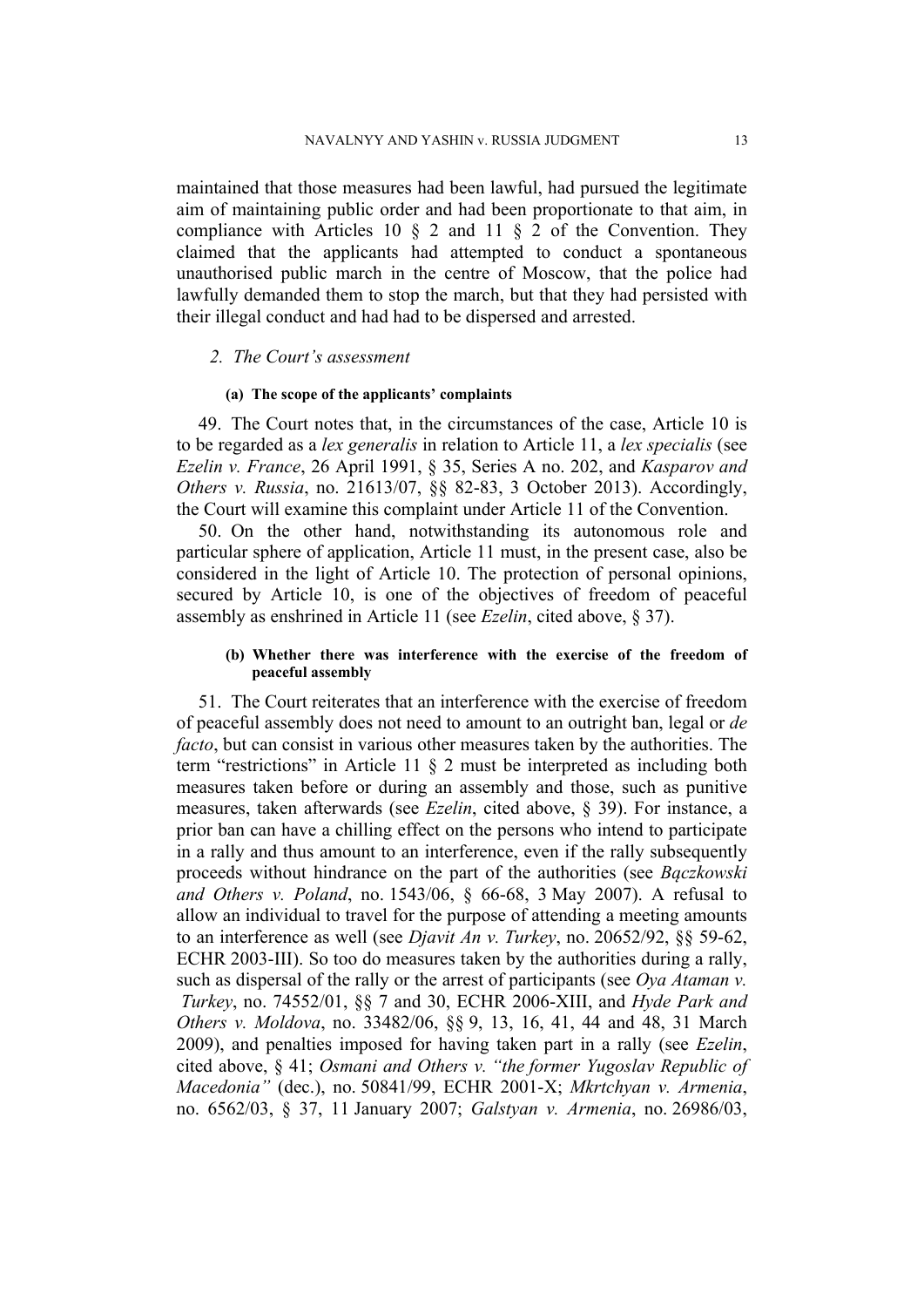§§ 100-102, 15 November 2007; *Ashughyan v. Armenia*, no. 33268/03, §§ 75-77, 17 July 2008; and *Sergey Kuznetsov v. Russia*, no. 10877/04, § 36, 23 October 2008).

52. In the present case, the Government stressed that the applicants had been holding an unauthorised demonstration which had had to be dispersed, and that since the applicants had failed to obey the order to stop the march, it had been necessary to arrest them in order to maintain public order. They also submitted that the applicants had been convicted of an administrative offence for their failure to follow the police instruction to stop the march, imposed in accordance with section 17.4 of the Federal Law on Assemblies. That provision stipulated the imposition of administrative liability on participants of public events for non-compliance with lawful orders of the police. The applicants, for their part, considered that in fact they had been sanctioned for having taken part in an authorised demonstration at Chistyye Prudy. The Court considers that under any interpretation there was a clear and acknowledged link between the exercise of the freedom of peaceful assembly by the applicants and the measures taken against them. Accordingly, their arrest, detention and the ensuing administrative charges constituted an interference with their right guaranteed by Article 11 of the **Convention** 

#### **(c) Whether the interference was justified**

53. The Court reiterates that the right to freedom of assembly is a fundamental right in a democratic society and one of the foundations of such a society (see among numerous authorities, *Galstyan*, cited above, § 114). This right, of which the protection of personal opinion is one of the objectives, is subject to a number of exceptions which must be narrowly interpreted and the necessity for any restrictions must be convincingly established. When examining whether restrictions on the rights and freedoms guaranteed by the Convention can be considered "necessary in a democratic society", the Contracting States enjoy a certain but not unlimited margin of appreciation. An interference will be considered "necessary in a democratic society" for a legitimate aim if it answers a "pressing social need" and, in particular, if it is proportionate to the legitimate aim pursued and if the reasons adduced by the national authorities to justify it are "relevant and sufficient" (see, for example, *Coster v. the United Kingdom* [GC], no. [24876/94,](http://hudoc.echr.coe.int/sites/eng/Pages/search.aspx#%7B) § 104, 18 January 2001, and *S. and Marper v. the United Kingdom* [GC], nos. [30562/04](http://hudoc.echr.coe.int/sites/eng/Pages/search.aspx#%7B) and [30566/04](http://hudoc.echr.coe.int/sites/eng/Pages/search.aspx#%7B), § 101, ECHR 2008). It is, in any event, for the Court to give a final ruling on the restriction's compatibility with the Convention and this is to be done by assessing the circumstances of a particular case (see *Osmani and Others*, cited above).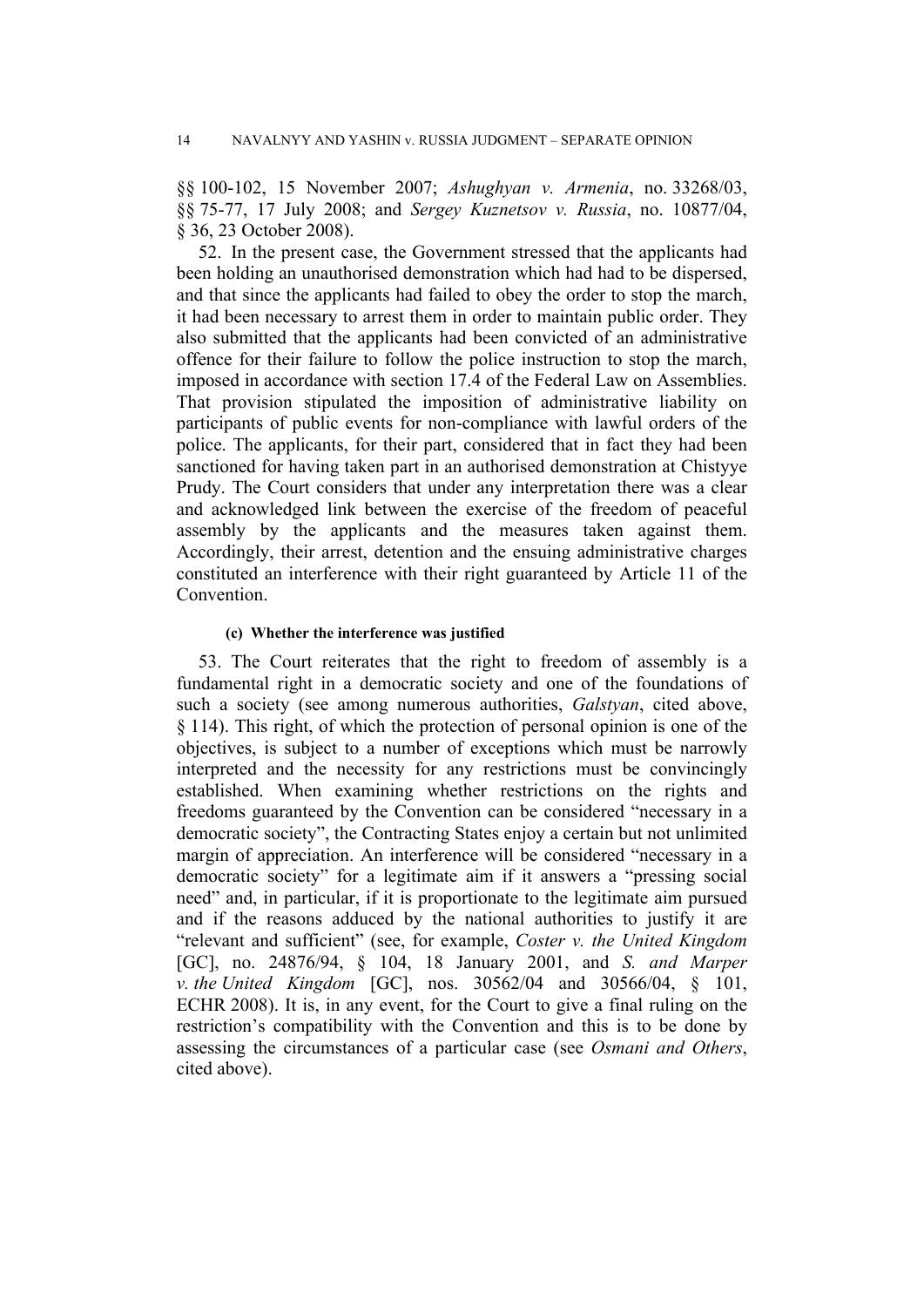54. In the light of those principles, the Court will examine whether the interference with the applicants' right to peaceful assembly was lawful, pursued a legitimate aim and was necessary in a democratic society.

55. The Court observes that in contesting the lawfulness of the measures taken against them, the applicants alleged that the domestic decisions had been based on false representation of the underlying facts. They contended, in particular, that they had been walking along the pavement without meaning to hold a march; they denied that they had received an order from the police to stop, or that they had disobeyed any order of the police.

56. It is undisputed that on 5 December 2011 the applicants took part in an authorised and peaceful public demonstration at Chistyye Prudy. It is also common ground that after the meeting the applicants walked for about 1.5 km in a group of about sixty to one hundred people until they were intercepted by the riot police at 2 Teatralnyy Proyezd. According to the authorities, the applicants walked from Chistoprudnyy Boulevard, down Bolshaya Lubyanka Street, Kuznetskiy Most Street and Rozhdestvenka Street. That route has not been contested by the applicants at any stage, so the Court will consider it as an established fact. Against that background, the applicants' allegation that at the time of their arrest they were heading towards their car near Kuznetskiy Most metro station appears inconsistent, because they must have passed that point long before reaching the site of their arrest. In any event, it is clear that by that stage the applicants had walked some distance together with a certain number of people. Irrespective of whether they were shouting slogans and whether they were walking on the road or the pavement, it was not unreasonable for the authorities to have taken the crowd for a spontaneous march, even if the applicants themselves had not perceived it as such.

57. As regards the applicants' ensuing confrontation with the riot police, the parties disagree as to whether the police had ordered the applicants to stop the march before they decided to arrest them. They also disagree as to whether the applicants pushed the police officers away or otherwise resisted the arrest.

58. Police officers I. and F. claimed that they had given repeated warnings to the applicants before proceeding with their arrest and contended that the applicants had first ignored them and had then resisted the arrest. The testimonies to the contrary given by both applicants and three other witnesses were rejected by the courts because of their incompatibility with the statements given by I. and F., on the ground that the latter had no reason to slander the defendants. As the file stands, the Court has insufficient material in support of either party's account of the events, and it is unable to establish whether the police gave any orders to the applicants before proceeding with their arrest.

59. Consequently, the Court cannot decide on the basis of the evidence at its disposal whether the authorities acted lawfully. In any event, it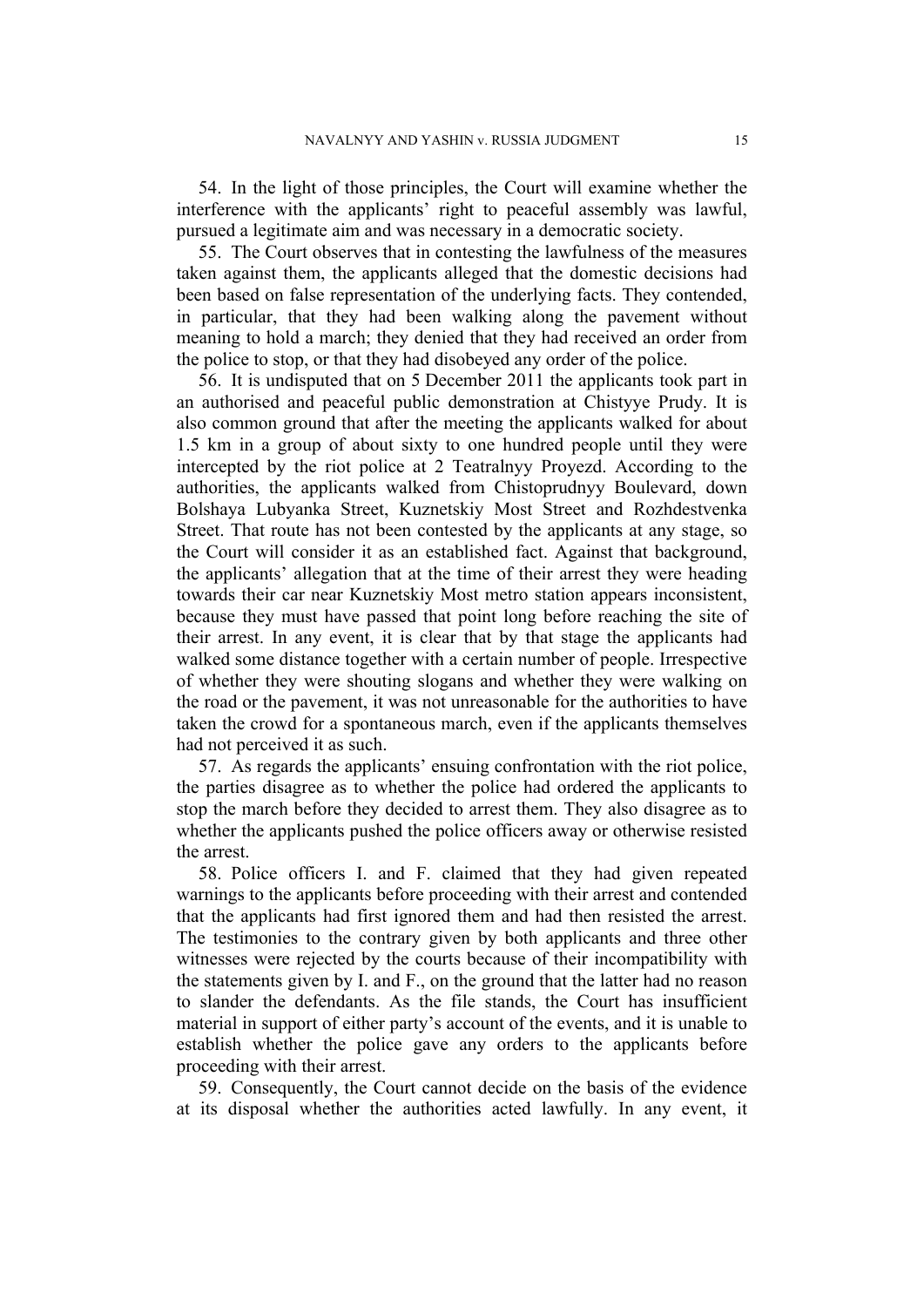considers that in this case the issue of compliance with the law is indissociable from the question whether the interference was "necessary in a democratic society". It will therefore examine this issue below (*see Christian Democratic People's Party v. Moldova,* no. 28793/02, § 53, ECHR 2006-II).

60 Turning to the existence of a legitimate aim, the Court will accept that the applicants' arrest and their conviction for an administrative offence pursued the legitimate aim of maintaining public order, as the Government claimed.

61. To assess whether the interference was "necessary in a democratic society" the Court will examine the proportionality of the measures taken against the applicants in the light of the reasons given by the domestic courts. It observes that in the present case those measures included the interception of the march, the arrest of the applicants and their conviction for an administrative offence, and it will examine the proportionality of each measure.

#### *(i) The interception of the march*

62. According to the domestic judgments, the acts imputed to the applicants included the holding of a spontaneous march in breach of the regulations and persisting in pursuing their route despite orders to end their demonstration. The Court has established above that even if the applicants had not intended to hold a march, the appearance of a big group of protestors walking in a cluster could reasonably be perceived as one (see paragraph 56 above). Whether this march was objectionable and what, if any, measures it called for on the part of the police depended on the gravity of the nuisance it was causing.

63. The Court reiterates that although it is not *a priori* contrary to the spirit of Article 11 if, for reasons of public order and national security, a High Contracting Party requires that the holding of meetings be subject to authorisation, an unlawful situation, such as the staging of a demonstration without prior authorisation, does not justify an infringement of freedom of assembly (see *Cisse v. France*, no. 51346/99, § 50, ECHR 2002-III, and *Oya Ataman*, cited above, §§ 37 and 39). While rules governing public assemblies, such as the system of prior notification, are essential for the smooth conduct of public events since they allow the authorities to minimise the disruption to traffic and take other safety measures, their enforcement cannot become an end in itself. In particular, where irregular demonstrators do not engage in acts of violence the Court has required that the public authorities show a certain degree of tolerance towards peaceful gatherings if the freedom of assembly guaranteed by Article 11 of the Convention is not to be deprived of all substance (ibid., § 42; see also see *Bukta and Others v. Hungary*, no. [25691/04,](http://hudoc.echr.coe.int/sites/eng/Pages/search.aspx#%7B) § 34, ECHR 2007-III; *Fáber v. Hungary*, no. [40721/08](http://hudoc.echr.coe.int/sites/eng/Pages/search.aspx#%7B), § 49, 24 July 2012; *Berladir and Others*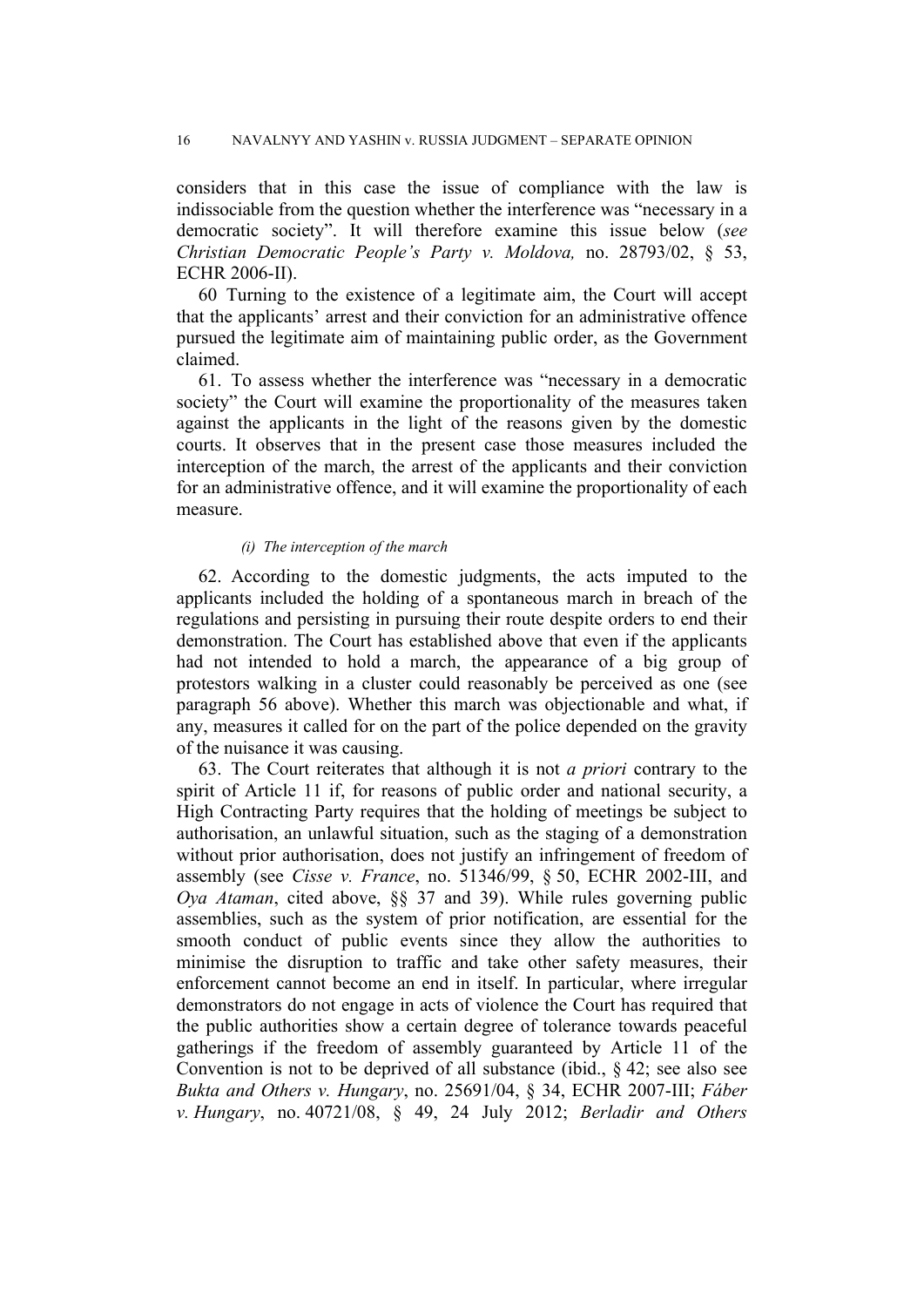*v. Russia*, no. 34202/06, § 38, 10 July 2012; *Malofeyeva v. Russia*, no. 36673/04, §§ 136-37, 30 May 2013, and *Kasparov*, cited above, § 91).

64. In this case, the Government relied on the need to maintain public order and ensure road safety as a justification for the dispersal of the march. However, the Court observes that the march, or the perceived march (see paragraph 56 above), had only lasted for fifteen minutes, was peaceful, and the number of participants – one hundred at most – could not have been difficult for the riot police to protect and contain, if necessary and appropriate, by redirecting them from the road to the pavement.

65. Thus, the Court concludes that the police force on the ground intercepted the applicants for the sole reason that the march as such had not been authorised. Subsequently, the domestic courts made no attempt to verify the extent of the risks posed by the applicants and their fellow protestors, or to verify whether it had been necessary to stop them. Accordingly, the Government have failed to demonstrate that there existed a "pressing social need" to interrupt their spontaneous march.

66. In view of the above, the Court considers that in the instant case the police's forceful intervention was disproportionate and was not necessary for the prevention of disorder within the meaning of the second paragraph of Article 11 of the Convention.

### *(ii) The applicants' arrest*

67. The Government submitted that the applicants had been arrested because they had disobeyed the lawful orders of the police, in breach of Article 19.3 of the Code of Administrative Offences. The Court has found above that it was unable to establish whether the police had given any orders to the applicants before proceeding with their arrest (see paragraph 58 above). However, even assuming that the police accurately presented the facts and the applicants did indeed disobey an order to end the march, the authorities' response had to comply with the domestic law and had to respect the fair balance between the means employed and the aims sought to be achieved.

68. The Court notes that if the police officers believed that the applicants were committing an administrative offence, they had to draw up an administrative offence report. Under Article 27.2 of the Code of Administrative Offences the applicants could only be escorted to a police station if the administrative offence report could not be drawn up at the place where the offence had been discovered. The Government have not argued that in this case it was impossible, and no obstacles to drawing up the report on the spot may be discerned from the domestic decisions. On the contrary, the Government claimed that the police officers had explicitly told the applicants to proceed to the police bus for the drawing up of administrative offence reports. It is unclear why they abandoned that intention once the applicants were inside the bus. Furthermore, the domestic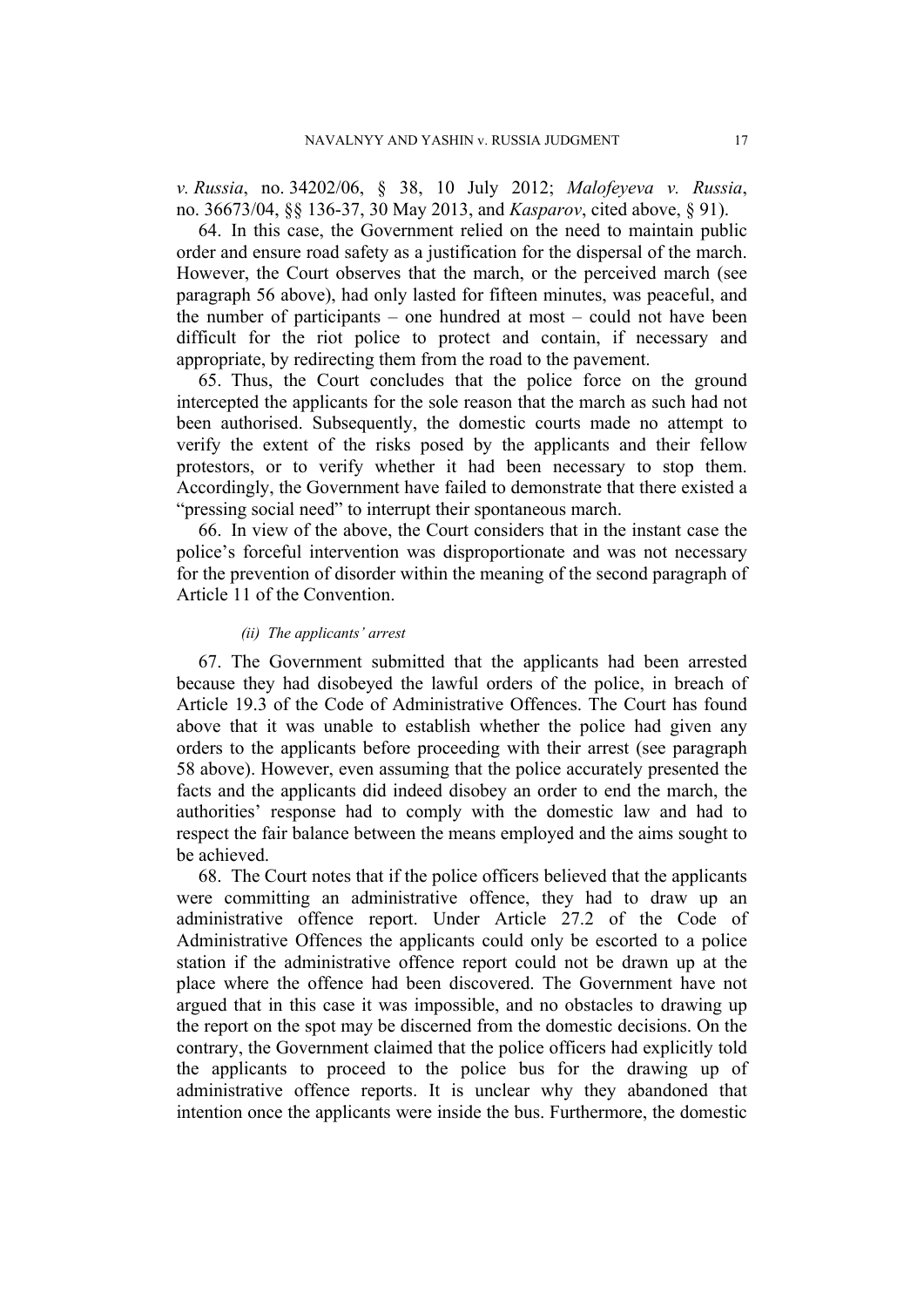courts dispensed with examining the applicants' complaints that it had been unnecessary to escort them to the police station in their case.

69. The Court, for its part, cannot discern any reasons for applying those coercive measures in the circumstances of the case and therefore concludes that there existed no "pressing social need" to arrest the applicants and to escort them to the police station. Those measures therefore fell short of being proportionate and necessary for the prevention of disorder within the meaning of the second paragraph of Article 11 of the Convention.

#### *(iii) Conviction for an administrative offence*

70. The applicants were found guilty of having disobeyed a lawful order of the police on account of their failure to stop the march following instructions to do so. They were punished with fifteen days' administrative detention under Article 19.3 of the Code of Administrative Offences. It follows from section 17.4 of the Federal Law on Assemblies that such an offence could be sanctioned under that provision.

71. In the Court's view, this penalty did not reflect the degree of seriousness of the offence, which, if made out at all, remained in any event rather trivial.

72. The Court considers that the sanction imposed on the applicants was unwarranted by the circumstances of the case and disproportionate within the meaning of Article 11 of the Convention.

#### *(iv) Conclusion*

73. The Court has found above that the measures applied to the applicants were not proportionate to the legitimate aim pursued. It further notes that the police and the courts expressly acknowledged that, ultimately, the applicants had been punished for holding a spontaneous peaceful demonstration and chanting anti-government slogans, acts protected by Articles 10 and 11 of the Convention. The courts devoted no effort to balancing the applicants' legitimate interests against any damage this could cause to other public or private interests. The dispersal of the perceived march, the arrest and the ensuing administrative conviction of the applicants could not but have the effect of discouraging them from participating in protest rallies or indeed from engaging actively in opposition politics.

74. Undoubtedly, those measures had a serious potential also to deter other opposition supporters and the public at large from attending demonstrations and, more generally, from participating in open political debate. The chilling effect of those sanctions was further amplified by the fact that they targeted well-known public figures, whose deprivation of liberty was bound to attract broad media coverage.

75. In view of the foregoing, the Court concludes that the suppression of the perceived march, and the applicants' arrest and conviction for an administrative offence were not justified by a pressing social need and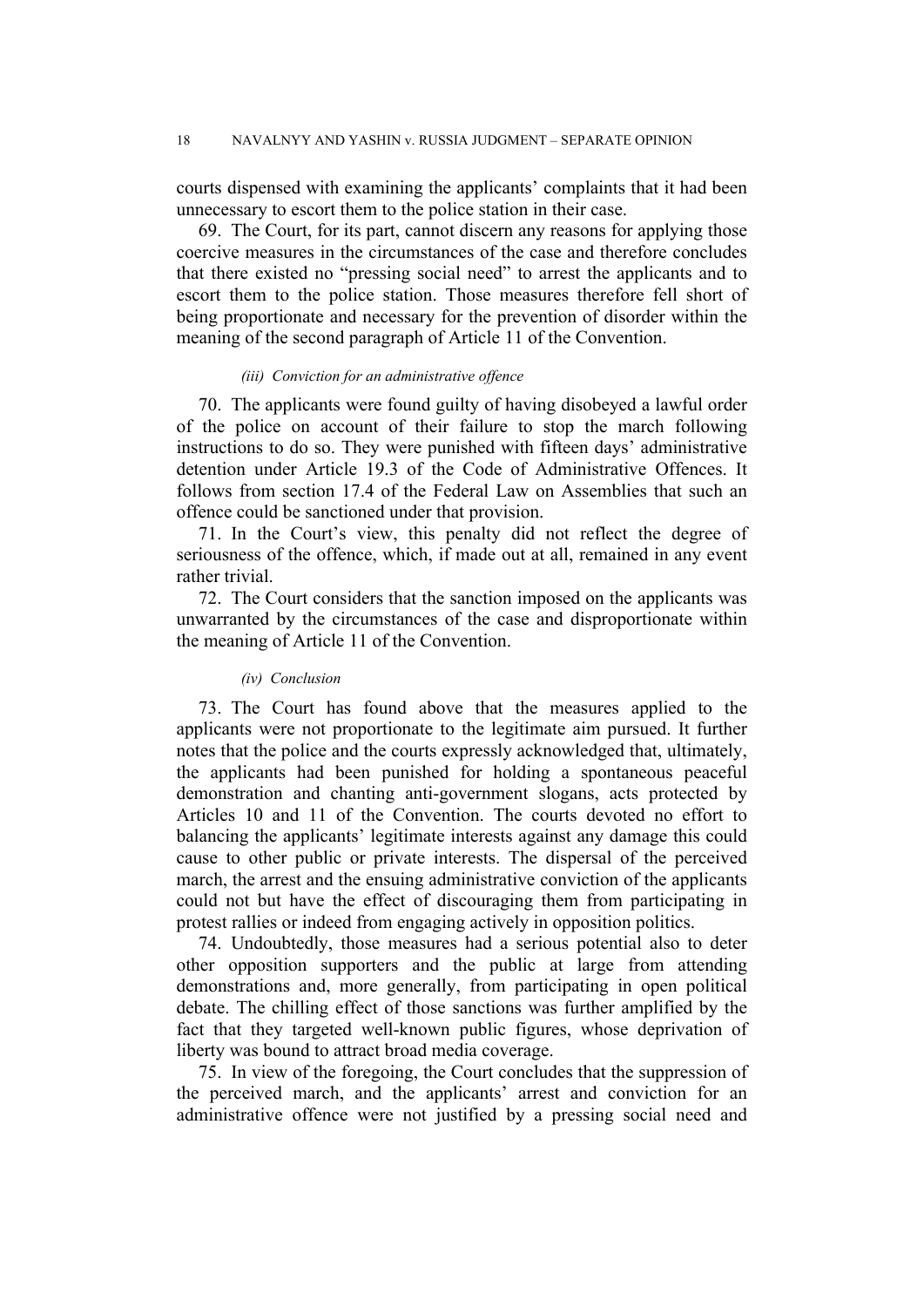therefore not necessary in a democratic society. There has accordingly been a violation of Article 11 of the Convention as regards both applicants.

## II. ALLEGED VIOLATION OF ARTICLE 6 OF THE CONVENTION

76. The applicants complained of a violation of the right to a fair and public hearing in the administrative proceedings against them. They relied on Article 6 §§ 1 and 3 (b), (c) and (d) of the Convention, which provides, in so far as relevant, as follows:

"1. In the determination of ... any criminal charge against him, everyone is entitled to a fair and public hearing ... by [a] ... tribunal ...

...

3. Everyone charged with a criminal offence has the following minimum rights:

...

(b) to have adequate time and facilities for the preparation of his defence;

(c) to defend himself in person or through legal assistance of his own choosing or, if he has not sufficient means to pay for legal assistance, to be given it free when the interests of justice so require;

(d) to examine or have examined witnesses against him and to obtain the attendance and examination of witnesses on his behalf under the same conditions as witnesses against him ..."

#### **A. Admissibility**

77. The Court reiterates that in order to determine whether an offence qualifies as "criminal" for the purposes of Article 6 the Convention, it is necessary to ascertain whether or not the provision defining the offence belongs, in the legal system of the respondent State, to the criminal law; the "very nature of the offence" and the degree of severity of the penalty risked must then be considered (see *Menesheva v. Russia*, no. 59261/00, § 95, ECHR 2006-III). Deprivation of liberty imposed as punishment for an offence belongs in general to the criminal sphere, unless by its nature, duration or manner of execution it is not appreciably detrimental (see *Engel and Others v. the Netherlands*, 8 June 1976, §§ 82-83, Series A no. 22, and *Ezeh and Connors v. the United Kingdom* [GC], nos. [39665/98](http://hudoc.echr.coe.int/sites/eng/Pages/search.aspx#%7B) and [40086/98](http://hudoc.echr.coe.int/sites/eng/Pages/search.aspx#%7B), §§ 69-130, ECHR 2003-X).

78. In the present case, the Government agreed that Article 6 was applicable to the proceedings in question. The Court considers that this offence should be classified as "criminal" in view of the gravity of the sanction and its purely punitive purpose (see *Menesheva*, §§ 94-98, *Malofeyeva*, §§ 99-101, and *Kasparov*, §§ 39-45, all cited above).

79. The Court also considers that this part of the application is not manifestly ill-founded within the meaning of Article 35 § 3 (a) of the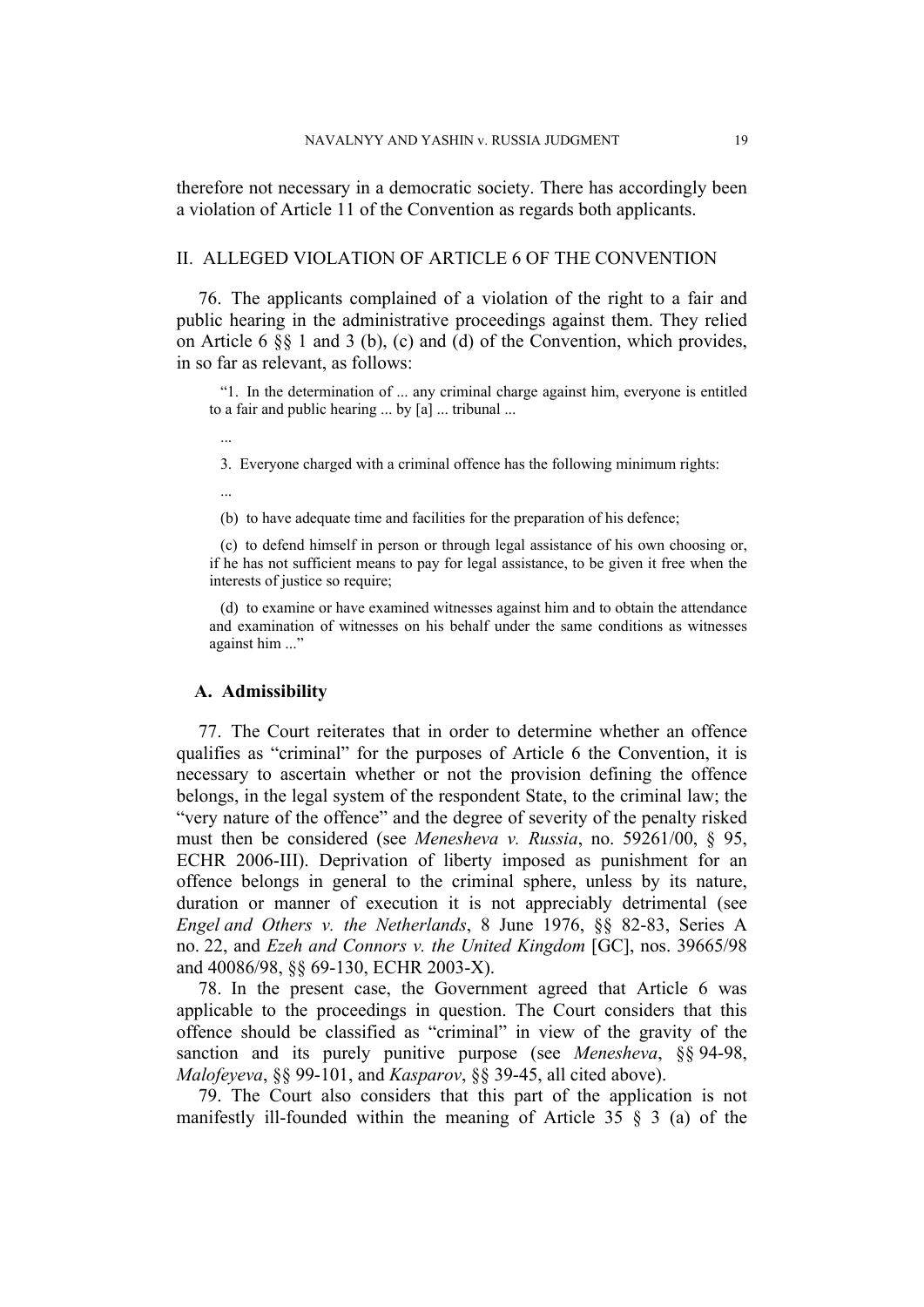Convention. No other ground for declaring it inadmissible has been established. Thus, it should be declared admissible.

## **B. Merits**

#### *1. The parties' submissions*

80. The Government maintained that the proceedings in the applicants' administrative cases had complied with Article 6 of the Convention. They argued that each applicant had been given a fair opportunity to state his case, to obtain the attendance of witnesses on his behalf, to cross-examine the witnesses for the prosecution, in particular the police officers, and to present other evidence. The applicants were given an opportunity to lodge written requests and they availed themselves of that right. The Government claimed that the hearings had been open to the public, including to journalists, who had been present in the courtroom.

81. The applicants, on the contrary, contended that they had not been given a fair hearing. They complained that the court had refused to accept the video recordings of their arrest as evidence and to call and examine the witnesses they had requested, and had disallowed a number of questions to the police officers during their cross-examination. Furthermore, the court had not respected the equality of arms in that it had rejected the testimonies of all the defence witnesses while giving weight to the testimonies of the two police officers. In addition, the applicants complained that the hearing had not been open to the public, that their right to defence had been violated and that they had not been given adequate time to prepare their defence. Lastly, they claimed that having spent the night in transfer between three different police stations and then in detention in appalling conditions at the Kitay-Gorod police station, they had been unfit to stand trial the following day and to defend themselves effectively.

## *2. The Court's assessment*

82. Although the admissibility of evidence is primarily governed by the rules of domestic law, it remains the task of the Court to ascertain whether the proceedings, considered as a whole, were fair as required by Article 6 § 1 (see *Delta v. France*, 19 December 1990, § 35, Series A no. 191, and *Vidal v. Belgium*, 22 April 1992, § 33, Series A no. 235-B). In the context of the taking of evidence, the Court has required that an applicant must be "afforded a reasonable opportunity to present his case under conditions that do not place him at a disadvantage *vis-à-vis* his opponent" (see *Bulut v. Austria*, 22 February 1996, § 47, *Reports of Judgments and Decisions* 1996-II, and *Kasparov*, cited above, §§ 58-65).

83. The Court has found above that the circumstances of the applicants' confrontation with the riot police had been in dispute between the parties to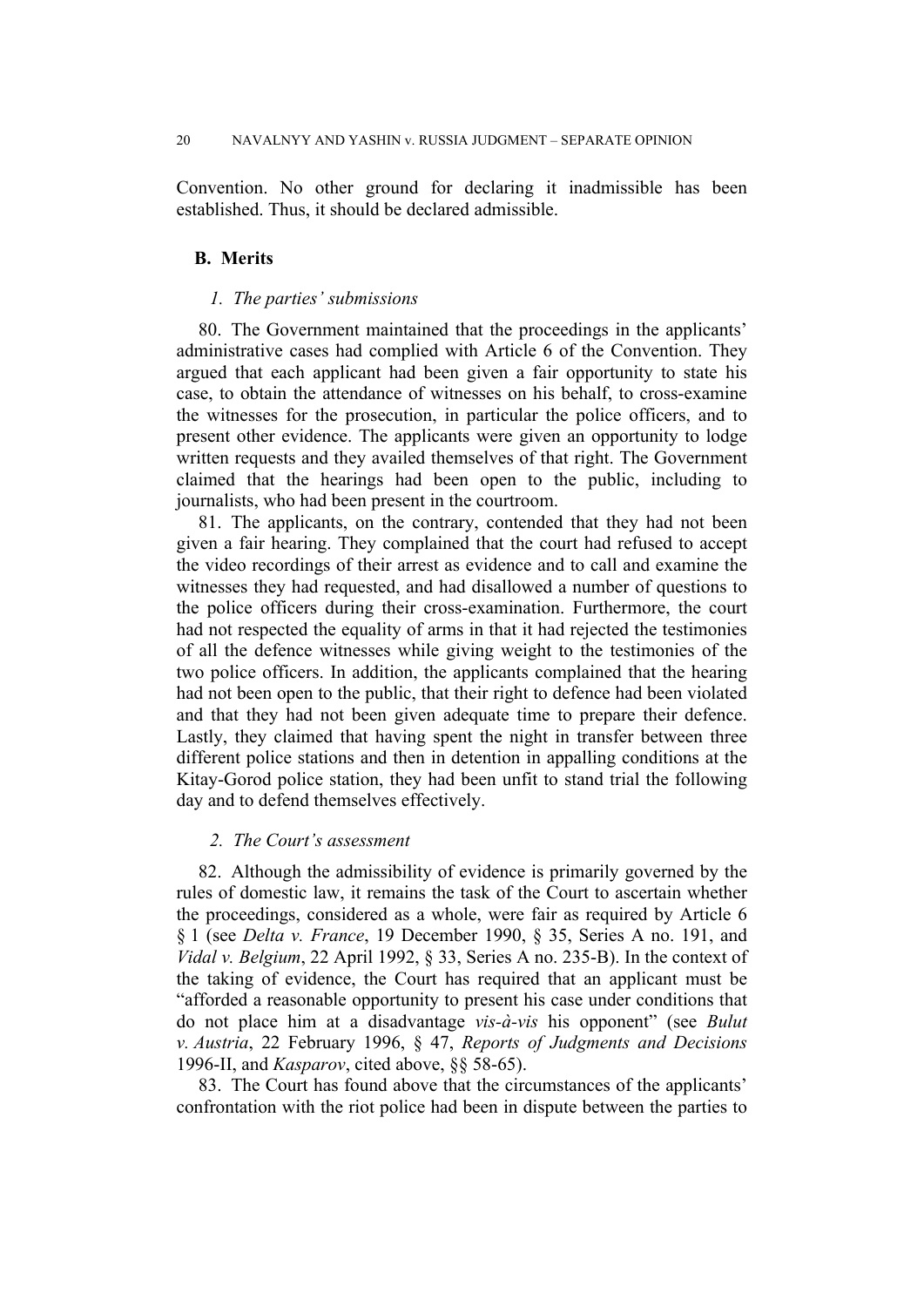the administrative proceedings (see paragraph 58 above). However, the courts acting in those proceedings had decided to base their judgment exclusively on the version put forward by the police and had refused to accept additional evidence, such as video recordings, or to call other witnesses, when the applicants sought to prove that the police had not given any orders before arresting them. The Court considers that in the dispute over the key facts underlying the charges where the only witnesses for the prosecution were the police officers who had played an active role in the contested events, it was indispensable for the Justice of the Peace and the Tverskoy District Court to exhaust every reasonable possibility of verifying their incriminating statements (see *Kasparov*, cited above, § 64). The failure to do so ran contrary to the basic requirement that the prosecution has to prove its case and one of the fundamental principles of criminal law, namely, in *dubio pro reo* (see, *mutatis mutandis*, *Barberà, Messegué and Jabardo v. Spain*, 6 December 1988, § 77, Series A no. 146; *Lavents v. Latvia*, no. [58442/00,](http://hudoc.echr.coe.int/sites/eng/Pages/search.aspx#%7B) § 125, 28 November 2002; and *Melich and Beck v. the Czech Republic*, no. [35450/04,](http://hudoc.echr.coe.int/sites/eng/Pages/search.aspx#%7B) § 49, 24 July 2008).

84. Moreover, the Court observes that the courts limited the scope of the administrative case to the applicants' alleged disobedience, having omitted to consider the "lawfulness" of the police order, and having disallowed the relevant questions during the cross-examination of the police officers (see paragraph 33 above; cf. *Makhmudov v. Russia*, no. 35082/04, § 82, 26 July 2007). They thus sanctioned the applicants for actions protected by the Convention without the police having to justify the interference with the applicants' right to freedom of assembly, contrary to the principle of equality of arms.

85. The foregoing considerations are sufficient to enable the Court to conclude that the administrative proceedings against the applicants, taken as a whole, were conducted in violation of their right to a fair hearing under Article 6 § 1 of the Convention.

86. In view of these findings the Court does not consider it necessary to address the remainder of the applicants' complaints under Article 6 §§ 1 and 3 of the Convention (see, however, paragraph 95 below).

# III. ALLEGED VIOLATION OF ARTICLE 5 OF THE CONVENTION

87. The applicants complained that their arrest had been arbitrary and unlawful. They alleged that their deprivation of liberty in the first six hours after their arrest had not complied with domestic law and that the ensuing detention at the Kitay-Gorod police station had not been justified. Article 5 § 1 provides, in so far as relevant, as follows:

"1. Everyone has the right to liberty and security of person. No one shall be deprived of his liberty save in the following cases and in accordance with a procedure prescribed by law: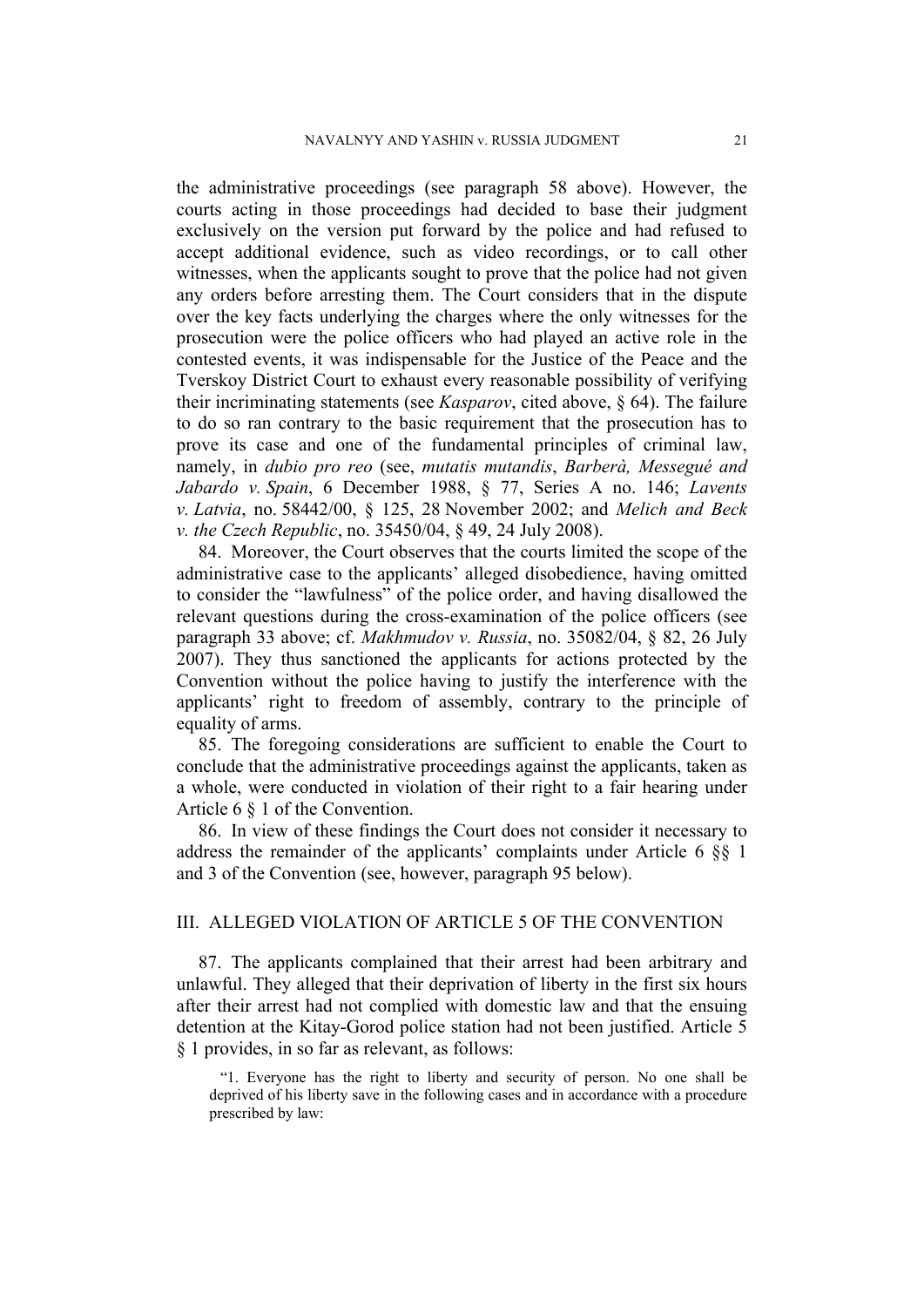#### 22 NAVALNYY AND YASHIN v. RUSSIA JUDGMENT – SEPARATE OPINION

(a) the lawful detention of a person after conviction by a competent court;

(b) the lawful arrest or detention of a person for non- compliance with the lawful order of a court or in order to secure the fulfilment of any obligation prescribed by law;

(c) the lawful arrest or detention of a person effected for the purpose of bringing him before the competent legal authority on reasonable suspicion of having committed an offence or when it is reasonably considered necessary to prevent his committing an offence or fleeing after having done so;

(d) the detention of a minor by lawful order for the purpose of educational supervision or his lawful detention for the purpose of bringing him before the competent legal authority;

(e) the lawful detention of persons for the prevention of the spreading of infectious diseases, of persons of unsound mind, alcoholics or drug addicts or vagrants;

(f) the lawful arrest or detention of a person to prevent his effecting an unauthorised entry into the country or of a person against whom action is being taken with a view to deportation or extradition."

#### **A. Admissibility**

88. The Court notes that this part of application is not manifestly ill-founded within the meaning of Article 35  $\S$  3 (a) of the Convention. It further notes that it is not inadmissible on any other grounds. It must therefore be declared admissible.

#### **B. Merits**

## *1. The parties' submissions*

89. The Government contended that the applicants had disobeyed the police officers' order to stop the unauthorised march and ignored the order to follow them to the police bus for the drawing up of an administrative offence report. According to the Government, the applicants actively resisted the police in breach of Article 19.3 of the Code of Administrative Offences and the police arrested the applicants to put an end to the offending conduct, in accordance with Article 27.2 of the Code. The Government accepted that the applicants had been in police custody since their arrest at 8.45 p.m. on 5 December 2011 until 10 a.m. (as regards the second applicant) and 3 p.m. (as regards the first applicant) the following day. The Government also confirmed that the term of the applicants' detention had been calculated from 2.30 a.m. on 6 December 2011, the time when they were taken to the Kitay-Gorod police station. Relying on Article 27.5 § 3 of the Code, they argued that the terms of the applicants' pre-trial detention had not exceeded the statutory limit of forty-eight hours.

90. The applicants maintained their complaints. They alleged that it had not been necessary to arrest them in order to draw up the police report; that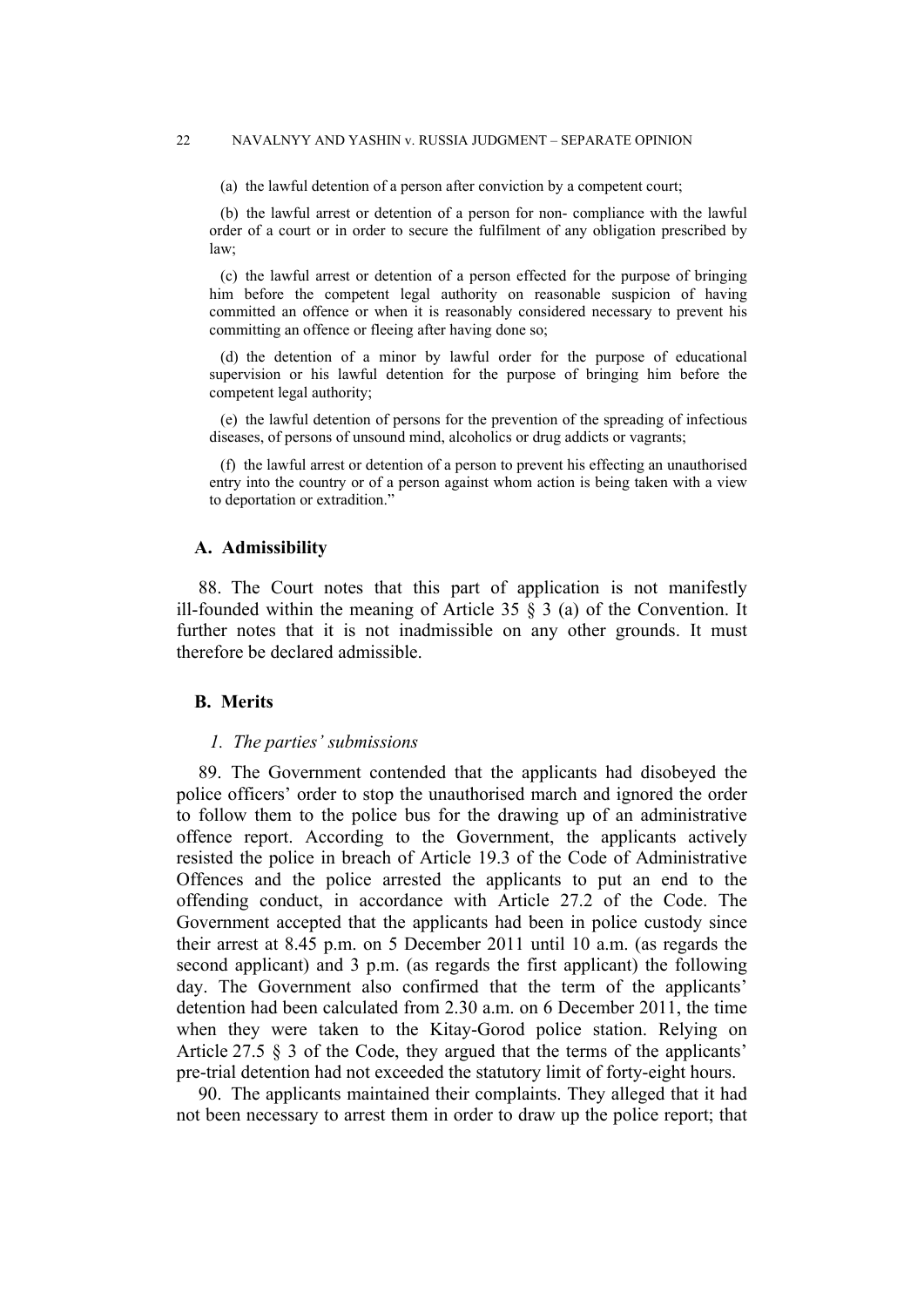for the first six hours after their arrest they had been unlawfully detained without a detention order while being transferred between three consecutive police stations; and that after the reports had been drawn up at the Kitay-Gorod police station there had been no reason to remand them in custody pending the hearing before the Justice of the Peace.

## *2. The Court's assessment*

91. The Court reiterates that the expressions "lawful" and "in accordance with a procedure prescribed by law" in Article 5 § 1 essentially refer back to national law and state the obligation to conform to the substantive and procedural rules thereof. However, the "lawfulness" of detention under domestic law is not always the decisive element. The Court must in addition be satisfied that detention during the period under consideration was compatible with the purpose of Article 5 § 1 of the Convention, which is to prevent persons from being deprived of their liberty in an arbitrary fashion. Furthermore, the list of exceptions to the right to liberty secured in Article 5 § 1 is an exhaustive one and only a narrow interpretation of those exceptions is consistent with the aim of that provision, namely to ensure that no one is arbitrarily deprived of his liberty (see *Giulia Manzoni v. Italy*, 1 July 1997, § 25, *Reports* 1997-IV).

92. It has not been disputed that from 8.45 p.m. on 5 December 2011 the applicants were deprived of their liberty within the meaning of Article 5 § 1 of the Convention. It appears that their arrest and detention had the purpose of bringing them before the competent legal authority on suspicion of having committed an administrative offence and thus fell within the ambit of Article 5 § 1 (c) of the Convention. The Government contended that the legal ground for the arrest had been Article 27.2 of the Code of Administrative Offences, which had empowered the police to escort individuals, that is, to take them to the police station in order to draw up an administrative offence report.

93. The Court has found above that escorting the applicants to the police station did not appear strictly necessary in the circumstances (see paragraph 68 above). It further notes that Article 27.5 § 4 of the Code of Administrative Offences expressly excluded the time of escorting from the term of the ensuing administrative detention. While the law did not consider the escorting as part of administrative detention, it set no time-limit for the duration of the escorting itself, supposedly because it was meant to be insignificant. By comparison, the duration of the administrative detention should not as a general rule exceed three hours, which is an indication of the period of time the law regards as reasonable and sufficient for drawing up an administrative offence report.

94. The Court takes cognisance of the fact that after their arrest the applicants were taken consecutively to three police stations, and it was only at the third one that the administrative offence reports were drawn up, at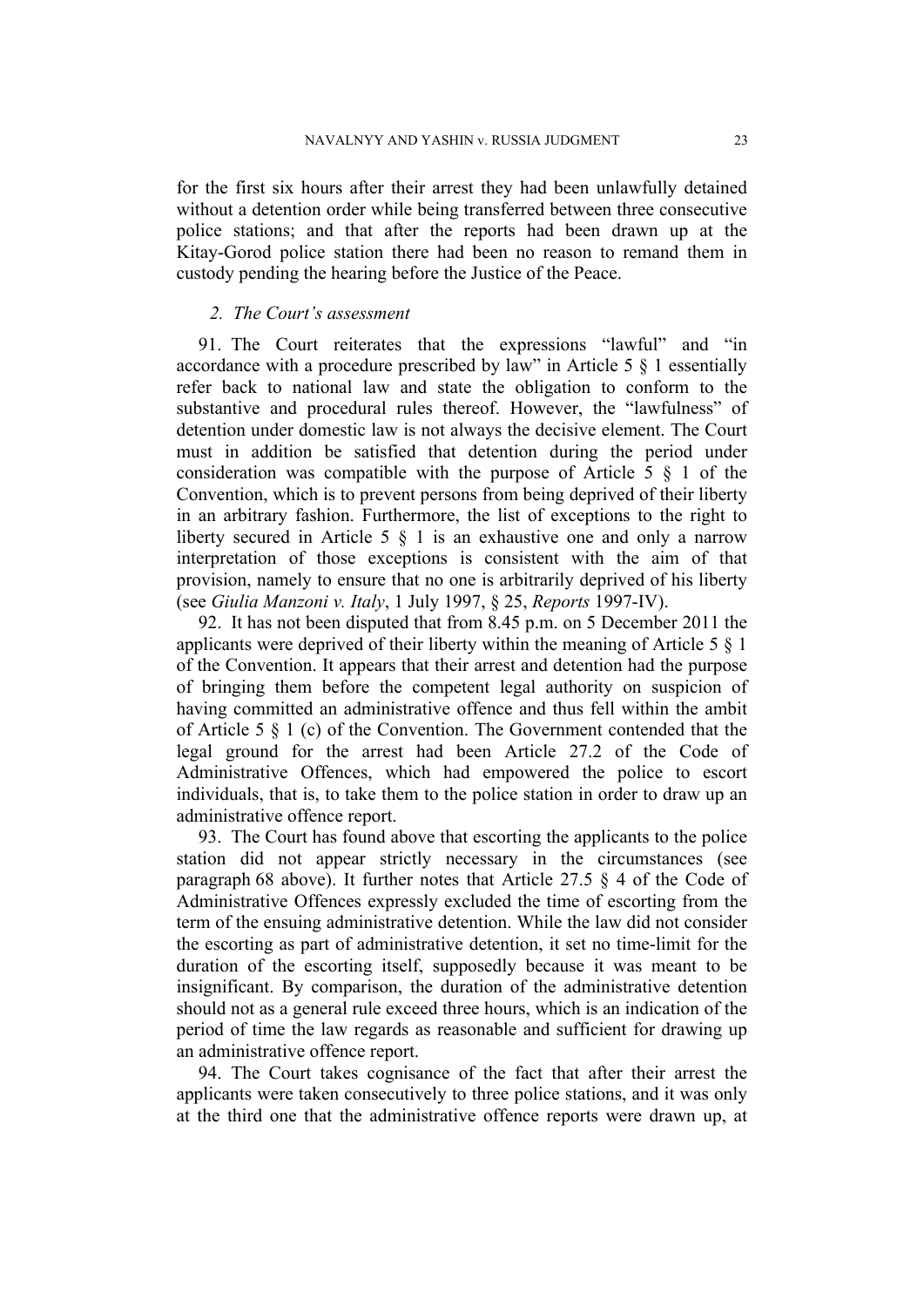2.30 a.m. on 6 December 2011. The Court notes that under Article 27.5 § 4 of the Code the term of an administrative detention is calculated from the time when the escorted suspect is taken to the police station, and it considers that the applicants' escorting ended at 9.40 p.m. when their convoy reached the first police station, Severnoye Izmaylovo. It is not clear why the reports were not drawn up at that police station, given that the applicants spent three hours there and underwent a personal search, which was recorded in a search report. The Government have not explained why the applicants were sent to two other police stations, without an administrative offence report being drawn up or a detention order being issued at the first or even the second police station.

95. The applicants' "transit" before reaching the Kitay-Gorod police station lasted for nearly six hours, in the absence of any record and without counting as administrative detention. Following the Government's reasoning, it could have continued for even longer without breaching the law. In view of the above, the Court finds that this period constituted unrecorded and unacknowledged detention, which, in the Court's constant view, is a complete negation of the fundamentally important guarantees contained in Article 5 of the Convention and discloses a most grave violation of that provision (see *Fedotov v. Russia*, no. [5140/02,](http://hudoc.echr.coe.int/sites/eng/Pages/search.aspx#%7B) § 78, 25 October 2005; Menesheva, cited above, § 87; *Belousov v. Russia*, no. 1748/02, § 73, 2 October 2008; and *Aleksandr Sokolov v. Russia*, no. 20364/05, §§ 71-72, 4 November 2010; see also *Kurt v. Turkey*, 25 May 1998, § 125, *Reports* 1998-III, and *Anguelova v. Bulgaria*, no. 38361/97, § 157, ECHR 2002-IV).

96. Lastly, the Court observes that once the administrative offence reports had been drawn up at the Kitay-Gorod police station, the objective of escorting the applicants to the police station had been met. However, instead of being released at 2.30 a.m. on 6 December 2011, the applicants were formally remanded in custody to secure their attendance at the hearing before the Justice of the Peace. The Government argued that the term of the applicants' detention remained within the forty-eight-hour time-limit provided for by Article 27.5 § 3 of the Code of Administrative Offences. However, neither the Government nor any other domestic authorities have provided any justification for the choice of that provisional measure. The Court reiterates that the detention of an individual is such a serious measure that it is only justified where other, less stringent measures have been considered and found to be insufficient to safeguard the individual or the public interest, which might require that the person concerned be detained. It does not suffice that the deprivation of liberty is in conformity with national law; it must also be necessary in the circumstances (see *Witold Litwa v. Poland*, no. 26629/95, § 78, ECHR 2000-III, and *Enhorn v. Sweden*, no. 56529/00, § 42, ECHR 2005-I). On the face of it, there was no reason to believe that the applicants would abscond or otherwise obstruct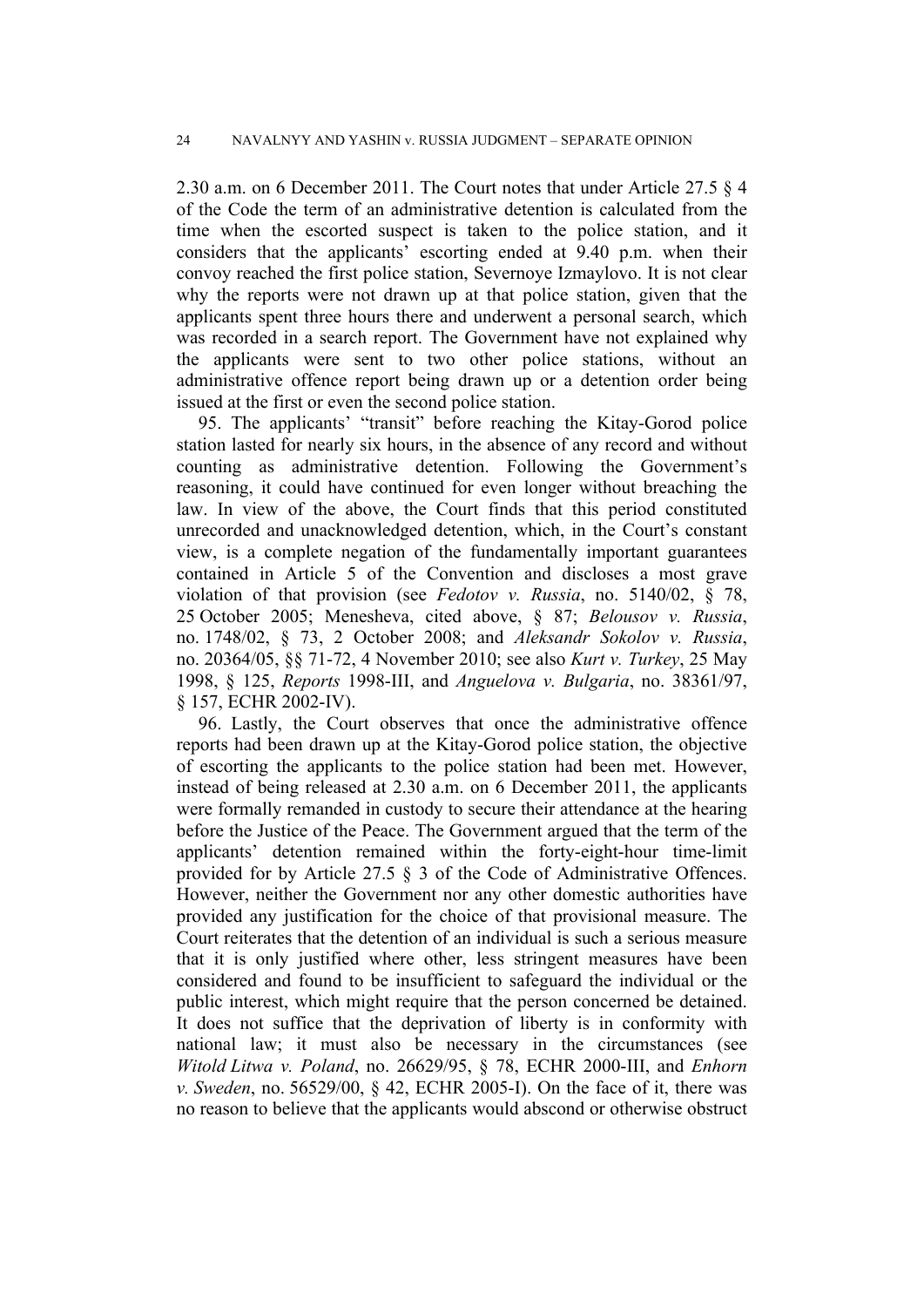the course of justice, and in any event, it fell on the authorities to demonstrate any such risk. In the absence of any explicit reasons against the applicants' release given by the authorities, the Court considers that the overnight detention at the Kitay-Gorod police station was unjustified and arbitrary.

97. Overall, the Court finds that the applicants' arrest and detention on 5 and 6 December 2011 were unlawful and arbitrary. It finds a breach of the applicants' right to liberty on account of their unjustified escorting to the police station, their unrecorded and unacknowledged six-hour-long detention in transit and the lack of reasons for remanding them in custody at the Kitay-Gorod police station.

98. Accordingly, there has been a violation of Article 5 § 1 of the Convention in respect of both applicants.

# IV. ALLEGED VIOLATION OF ARTICLES 3 AND 13 OF THE **CONVENTION**

99. The applicants further complained about the allegedly poor conditions at the Kitay-Gorod police station and during their transfer to three consecutive police stations after their arrest. Article 3 of the Convention read as follows:

"No one shall be subjected to torture or to inhuman or degrading treatment or punishment."

The applicants also claimed that they had not had at their disposal an effective remedy for this violation of the guarantee against ill-treatment, as required under Article 13 of the Convention, which reads as follows:

"Everyone whose rights and freedoms as set forth in [the] Convention are violated shall have an effective remedy before a national authority ...."

## **A. Admissibility**

100. The Government argued that the applicants had failed to exhaust an effective remedy that had been open for them to complain about the alleged violations of their rights under Article 3 of the Convention, in particular as regards the alleged lack of provisions, bedding, lighting and ventilation. They considered that a complaint to the prosecutor's office would have allowed the competent authority to resolve their situation.

101. As to the substance, the Government partly contested the applicants' description of their conditions of detention in the police station cell and provided an alternative account, set out in paragraph 20 above. They claimed that the conditions of the applicants' detention had complied with the requirements of Article 3 of the Convention.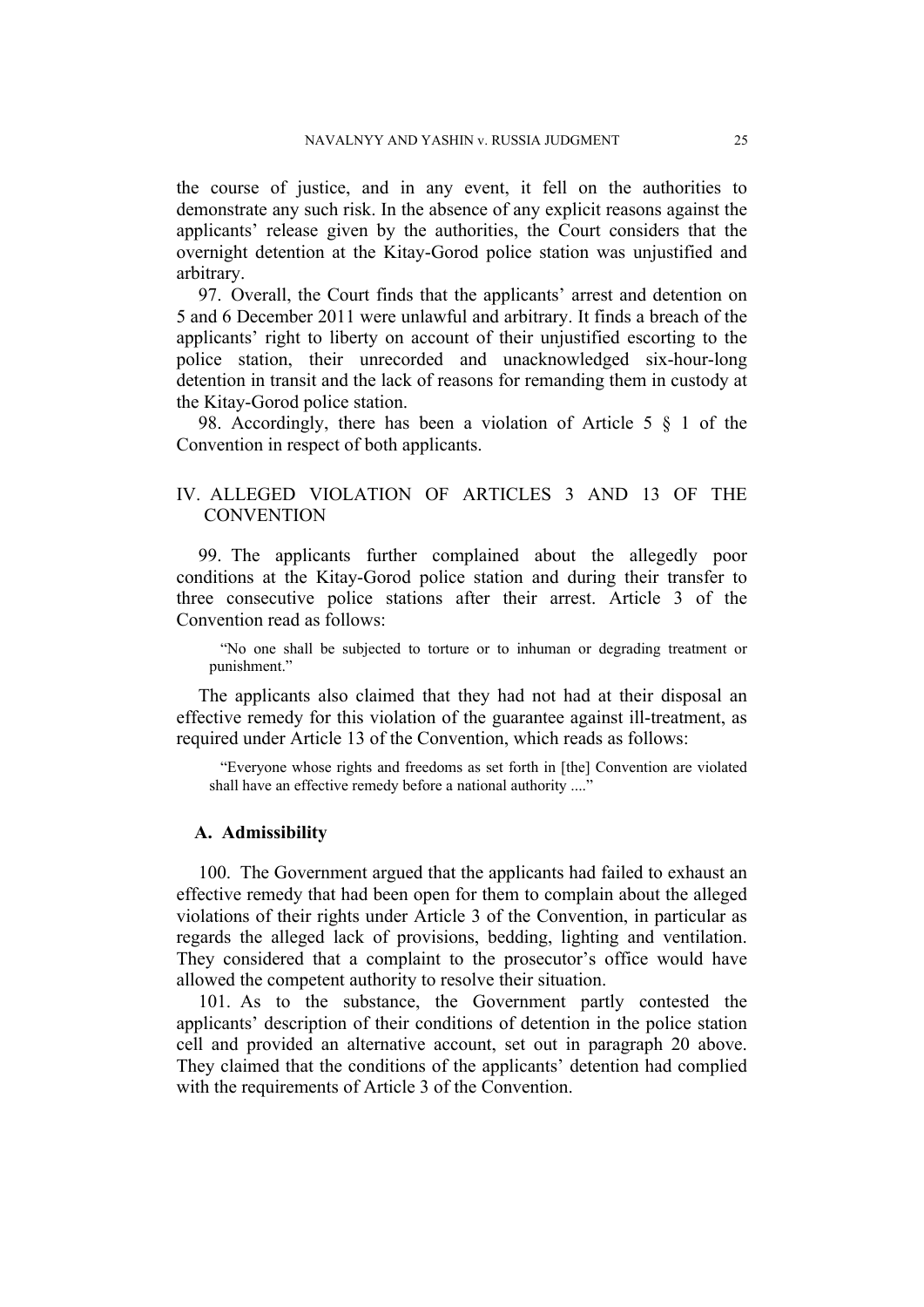102. The applicants disagreed with the Government's allegation that they had not exhausted domestic remedies and claimed that they had attempted several avenues of redress. They maintained that they had not had an effective remedy for their complaints concerning the inadequate conditions of detention and transfer. They pointed out that on 6 December 2011 the Justice of the Peace had refused to examine their complaints concerning the conditions of detention and transfer, without giving reasons. 103. The Court considers that the question of exhaustion of domestic remedies is closely linked to the merits of the applicants' complaint that they did not have at their disposal an effective remedy for the complaints concerning inhuman and degrading treatment on account of being transferred and detained in inadequate conditions. The Court thus finds it necessary to join the Government's objection to the merits of the applicants' complaint under Article 13 of the Convention.

104. The Court further notes that this part of application is not manifestly ill-founded within the meaning of Article 35 § 3 (a) of the Convention. It further notes that it is not inadmissible on any other grounds. It must therefore be declared admissible.

## **B. Merits**

# *1. Exhaustion of domestic remedies and alleged violation of Article 13 of the Convention*

105. The Court reiterates that the rule of exhaustion of domestic remedies referred to in Article 35 of the Convention obliges those seeking to bring a case against the State before the Court to first use the remedies provided by the national legal system. Consequently, States are dispensed from answering before an international body for their acts before they have had an opportunity to put matters right through their own legal system. The rule is based on the assumption, reflected in Article 13 of the Convention, with which it has close affinity, that there is an effective remedy available to deal with the substance of an "arguable complaint" under the Convention and to provide appropriate relief. Moreover, it is an important aspect of the principle that the machinery of protection established by the Convention is subsidiary to the national systems safeguarding human rights (see *Kudła v. Poland* [GC], no. [30210/96,](http://hudoc.echr.coe.int/sites/eng/Pages/search.aspx#%7B) § 152, ECHR 2000-XI, and *Handyside v. the United Kingdom*, 7 December 1976, § 48, Series A no. 24).

106. The Court observes that it has on many occasions examined the effectiveness of the domestic remedy suggested by the Government. It has found, in particular, that in deciding on a complaint concerning breaches of domestic regulations governing conditions of detention the prosecutor's office would not have a sufficiently independent standpoint to satisfy the requirements of Article 35 of the Convention (see *Dirdizov v. Russia*,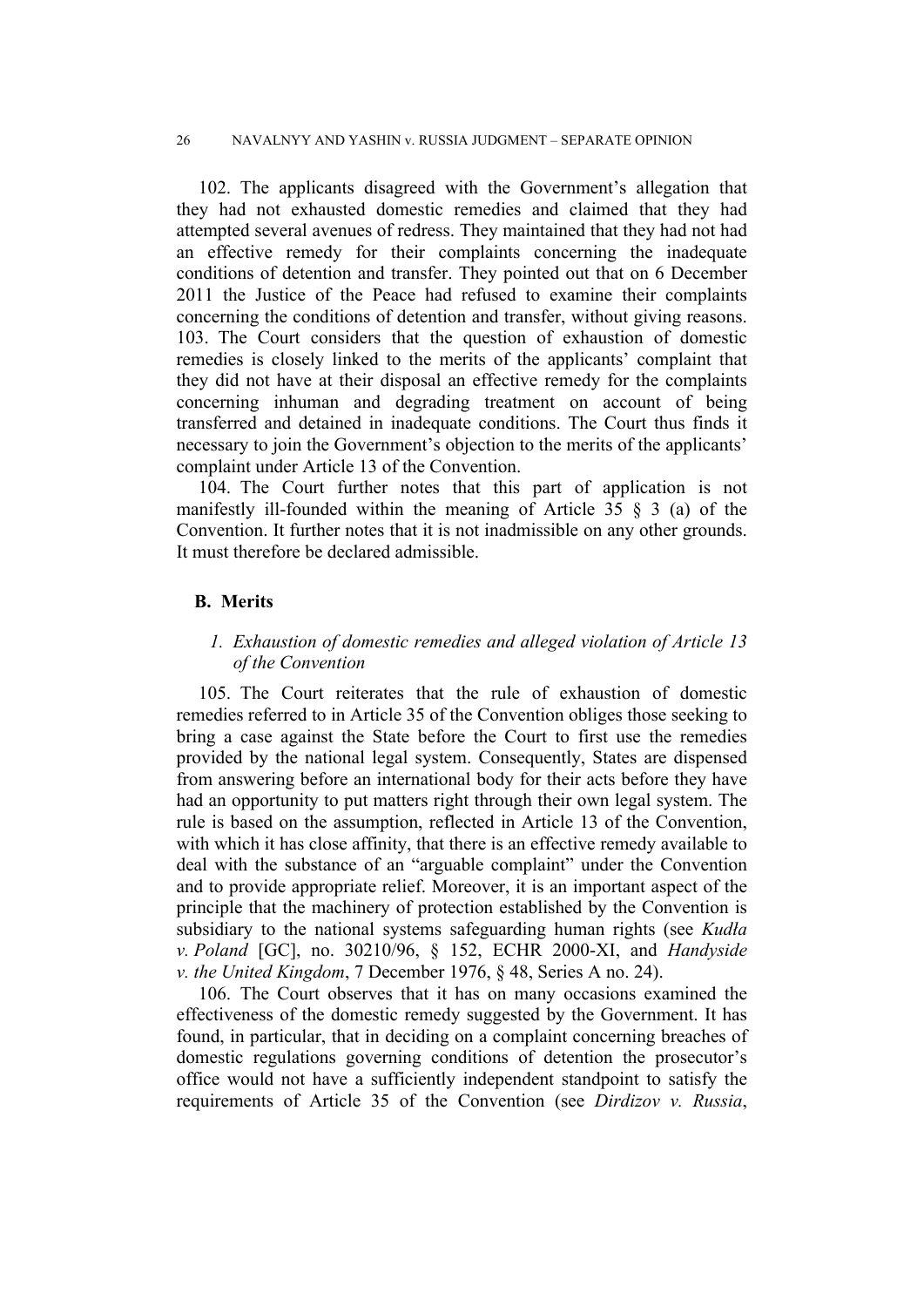no. [41461/10](http://hudoc.echr.coe.int/sites/eng/Pages/search.aspx#%7B), § 75, 27 November 2012, and *Ananyev and Others*, *Russia*, nos. 42525/07 and 60800/08, § 101, 10 January 2012). Even though review by a supervising prosecutor plays an important part in securing appropriate conditions of detention, a report or order by a prosecutor is primarily a matter between the supervising authority and the supervised body and is not geared towards providing preventive or compensatory redress to the aggrieved individual (see *Dirdizov*, § 76, and *Ananyev and Others*, § 104, both cited above).

107. The Court also observes that the applicants' complaints about the lengthy transfer and the poor conditions of detention lodged with the Justice of the Peace were not examined on the merits. Furthermore, no reply suggesting, in particular, that the prosecutor's office would have been the most appropriate authority in the circumstances was given in respect of those complaints.

108. In the light of the above considerations, the Court concludes that the legal avenue put forward by the Government did not constitute an effective remedy that could have been used to prevent the alleged violations or their continuation and to provide the applicants with adequate and sufficient redress for their complaints under Article 3 of the Convention. Accordingly, the Court dismisses the Government's objection of non-exhaustion of domestic remedies.

109. The Court also finds that the applicants did not have at their disposal an effective domestic remedy for their complaint about the allegedly long transfer and the poor conditions of detention, in breach of Article 13 of the Convention (see *M.S. v. Russia*, no. 8589/08, § 86, 10 July 2014).

### *2. Alleged violation of Article 3 of the Convention*

110. The Court observes that the Government accepted the applicants' account of their transfer and partly accepted their description of the conditions of detention. They agreed, in particular, that the applicants had arrived at the Kitay-Gorod District police station at 2.30 a.m., that is, nearly six hours after their arrest, and that no food had been given to them during that time. The Government also acknowledged the essential facts relating to the conditions of detention at the Kitay-Gorod District police station, except for the measurements of the cell. Moreover, the photographs submitted by the Government confirmed the applicants' allegation that the cell had a concrete floor, no window, no sanitary equipment and no furniture except for two 47-cm wide benches and no mattresses. It is undisputed that the first applicant was detained in that cell for about twelve hours and the second applicant, for about seven hours. The parties differed as to whether the applicants had been provided with food, drinking water or bedding.

111. The Court reiterates that it has already examined the conditions of detention obtaining in police stations in various Russian regions and found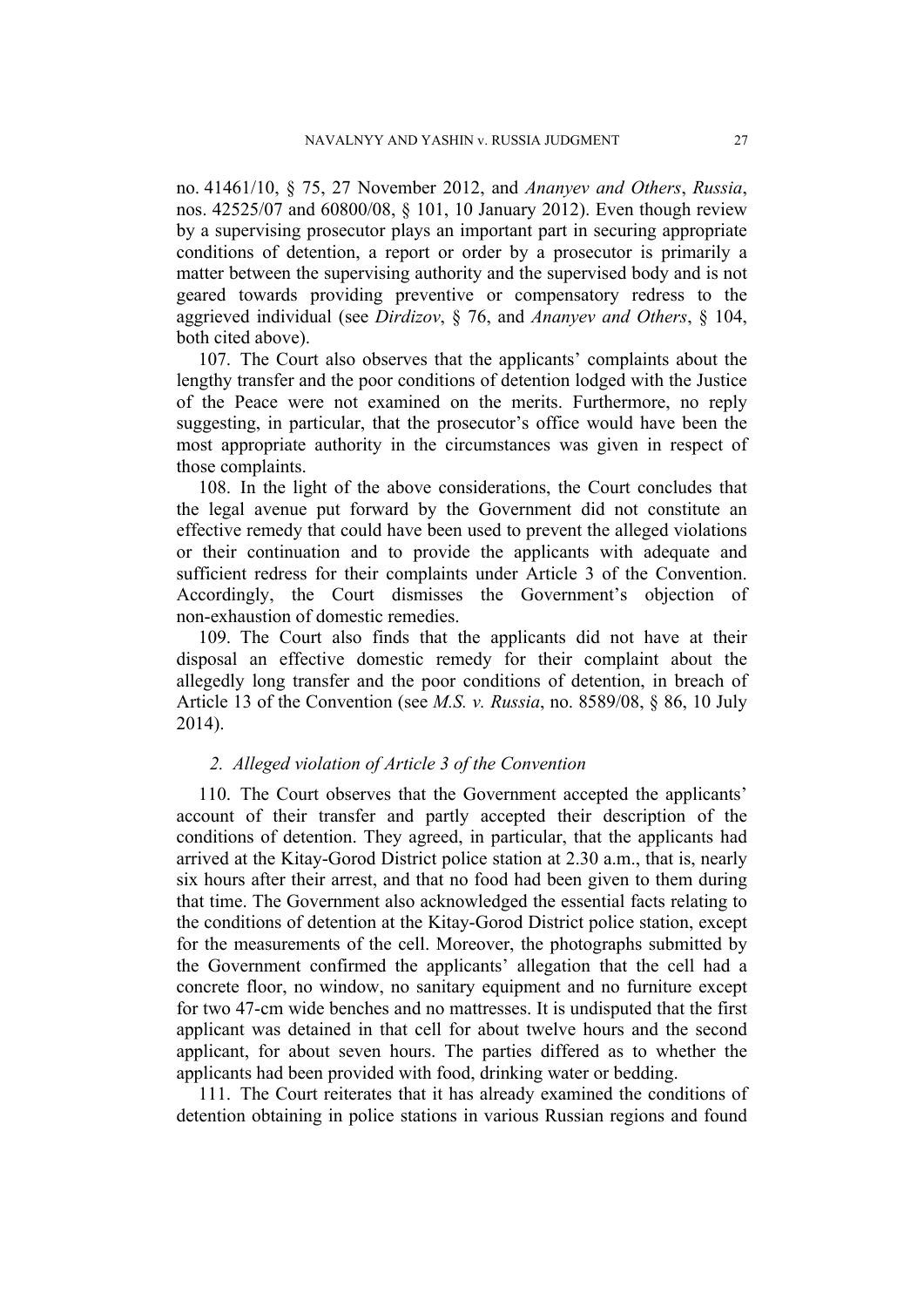them to be in breach of Article 3 (see *Shchebet v. Russia*, no. [16074/07,](http://hudoc.echr.coe.int/sites/eng/Pages/search.aspx#%7B) §§ 86-96, 12 June 2008; *Khristoforov v. Russia*, no. [11336/06](http://hudoc.echr.coe.int/sites/eng/Pages/search.aspx#%7B), §§ 23 et seq., 29 April 2010; *Nedayborshch v. Russia*, no. [42255/04,](http://hudoc.echr.coe.int/sites/eng/Pages/search.aspx#%7B) § 32, 1 July 2010; *Kuptsov and Kuptsova v. Russia*, no. [6110/03](http://hudoc.echr.coe.int/sites/eng/Pages/search.aspx#%7B), § 69 et seq., 3 March 2011; *Fedotov*, cited above, § 67; *Ergashev v. Russia*, no. 12106/09, §§ 128-34, 20 December 2011; and *Salikhov v. Russia*, no. 23880/05, §§ 89-93, 3 May 2012). It found a violation of Article 3 in a case where an applicant had been kept for twenty-two hours in an administrative-detention police cell without food or drink or unrestricted access to a toilet (see *Fedotov*, cited above, § 68). In a different case, it noted that a similar cell designed for short-term administrative detention not exceeding three hours was not suitable for four days' detention because by its design, it lacked the amenities indispensable for prolonged detention. The cell did not have a toilet or a sink. It was solely equipped with a bench, there being no chair or table or any other furniture, and the applicant's food was brought by relatives (see *Ergashev*, cited above, § 131).

112. In the present case the Court finds the same deficiencies. Moreover, the applicants' detention in the cell was preceded by a long late-night transfer between police stations without access to food or drinking water. In view of the cumulative effect of the factors analysed above, the Court considers that the conditions in which the applicants were held at the police station diminished their dignity and caused them distress and hardship of an intensity exceeding the unavoidable level of suffering inherent in detention. It follows that the conditions of the applicants' detention amounted to inhuman and degrading treatment in breach of Article 3 of the Convention.

## V. ALLEGED VIOLATION OF ARTICLE 18 OF THE CONVENTION

113. Lastly, the applicants complained that their arrest and detention on administrative charges had pursued the aim of undermining their right to freedom of assembly and freedom of expression, and had been applied for political revenge. They complained of a violation of Article 18 of the Convention, which reads as follows:

"The restrictions permitted under [the] Convention to the said rights and freedoms shall not be applied for any purpose other than those for which they have been prescribed."

114. In their submissions under this head the parties reiterated their arguments as regards the alleged interference with the right to freedom of assembly, the reasons for the applicants' deprivation of liberty and the guarantees of a fair hearing in the administrative proceedings.

115. The Court notes that this complaint is linked to the complaints examined above under Articles 5, 6, and 11 of the Convention and must therefore likewise be declared admissible.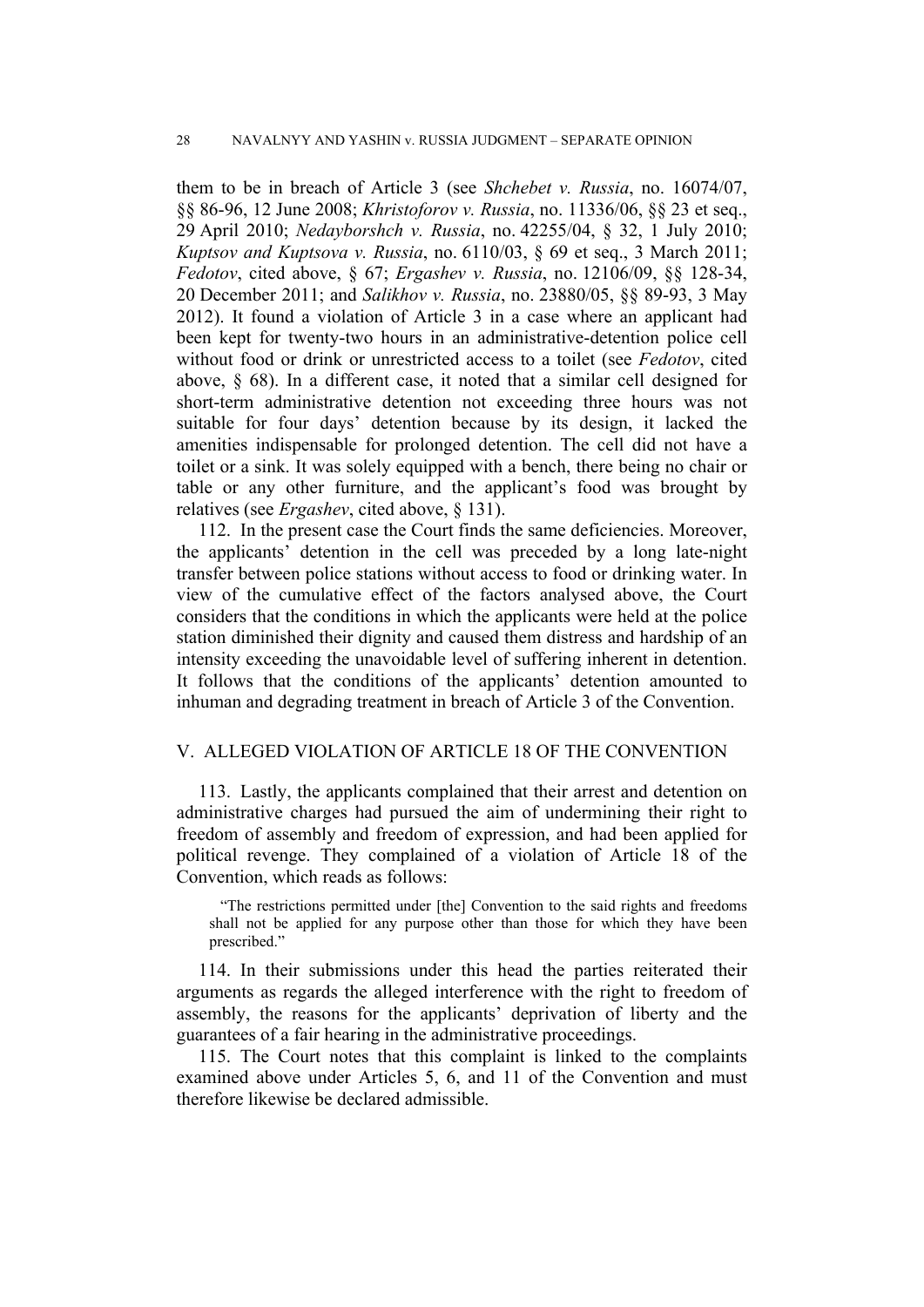116. The Court has found above that the applicants were arrested, detained and convicted of an administrative offence arbitrarily and that this had the effect of preventing and discouraging them and others from participating in protest rallies and engaging actively in opposition politics (see paragraphs 73-74 above).

117. In view of those findings, the Court considers that it is not necessary to examine whether, in this case, there has been a violation of Article 18 of the Convention.

## VI. APPLICATION OF ARTICLE 41 OF THE CONVENTION

#### 118. Article 41 of the Convention provides:

"If the Court finds that there has been a violation of the Convention or the Protocols thereto, and if the internal law of the High Contracting Party concerned allows only partial reparation to be made, the Court shall, if necessary, afford just satisfaction to the injured party."

#### **A. Damage**

119. The applicants claimed 50,000 euros (EUR) each in respect of non-pecuniary damage.

120. The Government contested their claims as unreasonable and excessive. They considered that they were out of line with the Court's awards in similar cases and contended that a finding of a violation would constitute sufficient just satisfaction.

121. The Court observes that it has found a violation of Articles 11, 6, 5, 3 and 13 in respect of both applicants. In these circumstances, the Court considers that the applicants' suffering and frustration cannot be compensated for by a mere finding of a violation. Making its assessment on an equitable basis, it awards the applicants EUR 26,000 each in respect of non-pecuniary damage.

## **B. Costs and expenses**

122. The first applicant also claimed 100,000 Russian roubles (RUB) for the costs and expenses incurred before the Court. He submitted a legal services agreement between himself and Ms O. Mikhaylova and copies of payment receipts.

123. The Government pointed out that costs and expenses may only be awarded if a violation has been found. They did not contest the amounts claimed.

124. According to the Court's case-law, an applicant is entitled to the reimbursement of costs and expenses only in so far as it has been shown that these have been actually and necessarily incurred and are reasonable as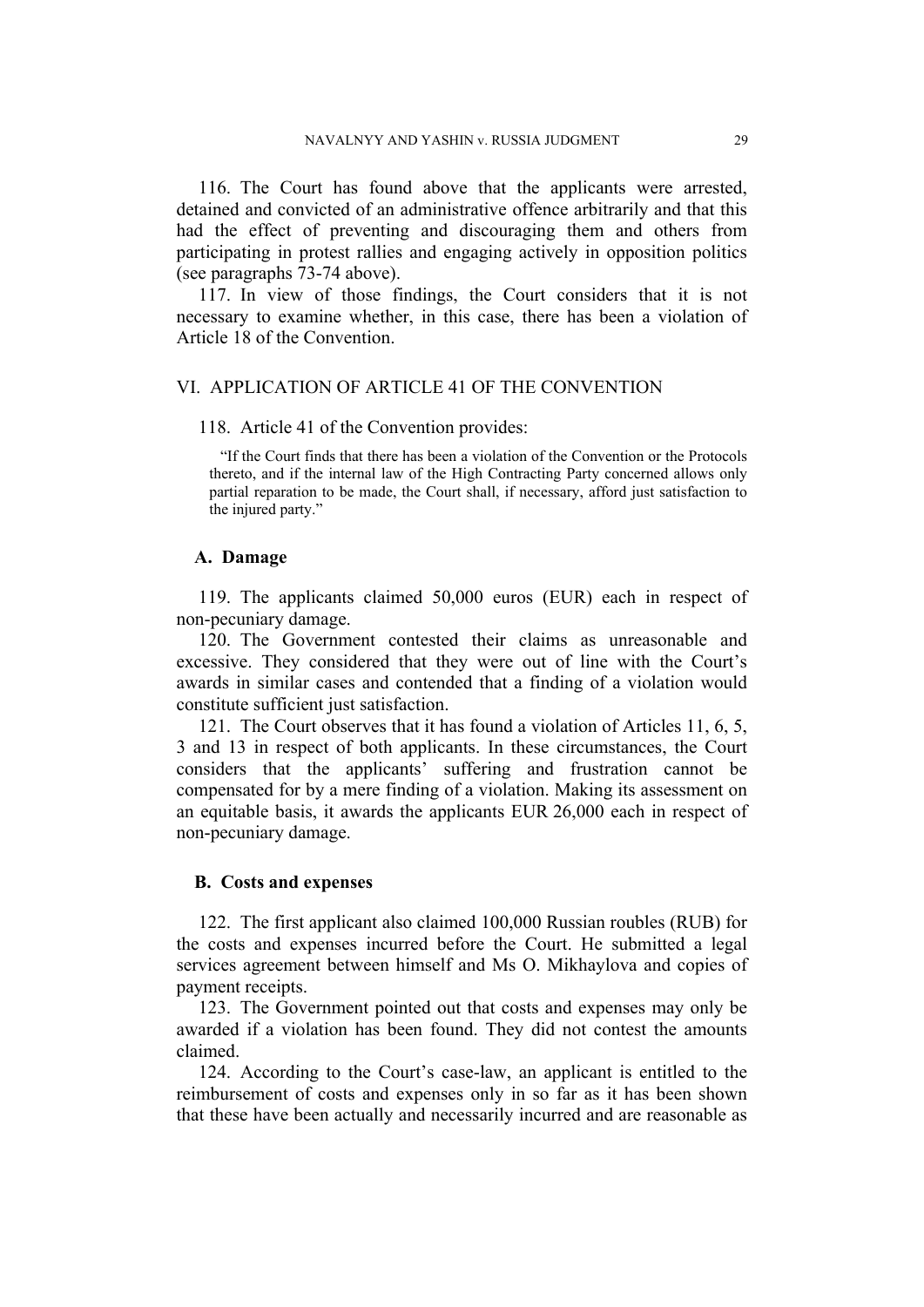to quantum. In the present case, regard being had to the documents in its possession and the above criteria, the Court considers it reasonable to award the sum of EUR 2,500 for the proceedings before the Court.

# **C. Default interest**

125. The Court considers it appropriate that the default interest rate should be based on the marginal lending rate of the European Central Bank, to which should be added three percentage points.

# FOR THESE REASONS, THE COURT, UNANIMOUSLY,

- 1. *Joins* to the merits the Government's objection as to the alleged nonexhaustion of domestic remedies related to the complaint under Article 3 of the Convention, and *rejects* it;
- 2. *Declares* the application admissible;
- 3. *Holds* that there has been a violation of Article 11 of the Convention;
- 4. *Holds* that there has been a violation of Article 6 § 1 of the Convention;
- 5. *Holds* that there is no need to examine the remainder of the complaints under Article 6 of the Convention;
- 6. *Holds* that there has been a violation of Article 5 § 1 of the Convention;
- 7. *Holds* that there has been a violation of Article 13 in conjunction with Article 3 of the Convention;
- 8. *Holds* that there has been a violation of Article 3 of the Convention on account of the conditions of detention;
- 9. *Holds* that there is no need to examine the complaint under Article 18 of the Convention;
- 10. *Holds*

(a) that the respondent State is to pay, within three months from the date on which the judgment becomes final in accordance with Article 44 § 2 of the Convention, the following amounts, to be converted into the currency of the respondent State at the rate applicable at the date of settlement: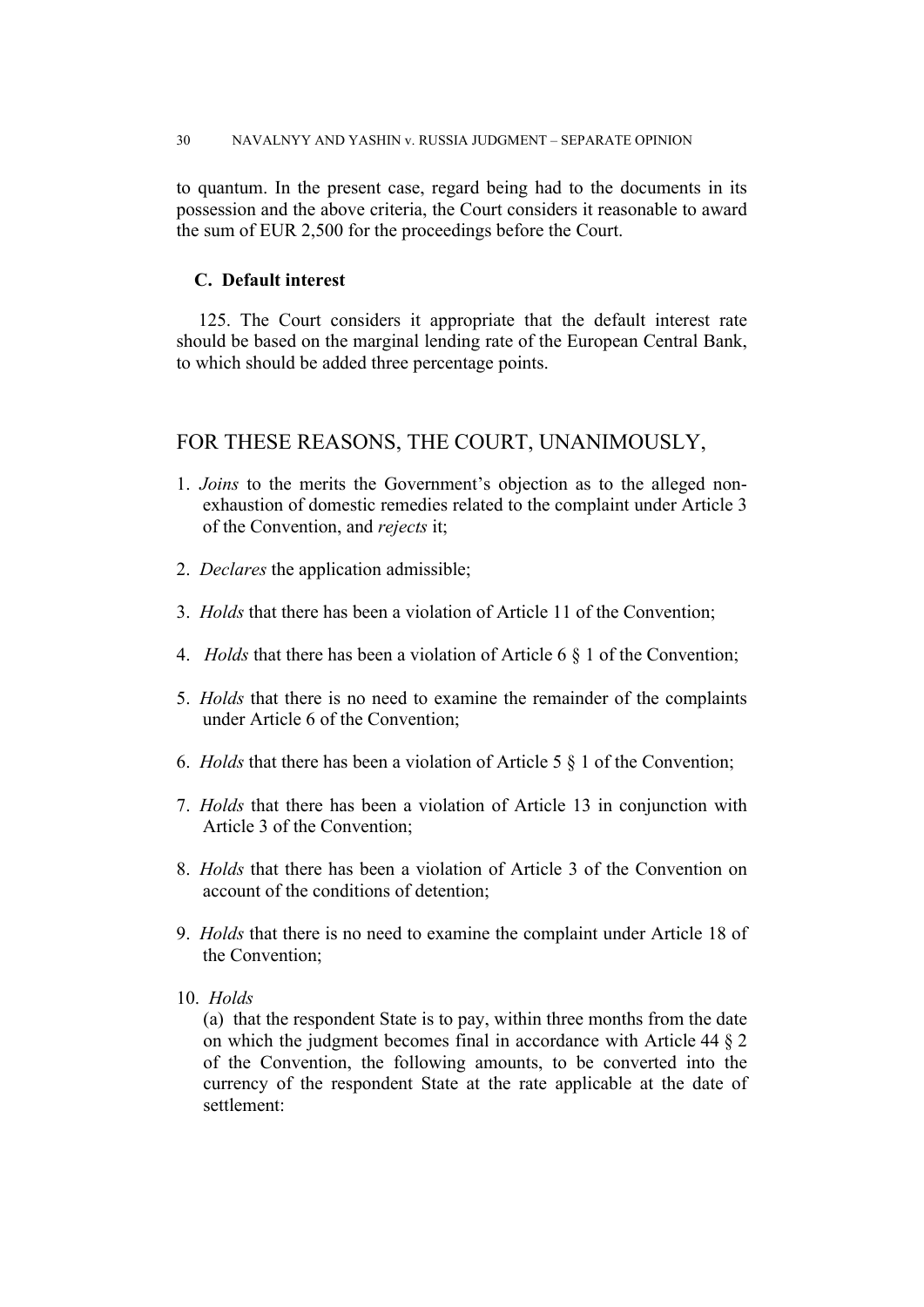(i) to each of the applicants EUR 26,000 (twenty-six thousand euros), plus any tax that may be chargeable to the applicants, in respect of non-pecuniary damage;

(ii) to the first applicant EUR 2,500 (two thousand five hundred euros), plus any tax that may be chargeable to the applicant, in respect of costs and expenses;

(b) that from the expiry of the above-mentioned three months until settlement simple interest shall be payable on the above amounts at a rate equal to the marginal lending rate of the European Central Bank during the default period plus three percentage points;

11. *Dismisses* the remainder of the applicants' claim for just satisfaction.

Done in English, and notified in writing on 4 December 2014, pursuant to Rule 77 §§ 2 and 3 of the Rules of Court.

| Søren Nielsen | Isabelle Berro-Lefèvre |
|---------------|------------------------|
| Registrar     | President              |

In accordance with Article 45 § 2 of the Convention and Rule 74 § 2 of the Rules of Court, the separate opinion of Judge Paulo Pinto de Albuquerque is annexed to this judgment.

> $I.B.-L.$ S.N.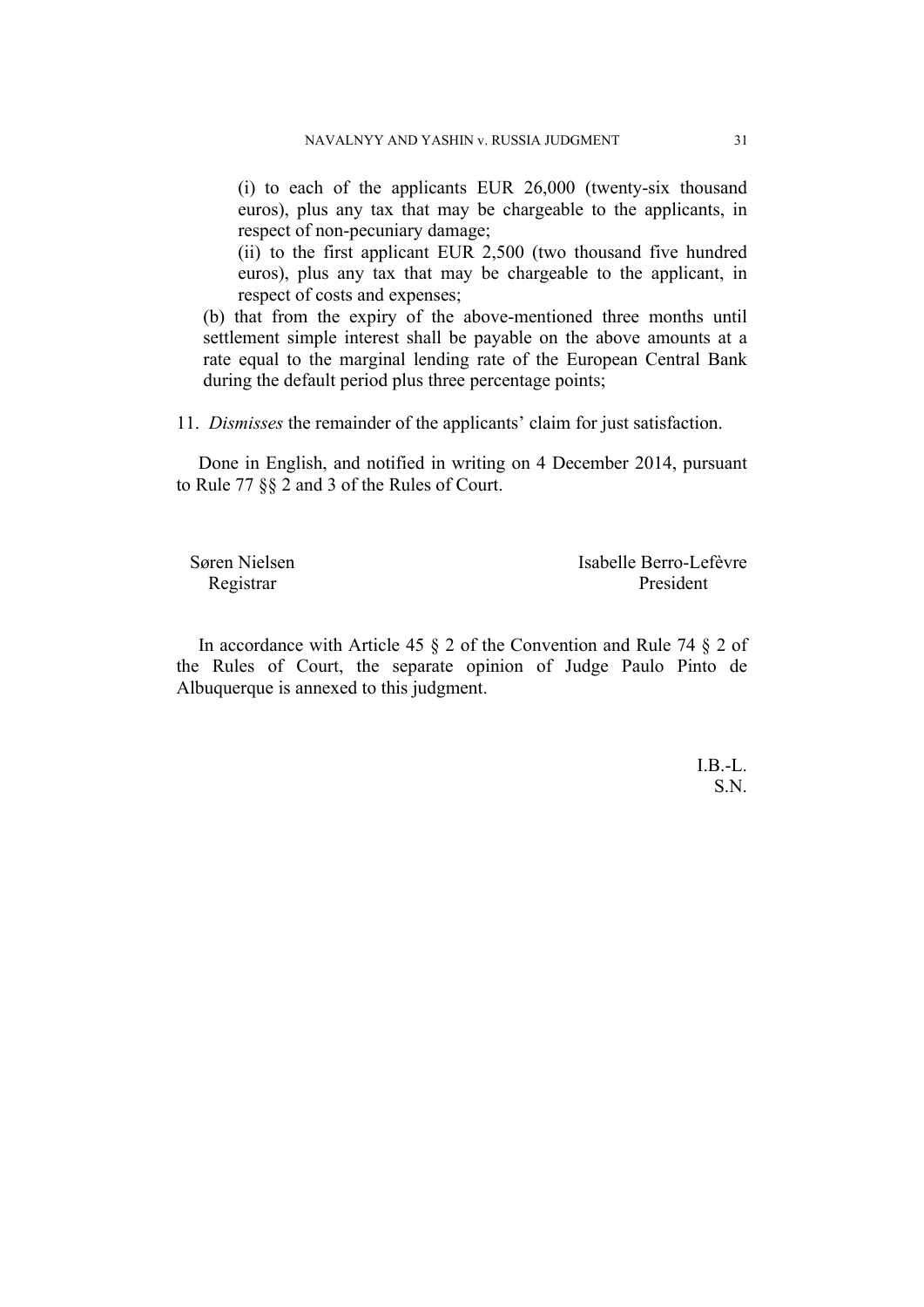# CONCURRING OPINION OF JUDGE PINTO DE ALBUQUERQUE

1. I accept the Chamber's conclusions, but not its reasoning. Once again, the standards concerning the right to freedom of assembly as expressed by the European Commission for Democracy through Law (henceforth, the Venice Commission), the Organization for Security and Co-operation in Europe (OSCE) and the United Nations Special Rapporteur on the rights to freedom of peaceful assembly and of association have been disregarded<sup>1</sup>. No attention has been paid to the widely acknowledged presumption in favour of holding peaceful assemblies, and the resulting rule on the burden of proof incumbent on the Government with regard to facts which justify a restriction on the right to assembly. Furthermore, the legal qualification of the facts as a "spontaneous march" is technically incorrect. The core legal issue of this case lies elsewhere. The question that should have been put was the following: what protection does the European Convention of Human Rights (the Convention) provide to demonstrators *en route* to and from the place of assembly? The purpose of this opinion is to reply to that question, after having established the facts in the light of the applicable rules on the burden of proof.

# **The burden of proof with regard to facts which justify a restriction on freedom of assembly**

2. I cannot accept the Chamber's assessment of the facts. The Chamber considered that the case file did not provide enough evidence to decide whether there existed a police order instructing the applicants to stop, and consequently to rule on the lawfulness of the authorities' conduct<sup>2</sup>. Paragraph 67 of the judgment and the subsequent reasoning were developed on the basis of an assumption: "even assuming that the police accurately presented the facts and the applicants did indeed disobey an order to end the march...". This assumption in favour of the Government's version of the facts is at odds with the consistent position of the Venice Commission, the OSCE and the United Nations Special Rapporteur on the rights to freedom of peaceful assembly and of association, to the effect that there is a presumption in favour of holding peaceful assemblies and marches.

3. In principle, assemblies and marches should be presumed to be lawful and deemed not to constitute a threat to public order until such time as the Government put forward compelling evidence to rebut that presumption<sup>3</sup>. In

<sup>&</sup>lt;sup>1</sup> I have already drawn attention to these standards in a joint partly concurring, partly dissenting opinion with Judge Turković in *Primov and Others*, no. 17391/06, 12 June 2014. <sup>2</sup> See paragraphs 58 and 59 of the judgment.

<sup>&</sup>lt;sup>3</sup>Venice Commission and OSCE/ODIHR Guidelines on freedom of peaceful assembly,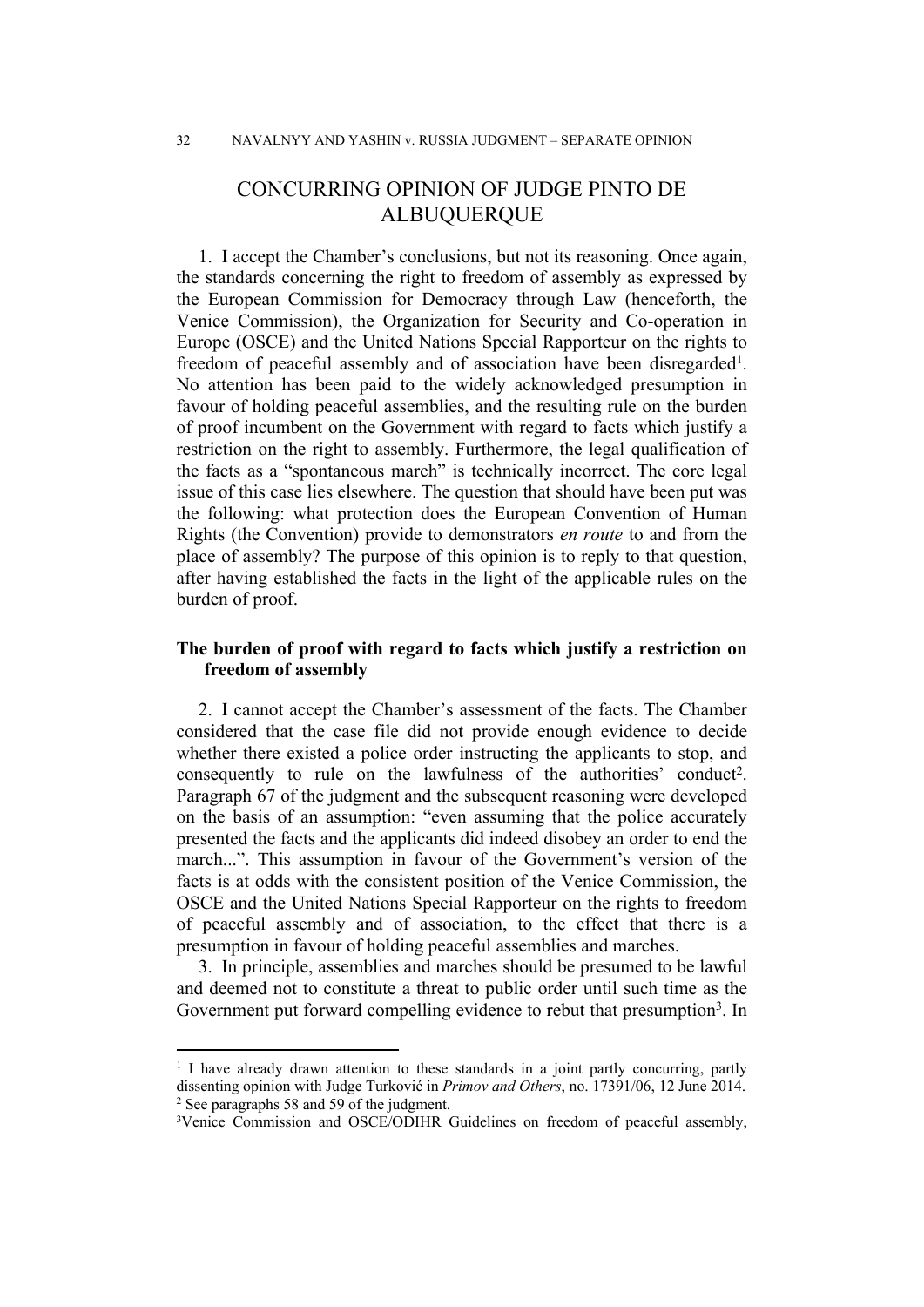consequence, the burden of proof with regard to facts which justify any restriction on the right to assembly lies on the Government<sup>4</sup>. Had the Chamber applied the international standards on the presumption of the legality of assemblies and marches and the related burden of proof incumbent on the Government, it would have avoided putting itself in the awkward position of deciding this case on the basis of contradictory factual assumptions.

4. In weighing up the opposite versions of the facts, the Chamber did not give due account to the grave procedural shortcomings that tainted the domestic courts' proceedings, namely the repeated refusal to allow contact between the applicants and their lawyers<sup>5</sup>, the dismissal of the defence questions to the prosecution's witnesses<sup>6</sup> and the refusal to admit in evidence the defence witnesses<sup>7</sup>, two video recordings of the first applicant's arrest (filmed by T. and A.) and the video footage available to the police<sup>8</sup> . These serious deficiencies had an evident impact on the credibility of the Government's version of events, which coincides with those of the police and the domestic courts.

With such a biased adjudication of the case by the domestic courts, it does not surprise me that the evidence available in the case file is so weak and unconvincing. This is the fault of the domestic authorities, which did not mount a true judicial case against the applicants, but rather a judicial farce with the appearance of a trial. In addition to the various artificial procedural constraints that the applicants' counsels had to face, it is indeed scandalous that the first applicant's defence counsel was not even allowed to put three very pertinent questions to the detaining police officers: "What orders did you personally give to Mr Navalnyy?", "Who gave the order to arrest Mr Navalnyy?" and "Why were two policemen's reports identical?"<sup>9</sup>

<sup>2010,</sup> second edition, guideline 2.1, and the Report of the Special Rapporteur on the rights to freedom of peaceful assembly and of association, 24 April 2013, A/HRC/23/39, paragraph 50, as well as Report of the same Rapporteur, 21 May 2012, A/HRC/20/27, paragraph 26.

<sup>4</sup> In a similar manner to the Court in *Christian Democratic People's Party v. Moldova (No. 2)*, no. 25196/04, § 38, 2 February 2010, this has also been the position taken in the Venice Commission and OSCE/ODIHR Guidelines on freedom of peaceful assembly, cited above, paragraphs 135 and 138; CDL-AD(2010)050 Joint Opinion on the Draft Law on Peaceful Assemblies of the Kyrgyz Republic by the Venice Commission and OSCE/ODIHR, paragraph 8, P; CDL-AD(2010)031, Joint Opinion on the on the Public Assembly of Serbia by the Venice Commission and OSCE/ODIHR, paragraph 53; and CDL-AD (2012)006 OSCE/ODIHR - Venice Commission Joint Opinion on Law on Mass Events in the Republic of Belarus, paragraph 109.

<sup>5</sup> See paragraphs 13, 15 and 17 of the judgment.

<sup>6</sup> See paragraph 33 of the judgment.

<sup>7</sup> See paragraph 32 of the judgment.

<sup>8</sup> See paragraph 36 of the judgment.

<sup>&</sup>lt;sup>9</sup> See paragraph 33 of the judgment.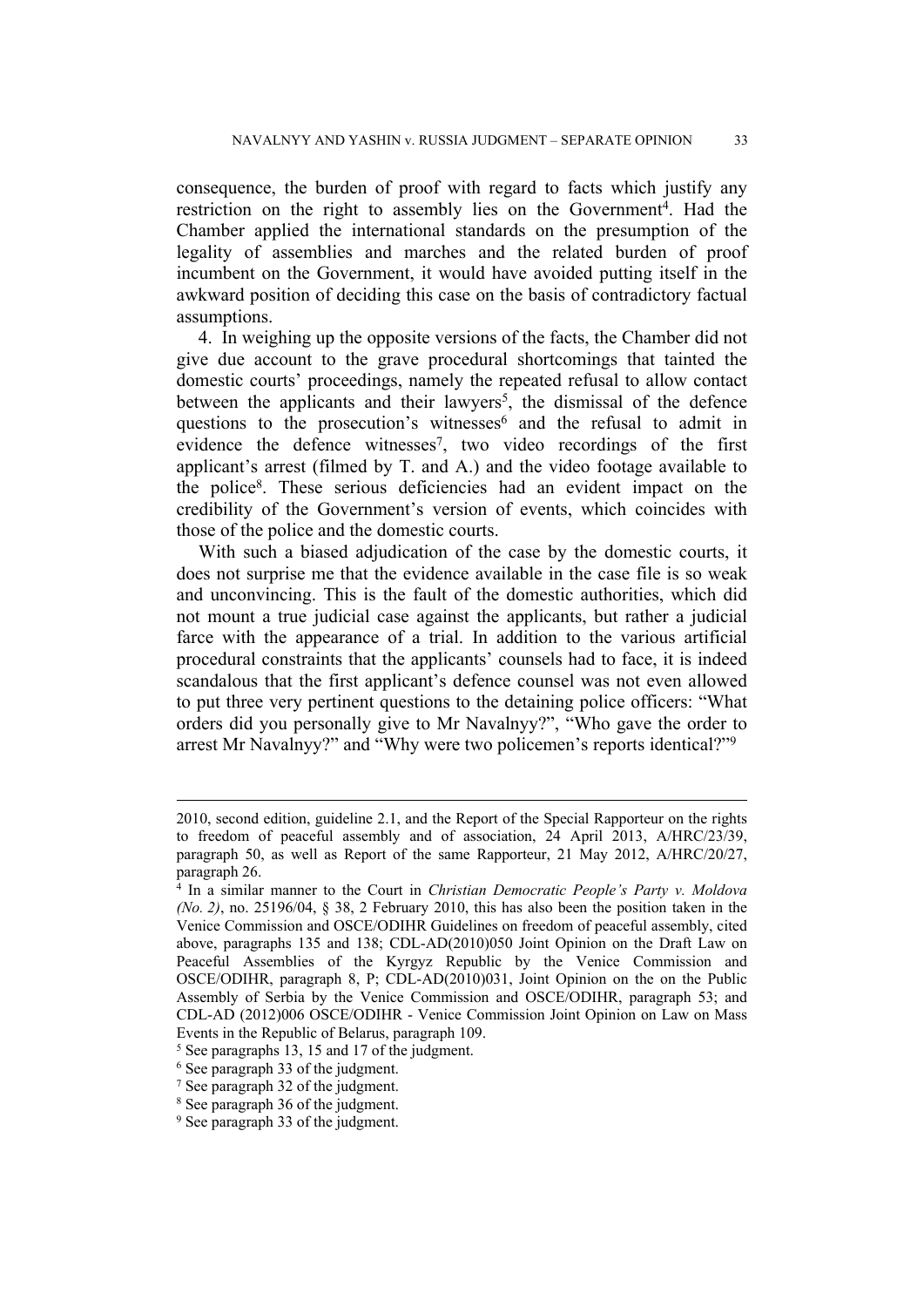#### 34 NAVALNYY AND YASHIN v. RUSSIA JUDGMENT – SEPARATE OPINION

5. After such an ostensible judicial farce, to assume that the police version of the facts was true, as the Chamber has done in paragraph 67, seems very difficult to accept. Furthermore, to find a violation of Article 6 of the Convention on the basis of the procedural shortcomings referred to above, as the Chamber rightly did in paragraph 83, and simultaneously to assume that the police version of the facts was true, is clearly unacceptable. The Chamber criticises the domestic courts for having based their judgments "exclusively on the version put forward by the police"<sup>10</sup>, and yet at the same time it accepts the police version of events. I find this incomprehensible. Put simply, paragraph 67 is logically incompatible with paragraph 83 of the judgment. The exact same reasons which led the Chamber to find – correctly – a violation of Article 6 of the Convention should have prevented the Chamber from assuming that the police version of the facts, that is, the Government's version, was true. On the contrary, the totally discredited manner in which the domestic authorities proceeded during the applicants' trials is a very strong signal that the police version of the facts could not be assumed to be a truthful and accurate representation of the facts, but a re-construction of the reality in order to frame the applicants. If one adds to the domestic courts' reproachable conduct the conduct of the police, who dragged the applicants around for six hours between three consecutive police stations without any plausible reason and unlawfully remanded them in custody overnight in the appalling conditions of the Kitay-Gorod police station without access to food and drinking water<sup>11</sup>, the ensuing scenario of arbitrariness is telling of how unreliable the police version of the facts was, and ultimately of how adverse were the circumstances in which the applicants sought to make their voices heard in the public arena<sup>12</sup>.

6. It was for the Government to prove before the Court that an unauthorised march took place on the road or on the pavement, that the participants, including the applicants, had walked together with a common purpose of demonstrating, that the police interrupted this march and ordered the applicants to stop the march, and that they knowingly failed to comply, resisted and were therefore arrested<sup>13</sup>. By alleviating the Government of

<sup>10</sup> See paragraph 83 of the judgment.

<sup>&</sup>lt;sup>11</sup> See paragraphs 19, 97 and 112 of the judgment.

<sup>12</sup> As in *Nemtsov v. Russia*, no. 1774/11, § 71, 31 July 2014, the Chamber should have considered that there are cogent elements in the present case prompting it to doubt the credibility of the official reason for the applicant's arrest, detention and administrative charges. And, as in *Nemtsov*, it should have read with due caution the statements by the two detaining policemen and their written reports, and refrained from giving them any evidentiary value.

<sup>&</sup>lt;sup>13</sup> Most importantly, it was for the Government to prove the positive fact that a police order had been given to the applicants, and not for the applicants to prove the negative fact (*diabolica probatio*!) that no police order had been given to them. This later interpretation, which was insinuated by the Government and was not rejected by the Chamber, would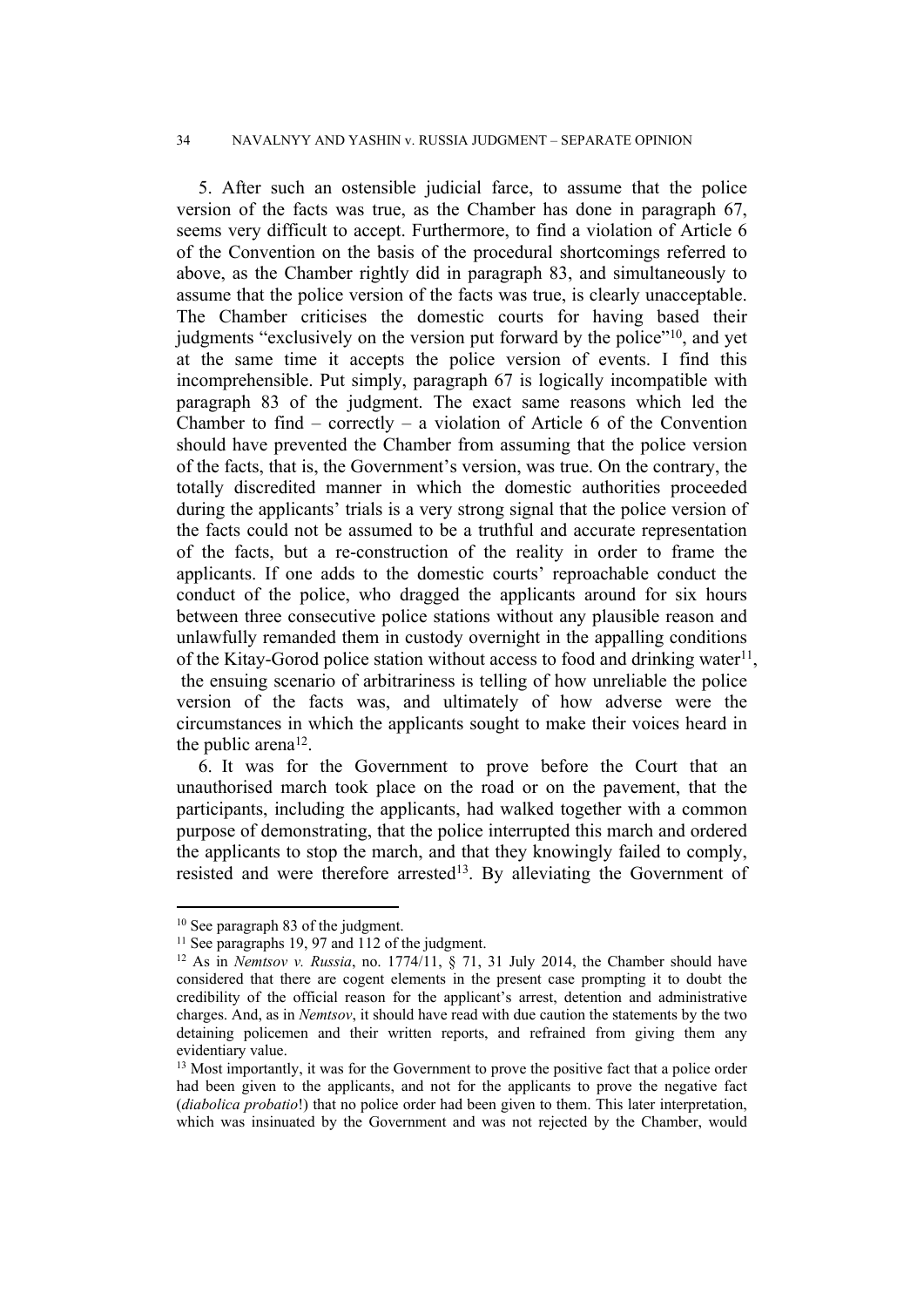their burden of proof, the Chamber sided with the Government's version of the facts, for no plausible reason. Since the Government did not provide enough evidence that these facts indeed occurred, as the Chamber rightly stated in paragraph 59, the Court should have concluded that the police version of events was unfounded, and therefore no "march" had taken place, no police order was given and, consequently, no disobedience ever occurred. Indeed, this is the conclusion that I have reached in view of the fact that the Government failed properly to discharge their burden of proof, as they were required to do in the light of the above-mentioned applicable international evidentiary standard<sup>14</sup>.

# **The protection of "spontaneous assemblies" under international human rights law**

7. I am also unable to agree with the Chamber's legal qualification of the facts. The Chamber repeatedly referred to a "spontaneous march"<sup>15</sup>. This is technically incorrect. The concept of a spontaneous assembly (*стихийное собрание*), which includes a spontaneous march, has been dealt with by various international bodies, a consensus having emerged among them on the specific features of this concept.

8. The mere fact that an expression occurs in the public space does not necessarily turn such an event into an assembly. The incidental meeting of a group of people is not an assembly, even if these people interact for a certain period of time. In the felicitous formulation of *Tatár and Fáber*, the Court refers to an assembly as the "the gathering of an indeterminate number of persons with the identifiable intention of being part of the communicative process"<sup>16</sup> , following a long line of case-law since *Freedom and Democracy Party (ÖZDEP)*. 17

This wide concept of assembly has been endorsed by various authorities worldwide. For the purposes of the Venice Commission and the OSCE 2010 Guidelines on Freedom of Peaceful Assembly, an assembly means "the intentional and temporary presence of a number of individuals in a public place for a common expressive purpose". In article XXI of the American Declaration of the Rights and Duties of Man, the right to assembly is associated with "matters of [the participants'] common interest": "Every person has the right to assemble peaceably with others in a formal public meeting or an informal gathering, in connection with matters of common interest of any nature." The United Nations Special Rapporteur on the rights

have placed an untenable burden on the applicants.

<sup>14</sup> As the Court concluded in *Nemtsov*, cited above, § 76.

<sup>15</sup> See paragraphs 56 and 65 of the judgment.

<sup>16</sup> *Tatár and Fáber v. Hungary*, no. 26005/08 and 26160/08, § 38, 12 June 2012.

<sup>17</sup> *Freedom and Democracy Party (ÖZDEP) v. Turkey (GC)*, Reports, 1999-VIII, § 37, 8 December 1999.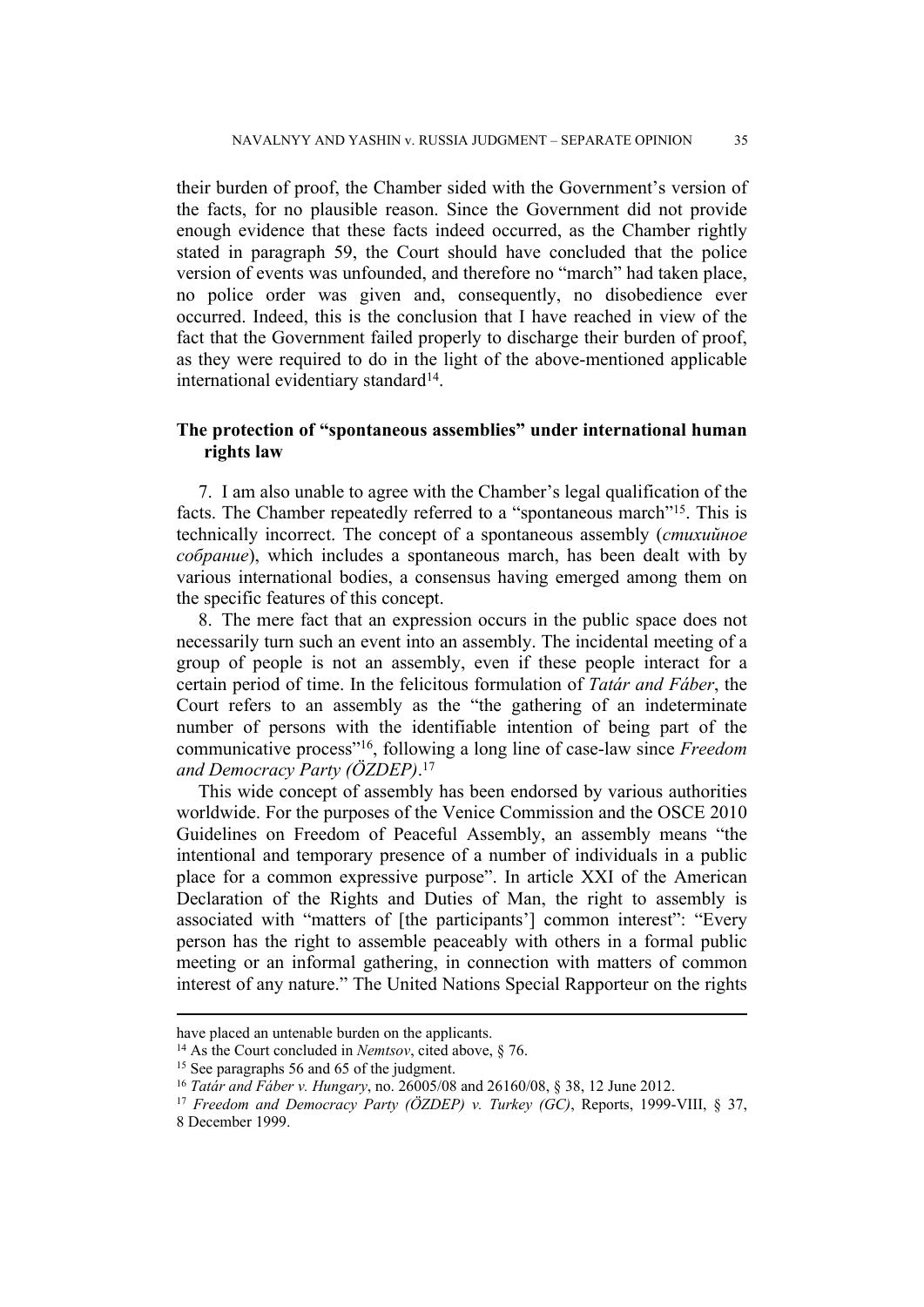to freedom of peaceful assembly and of association defined an assembly as "an intentional and temporary gathering in a private or public space for a specific purpose. It therefore includes demonstrations, inside meetings, strikes, processions, rallies or even sits-in"<sup>18</sup>.

Hence, the constituent elements of the concept of an "assembly" under Article 11 of the Convention are both objective, referring to the gathering of two or more people in a physical place for a limited period of time, and subjective, indicating the shared intent of its members to pursue a common aim through a common action, i.e. the collective expression of an idea, a belief, an opinion or a message, regardless of its religious, philosophical, political, civil, economic, social, cultural, artistic or ludic nature<sup>19</sup>. Static assemblies, such as public meetings, mass actions, "flash mobs", demonstrations, sit-ins and pickets, as well as moving assemblies, such as marches, parades, processions, funerals, pilgrimages and convoys, share these elements.

9. In view of the above, I cannot follow the crucial last sentence of paragraph 56 of the judgment, which considers that the police's viewpoint is the decisive factor in qualifying a march as such, "even if the applicants themselves had not perceived it as such". This confusion between the "march" and the "perceived march", as if these concepts could be equated in legal terms, also appears in paragraph 64. On this wrongful legal basis, the Chamber ignored the subjective constituent element of the concepts of static and moving assemblies and accepted the alleged perception of the police officers as the legally relevant subjective parameter.

10. As a matter of principle, provision for a reasonable time frame for the notification of public events may be helpful, in that it enables the authorities to take appropriate measures in order to guarantee their smooth conduct. Nevertheless, there may be cases in which a public event is organised as an "urgent or spontaneous response to an unpredicted event, in

<sup>&</sup>lt;sup>18</sup> Report of the Special Rapporteur on the rights to freedom of peaceful assembly and of association, 21 May 2012, A/HRC/20/27, paragraph 26.

<sup>19</sup> In a joint separate opinion of Judges Turković, Dedov and Pinto de Albuquerque, joined to *Taranenko v. Russia*, no. 19554/05, 15 May 2014, we already noted the importance of the consideration of demonstrators' purposes in order to apply the Article 11 guarantees. Scholars share this view, both under the Convention and under the United Nations Covenant on Civil and Political Rights (see, for example, Grabenwarter, *European Convention on Human Rights Commentary*, Munich, Beck, 2014, p. 300; Joseph and Castan, *United Nations Covenant on Civil and Political Rights, Cases, Materials and Commentary*, Third Edition, Oxford, Oxford University Press, 2013, p. 646; Frowein and Peukert, *Europäische Menschenrechtskonvention Kommentar*, 3 Auflage, Kehl, Engel Verlag, 2009, p. 374; Renucci, *Traité de droit européeen des droits de l'homme*, Paris, LGDJ, 2007, p. 272; and Novak, *United Nations Covenant on Civil and Political Rights Commentary*, Kehl, Engel Verlag, 2. Edition, 2005, p. 485 ; and, from an even broader perspective, Mylène Bidault, Commentaire de l'article 21, in Emmanuel Decaux (dir.), *Le Pacte International relative aux Droits Civils et Politiques, Commentaire article par article*, Paris, Economica, 2011, pp. 472-473).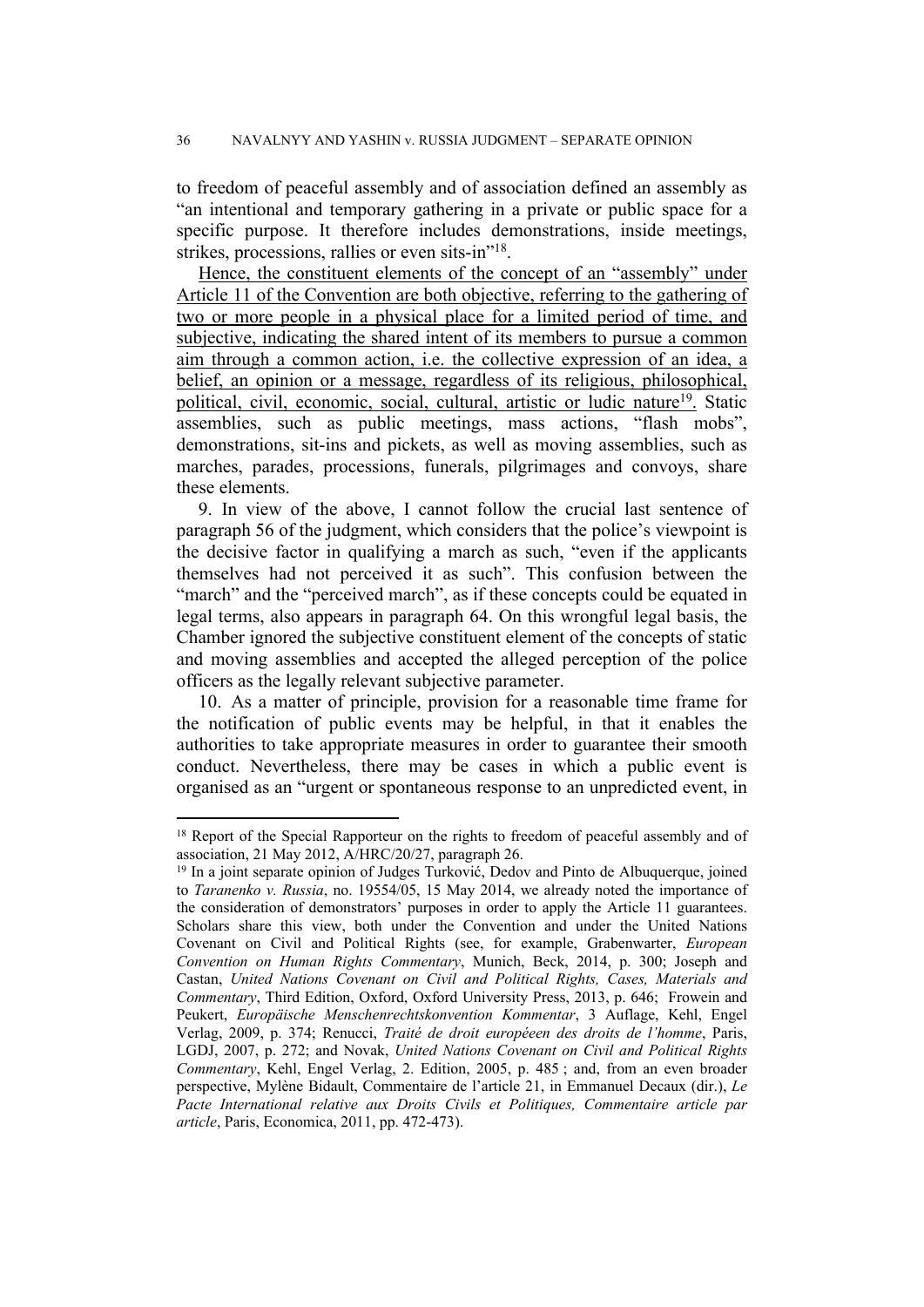which case it may not be possible to respect the ordinary time frame for notification", as the Venice Commission and the OSCE/ODIHR put it. Moreover, in order for an assembly to be genuinely a "spontaneous" one, there must be "a close temporal relationship between the event ("phenomenon or happening") which stimulates the assembly and the assembly itself."<sup>20</sup> Finally, the authorities may change the time, place and route of peaceful spontaneous assemblies only where a genuine threat is posed to its conduct or the safety of its participants or those in the neighbourhood. They may do this only after notifying the organisers of the reasons for such a decision. It is also important to provide the organisers with a possibility to challenge the authorities' decision before the appropriate bodies, including in court<sup>21</sup>.

The United Nations Special Rapporteur on the rights to freedom of peaceful assembly and of association also states that "Spontaneous peaceful assemblies, which usually occur in reaction to a specific event — such as the announcement of results — and which by definition cannot be subject to prior notification, should be more tolerated in the context of elections."<sup>22</sup>

Finally, the Court itself has already expressed the view that "in special circumstances when an immediate response, in the form of a demonstration, to a political event might be justified, a decision to disband the ensuing, peaceful assembly solely because of the absence of the requisite prior notice, without any illegal conduct by the participants, amounts to a disproportionate restriction on freedom of peaceful assembly"<sup>23</sup>. Thus, "special circumstances" refer to cases when "an immediate response to a current event is warranted in the form of a demonstration". Put simply, in order to be considered as a spontaneous assembly there must be a common purpose among the members of an assembly to join together and demonstrate in response to a new event. The same applies to spontaneous moving assemblies, such as marches. Such "spontaneous assemblies" are protected by Article 11 of the Convention.

11. From this perspective, the mere fact that "the applicants walked some distance together with a certain number of people<sup>"24</sup> or "the appearance of a big group of protestors walking in a cluster"<sup>25</sup> is not enough to qualify it as a march or assembly, let alone a spontaneous march or assembly. In fact, the demonstration had already taken place at Chistyye

<sup>20</sup> CDL-AD(2008)020 Joint Opinion on the Draft Law Amending and Supplementing the Law on Conducting Meetings, Assemblies, Rallies and Demonstrations of the Republic of Armenia by the Venice Commission and OSCE/ODIHR, paragraph 17.

<sup>21</sup> CDL-AD(2009)034 Joint Opinion on the Draft Law on Assemblies of the Kyrgyz Republic by the Venice Commission and OSCE/ODIHR, paragraph 39.

<sup>22</sup> Reports of the Special Rapporteur of 7 August 2013, A/68/299, paragraph 24, and 21 May 2012, A/HRC/20/27, paragraph 29.

<sup>23</sup> *Bukta and Others v. Hungary*, no. 25691/04, § 36, 17 July 2007.

<sup>24</sup> See paragraph 56 of the judgment.

<sup>25</sup> See paragraph 62 of the judgment.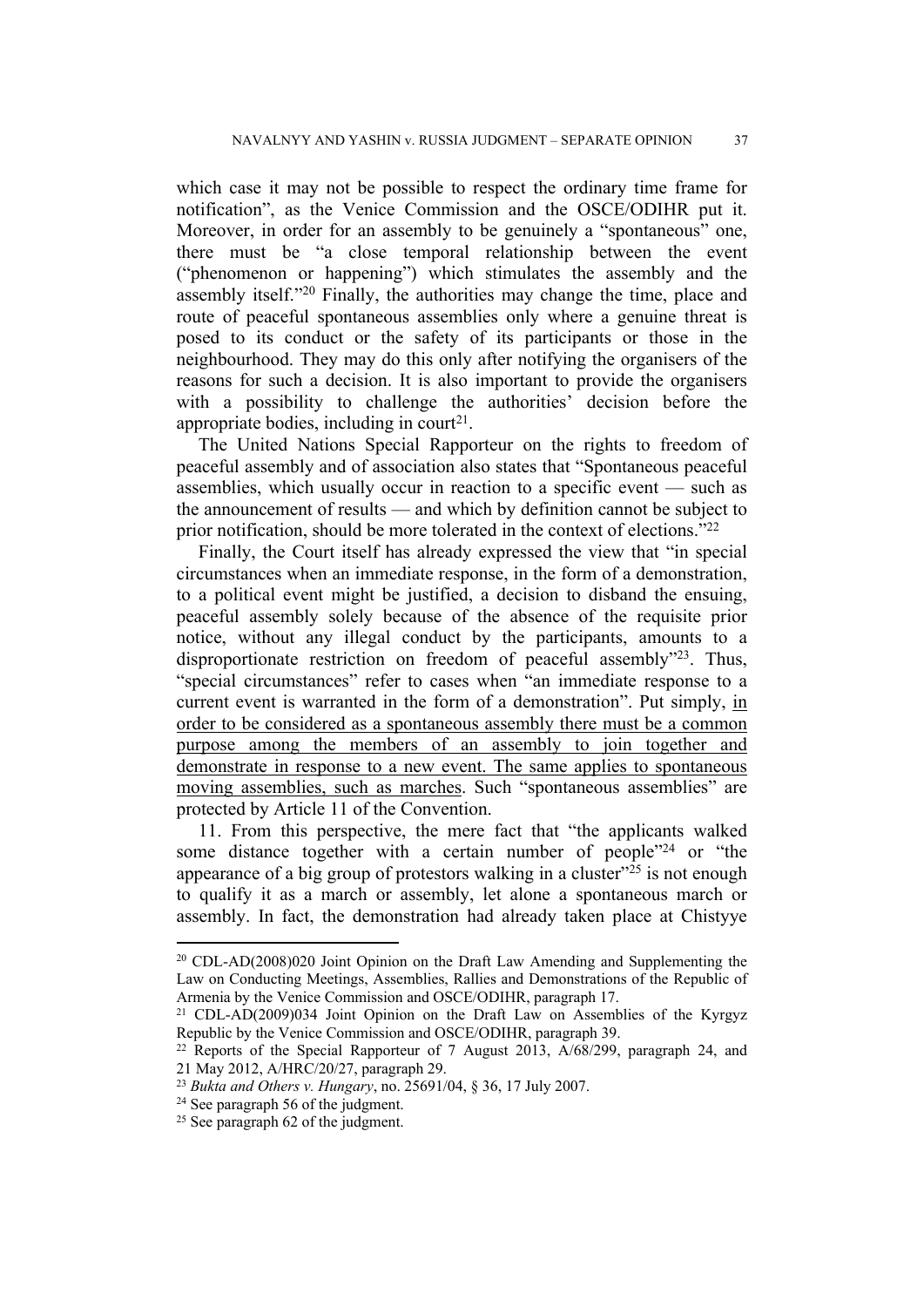Prudy and people were simply leaving the place of assembly. No credible evidence was put forward before the Court that the people leaving the place of assembly at Chistyye Prudy had the common purpose of marching together to another place. *A fortiori*, no case was made out that the applicants and their followers intentionally initiated a march as an "immediate response" to a new event. Hence, the legal qualification of the facts of the case as a "spontaneous march" is legally flawed. The legal problem raised by this case lies elsewhere.

# **The freedom to access and leave a place of assembly in international human rights law**

12. The protection of freedom of assembly encompasses the freedom to access the place of assembly, as well as the freedom to leave peacefully and without hindrance that same place<sup>26</sup>. It is a fact of life that a crowd heading to or leaving a place of assembly in the public space may cause some degree of social nuisance, and specifically some traffic disruption. This nuisance should be properly accommodated by the police<sup>27</sup>. But freedom of assembly itself may only be restricted by stopping, searching or arresting demonstrators if, when and where there is a "clear and imminent danger" of acts of public disorder, crime or other infringement of the rights of others committed by individuals *en route* to or from the place of assembly, as provided by Article 11 § 2 of the Convention<sup>28</sup>.

<sup>26</sup> *Nisbet Özdemir v. Turkey*, no. 23143/04, § 40, 19 January 2010.

<sup>27</sup> *Balçik and Others v. Turkey*, no. 25/02, §§ 50-52, 29 November 2007, and *Ashughyan v. Armenia*, no. 33268/03, § 90, 17 July 2008: "Any demonstration in a public place may cause a certain level of disruption to ordinary life, including disruption of traffic and, where demonstrators do not engage in acts of violence, it is important for the public authorities to show a certain degree of tolerance towards peaceful gatherings if the freedom of assembly guaranteed by Article 11 of the ECHR is not to be deprived of all substance."

<sup>&</sup>lt;sup>28</sup> See the Venice Commission and OSCE/ODIHR Guidelines, 2010, cited above, guideline 3.3, and paragraphs 72, 95, 98, 154 (test for the stopping, searching or detention of demonstrators *en route* to an assembly) and 166 (test for dispersal) of the explanatory notes; the Venice Commission and OSCE/ODIHR Guidelines on freedom of peaceful assembly, 2008, paragraphs 63 and 86-90 of the interpretative notes; the Venice Commission Opinion on the Federal Law on assemblies, meetings, demonstrations, marches and picketing of the Russian Federation, CDL-AD(2012)007, paragraph 44; the OSCE Guidebook on Democratic Policing, second edition, 2008, paragraph 66; the Report of the Special Rapporteur on extrajudicial, summary or arbitrary executions, 23 May 2011, A/HRC//17/28, paragraph 60; the Report of the Special Rapporteur on the rights to freedom of peaceful assembly and of association, 21 May 2012, A/HRC/20/27, paragraph 35; the Opinion on the Draft Law on Meetings, Rallies and Manifestations of Bulgaria, CDL-AD(2009)035, paragraph 58; the Joint Opinion on the Public Assembly Act of the Republic of Serbia by the Venice Commission and OSCE/ODIHR, cited above, paragraph 13(G); the Joint Opinion on the Act on Public Assembly of the Sarajevo Canton (Bosnia and Herzegovina) by the Venice Commission and OSCE/ODIHR, CDL-AD(2010)016, paragraph 5; the Joint Opinion on the Order of Organising and Conducting Peaceful Events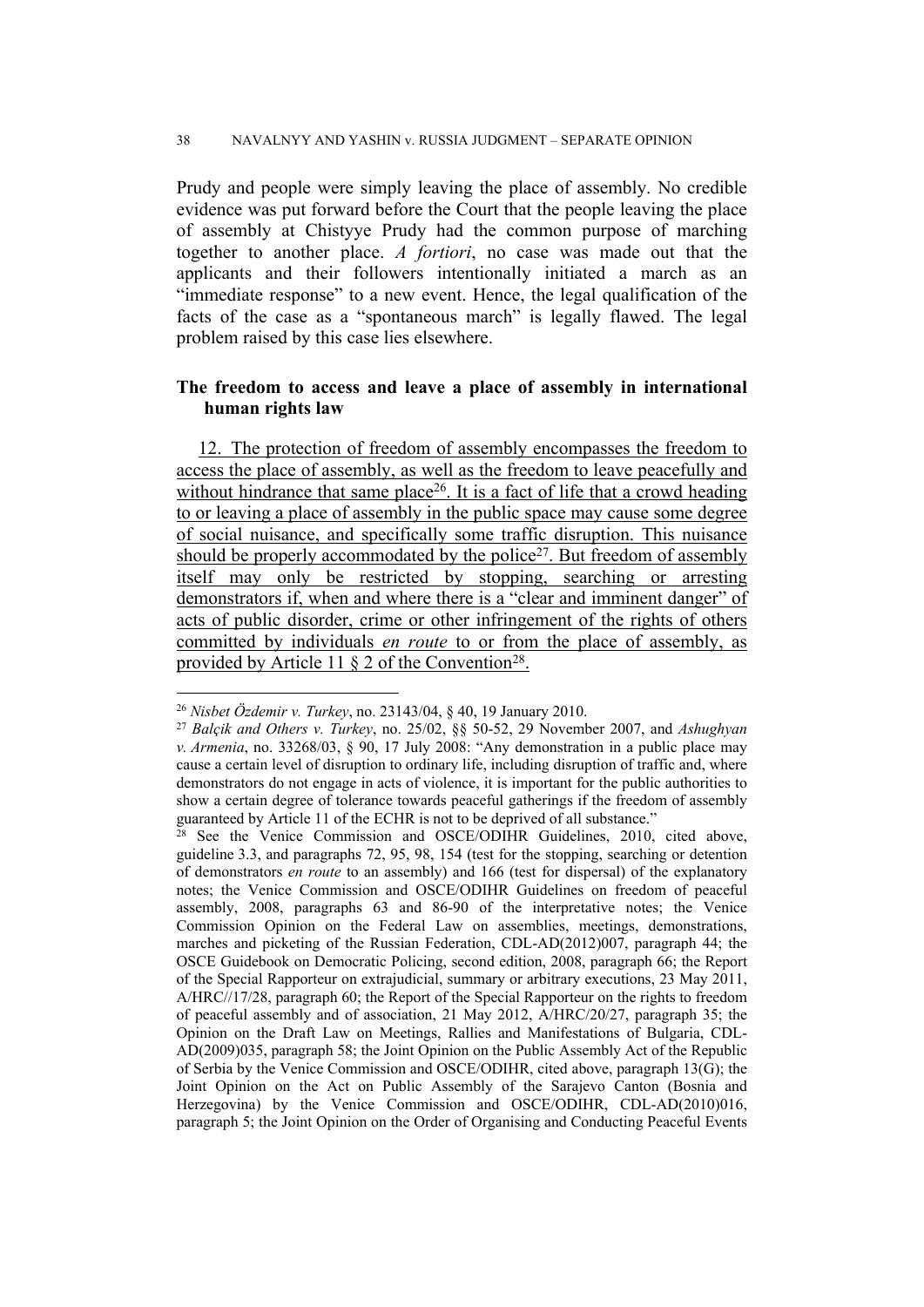13. In the case at hand, regardless of the circumstance that certain individuals may have shouted political slogans or walked on the road, which has not been established, no violent acts or acts inciting to violence had been committed by the applicants and the people leaving Chistyye Prudy, Moscow. In fact, there is not the slightest proof to be found in the case file of a "clear and imminent danger" of public disorder, crime or other infringement of the rights of others, and specifically of violence against others or destruction of the property of others, which could have justified stopping and arresting the applicants, let alone detaining them overnight and punishing them with the maximum term imposed for administrative offenders, namely 15 days' imprisonment. Instead, the police clearly overreacted, and in such an arbitrary way that their actions can only be read as having been aimed at harassing and intimidating the applicants<sup>29</sup>. Regrettably, the domestic courts did not provide the applicants with a proper legal avenue to correct and redress that unlawful police conduct.

## **Conclusion**

14. The version of events as presented by the Government did not satisfy the most elementary burden of proof, and cannot therefore be relied upon. On the basis of the applicants' version, the obvious conclusion to be drawn is that the applicants' freedom of assembly was severely breached in so far as they were arbitrarily stopped and arrested while they were leaving the place of assembly in Chistyye Prudy, Moscow. The events subsequent to their arrest strongly reinforce the conviction that the applicants were subjected to intentional police arbitrariness, which was then condoned by the domestic courts. Taking into consideration the political nature of the applicants' speeches, such judicial condonation is a grave disservice to

of Ukraine by the Venice Commission and OSCE/ODIHR, CDL-AD(2009)052, paragraph 5(u); and the Inter-American Commission of Human Rights, Second Report on the situation of human rights defenders in the Americas, 31 December 2011, OEA/Ser.L/V/II, Doc. 66, paragraph 139; Report on the Situation of Human Rights Defenders in the Americas, 7 March 2006, OEA/Ser.L/V/II.124, Doc. 5 rev. 1, paragraph 58; and Chapter IV, Annual Report 2002, Vol. III "Report of the Office of the Special Rapporteur for Freedom of Expression," OEA/Ser. L/V/II. 117, Doc. 5 rev. 1, paragraph 34; see also, finally, the opinion of Judge Pinto de Albuquerque in *Fáber v. Hungary*, no. 40721/08, 24 July 2012, reiterated in the opinion of Judges Raimondi, Jočienė and Pinto de Albuquerque in *Kudrevičius and Others v. Lithuania*, no. 37553/05, 26 November 2013, the opinion of Judges Pinto de Albuquerque, Turković and Dedov in *Taranenko*, cited above, and the opinion of Judges Pinto de Albuquerque and Turković, in *Primov and Others*, cited above).

 $29$  This excessive reaction is also evident in the way the Government referred, in their submissions of 26 June 2012, p. 16, to the "high degree of social danger of the offences" committed by the applicants. It is a matter of great concern that the Government considers the expression of political dissent as implying a "social danger".